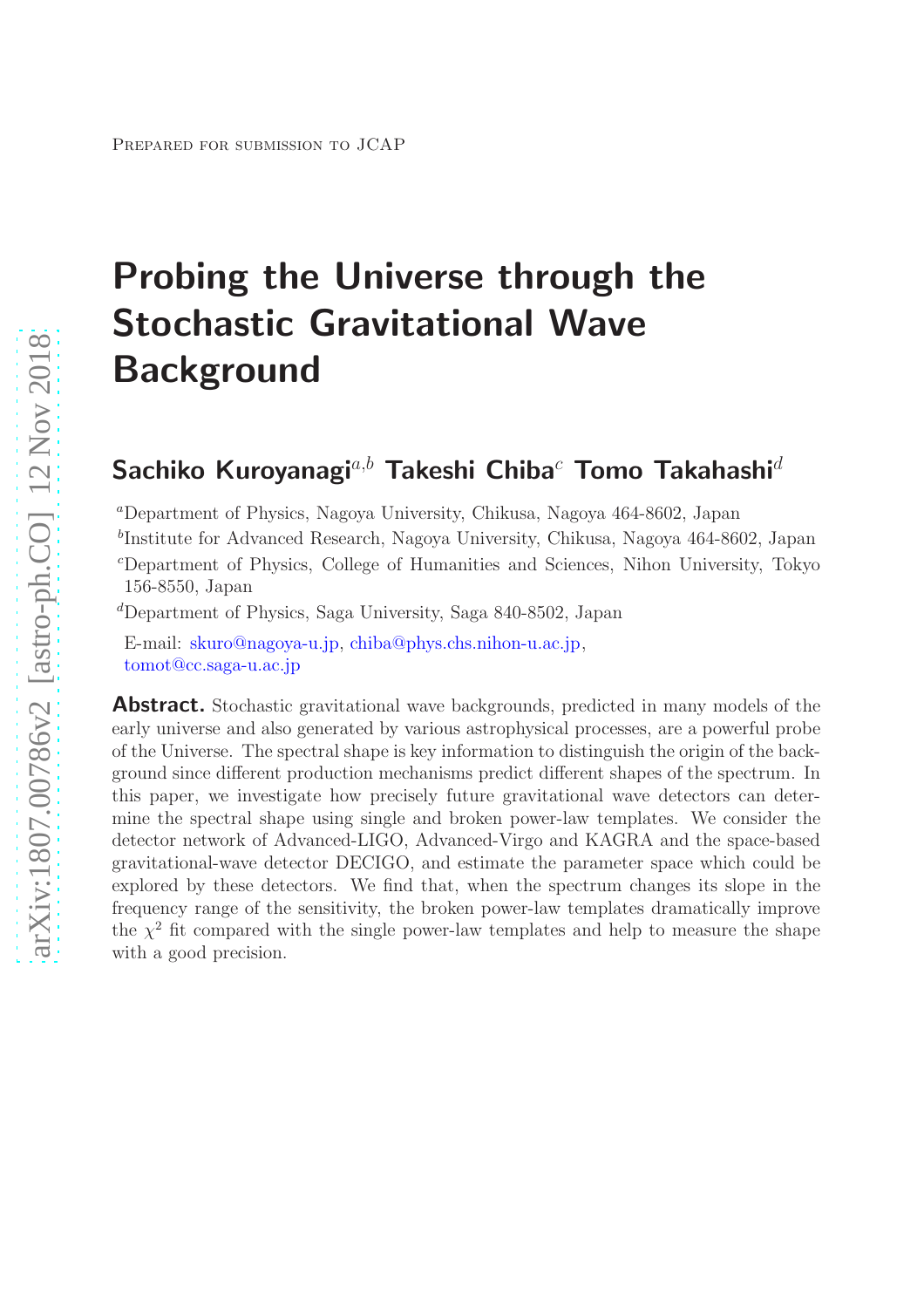# Contents

|                | 1 Introduction                                          |                |  |  |  |
|----------------|---------------------------------------------------------|----------------|--|--|--|
|                | 2 GW sources                                            | $\overline{2}$ |  |  |  |
|                | Cosmological sources<br>2.1                             | 3              |  |  |  |
|                | Astrophysical sources<br>2.2                            | 16             |  |  |  |
| 3 <sup>1</sup> | Methodology                                             | <b>20</b>      |  |  |  |
|                | Fisher analysis<br>3.1                                  | <b>20</b>      |  |  |  |
|                | Parameterizing the GW spectrum<br>3.2                   | 23             |  |  |  |
| 4              | Expected constraints from aLIGO-aVirgo-KAGRA and DECIGO |                |  |  |  |
|                | Single power-law case<br>4.1                            | 26             |  |  |  |
|                | Broken power-law case<br>4.2                            | 30             |  |  |  |
|                | Expected constraints from DECIGO<br>4.3                 | 35             |  |  |  |
| $5^{\circ}$    | Summary                                                 | 38             |  |  |  |

# <span id="page-1-0"></span>1 Introduction

Gravitational waves (GWs) would have been generated in the course of the evolution of the Universe from the very early era to the present. Since GWs can penetrate through space without attenuation, they carry invaluable information on phenomena in the very early Universe and astrophysical processes, which cannot be unraveled by other observations.

One such example is inflation, in which GWs as well as density perturbations are generated from quantum fluctuations [\[1,](#page-42-0) [2\]](#page-42-1). There are many other possible sources of GWs from the early Universe, such as first-order phase transition [\[3](#page-42-2)[–7\]](#page-42-3), preheating after inflation [\[8](#page-42-4)], topological defects [\[9](#page-42-5)[–13](#page-42-6)], and so on. These GWs are considered as those from uncorrelated and unresolved sources and generate a stochastic background of GWs. Furthermore, various stochastic GW backgrounds of astrophysical origin have been discussed, such as binaries of compact objects (black holes, neutron stars, white dwarfs) [\[14,](#page-42-7) [15](#page-42-8)], stellar core collapse [\[16,](#page-42-9) [17\]](#page-42-10), r-mode instability of neutron stars [\[18](#page-42-11)], magnetars [\[19\]](#page-42-12) and so on. The detection of such stochastic GW backgrounds would give us an important insight on cosmology and astrophysics. In fact, the world-wide detector network of Advanced-LIGO (aLIGO), Advanced-Virgo (aVirgo) and KAGRA will increase the sensitivity of the GW background up to  $\Omega_{\rm GW} \sim 10^{-9}$  at the frequency of 10 – 100 Hz. In addition, the future space-based gravitational-wave detector Deci-Hertz Interferometer Gravitational-wave Ob-servatory (DECIGO) [\[20](#page-42-13), [21\]](#page-42-14) might be able to detect stochastic GWs up to  $\Omega_{\rm GW} \sim 10^{-16}$ at the frequency of  $0.1 - 1$  Hz.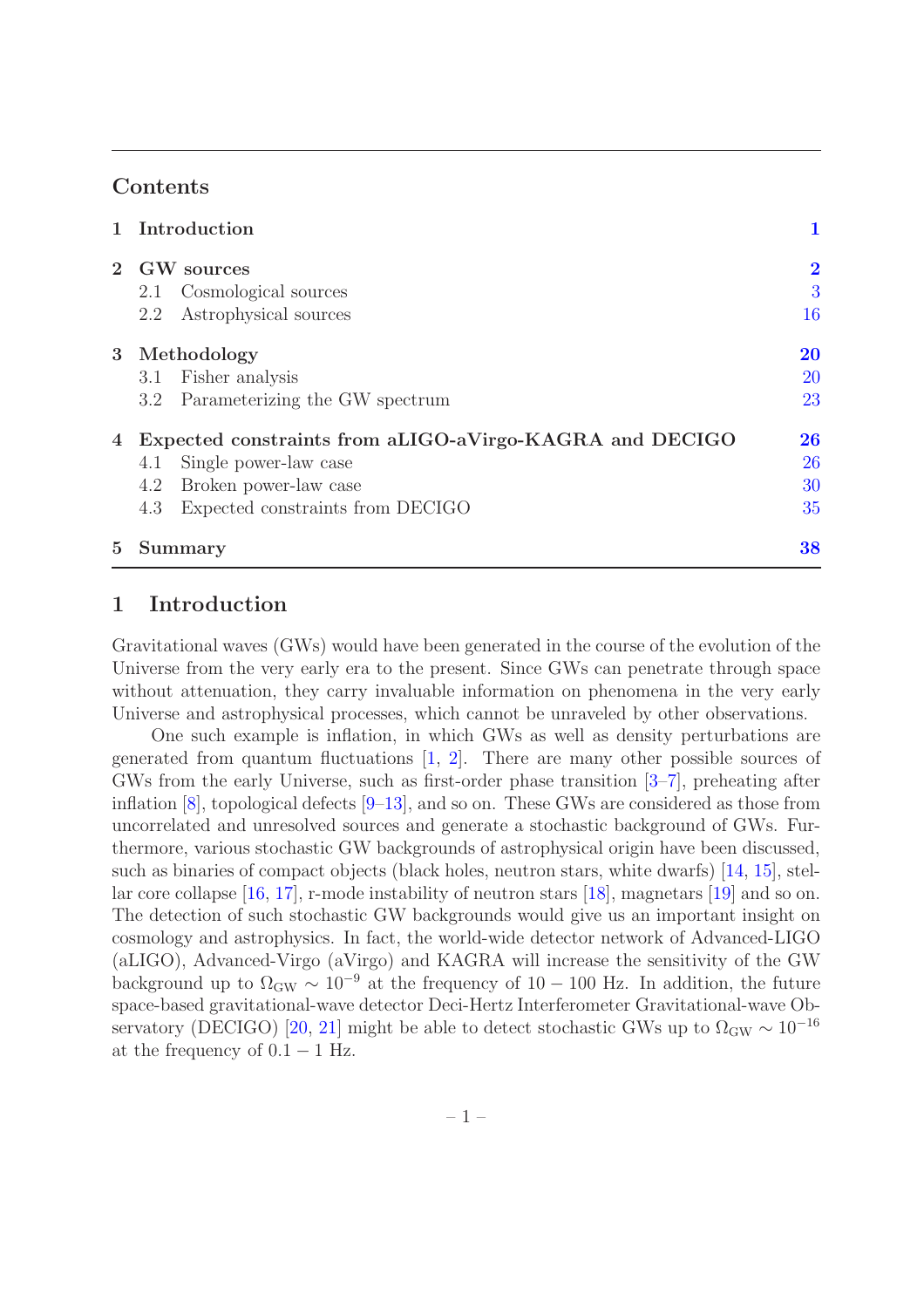Since there are a lot of possible sources of stochastic GW backgrounds of various origins, we should prepare for its future detection. As described in Sec. 2, most of the spectra of stochastic GW backgrounds cannot be fitted by a single power-law as usually assumed but, rather, by a broken power-law, which can be characterized by two spectral indices, peak frequency, and amplitude. The spectral shape contains information on the source of the background, hence accurate modeling of the spectral shape would help to uncover the origin and the nature of this source. Fitting the stochastic background well-described by a broken power-law spectrum using a single power-law template would lead to a biased estimate of the spectral index, and useful information of the source would be lost. In this paper, focusing on the future detector network of aLIGO-aVirgo-KAGRA and the next-generation GW detectors such as DECIGO, we investigate how accurately we can extract the information on the parameters of the broken power-law templates from measurements of the spectrum of stochastic GW background (see [\[22\]](#page-42-15), for an estimation of the number of templates required in the LIGO experiment in the stochastic GW background search with a broken power-law fit).

The organization of this paper is as follows. In Sec. [2,](#page-2-0) we review the sources of the stochastic GW background (cosmological ones in Sec. [2.1](#page-3-0) and astrophysical ones in Sec. [2.2\)](#page-16-0) and list the quantities characterizing the GW spectrum such as the amplitude, the spectral index and the frequency. In Sec. [3,](#page-20-0) we describe the method of the analysis to obtain expected constraints from future observations mainly by adopting the Fisher matrix and demonstrate how the parameter estimation is biased when we use an unsuitable template. In Sec. [4,](#page-26-0) we forecast the expected constraints on the parameters by the future detector network of aLIGO-aVirgo-KAGRA and the next-generation GW detector DECIGO. Sec. [5](#page-38-0) is devoted to summary.

# <span id="page-2-0"></span>2 GW sources

In this section, we summarize (possible) GW sources of cosmological and astrophysical origins, which have been suggested in the literature. Here we do not intend to set a thorough list, but we discuss the sources which have been investigated relatively well.

GWs are described by the tensor perturbation  $h_{ij}$  in the Friedmann-Robertson-Walker (FRW) spacetime:

$$
ds^{2} = -dt^{2} + a^{2}(t) \left(\delta_{ij} + h_{ij}\right) dx^{i} dx^{j}, \qquad (2.1)
$$

with  $a(t)$  being the scale factor of the Universe. Here we consider a flat Universe and  $h_{ij}$ satisfying the transverse-traceless condition:  $\partial^i h_{ij} = h^i_{;i} = 0$ . The energy density of the GWs is given by

$$
\rho_{\rm GW} = \frac{1}{64\pi G} \left\langle (\partial_t h_{ij})^2 + \left(\frac{\nabla}{a} h_{ij}\right)^2 \right\rangle, \tag{2.2}
$$

where the bracket describes the spatial average.

To characterize the spectral amplitude of GWs, we use the dimensionless quantity  $\Omega_{\rm GW}$ , which describes the energy density of GWs per logarithmic interval of the frequency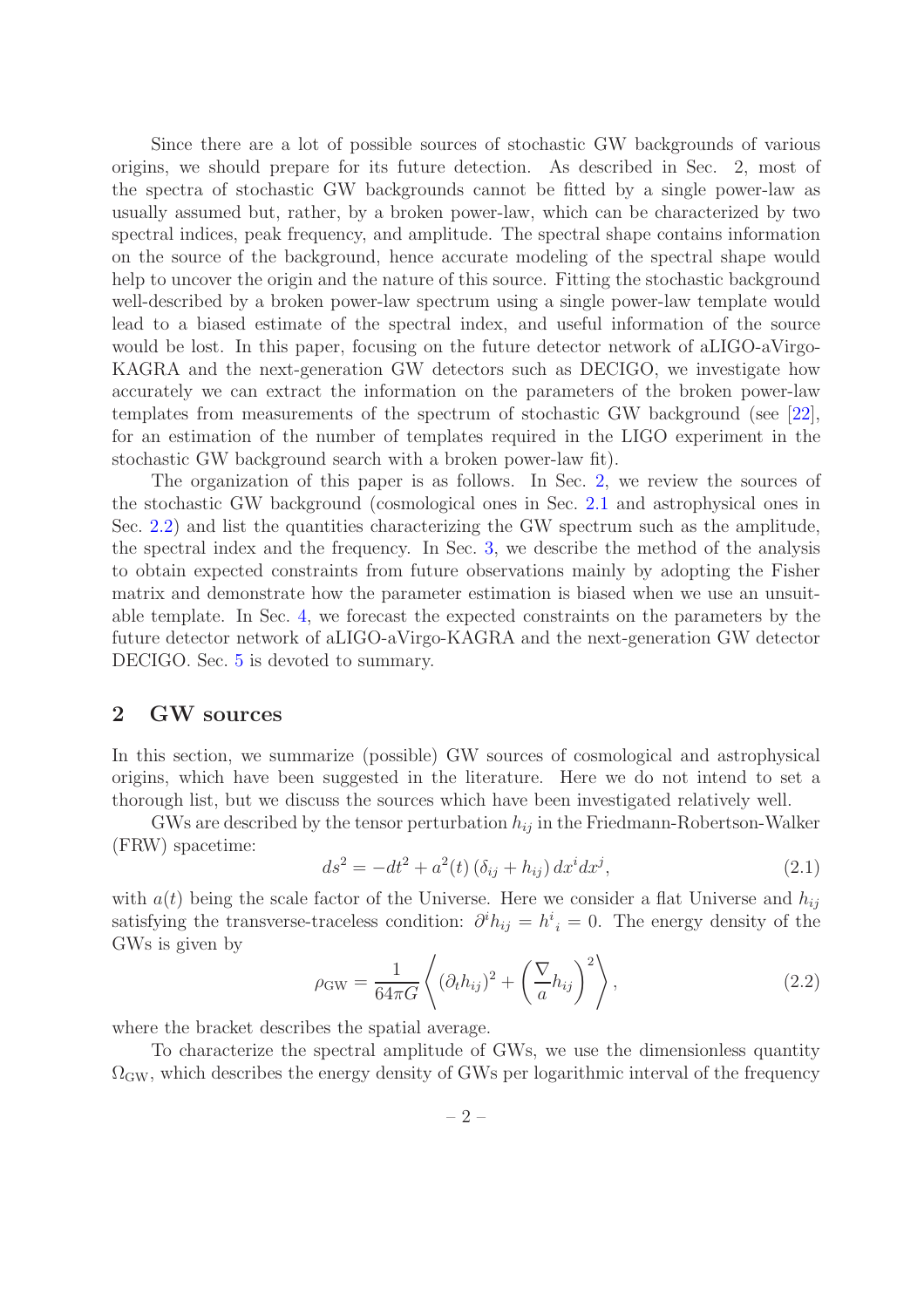f at the present time, normalized by the critical density  $\rho_{\rm crit} = 3H_0^2/(8\pi G)$ :

$$
\Omega_{\rm GW} \equiv \frac{1}{\rho_{\rm crit}} \frac{d\rho_{\rm GW}}{d\ln f}.
$$
\n(2.3)

One may approximate the GW spectrum using a broken power-law as

<span id="page-3-2"></span>
$$
\Omega_{\rm GW}(f) = \begin{cases} \Omega_{\rm GW*} \left(\frac{f}{f_*}\right)^{n_{\rm GW1}} & \text{for } f < f_*,\\ \Omega_{\rm GW*} \left(\frac{f}{f_*}\right)^{n_{\rm GW2}} & \text{for } f > f_*, \end{cases}
$$
 (2.4)

where  $\Omega_{\rm GW*}$  is the amplitude at  $f = f_*$  (the peak frequency or the reference frequency) with  $f_*$  being the frequency at which the spectral dependence changes, and  $n_{\text{GW1}}$  and  $n_{\text{GW2}}$ are the spectral index for  $f < f_*$  and  $f > f_*$ , respectively. Although not all the models can well be described by this simple form, in the following, we provide typical values of  $\Omega_*, f_*, n_{\text{GW1}}$  and  $n_{\text{GW2}}$  for various cosmological and astrophysical stochastic backgrounds.

#### <span id="page-3-0"></span>2.1 Cosmological sources

First, we list cosmological sources. See also [\[23,](#page-43-0) [24\]](#page-43-1) for a collection of some cosmological sources. All the models we describe in this subsection are summarized in Table [1.](#page-15-0)

#### • First-order phase transition

It has been argued that significant GWs can be generated during first-order phase transition in the early universe (for example, an electroweak-scale phase transition [\[25,](#page-43-2) [26](#page-43-3)]). The GW spectrum depends on the mechanisms taking place during the phase transition. There are three processes generating GWs: bubble collision, turbulence and sound waves. Below, we quote the spectral indices, the peak frequency and the amplitude of the GW spectrum from these processes separately  $#1$ .

(i) Bubble collision  $[4, 5, 29-31]$  $[4, 5, 29-31]$  $[4, 5, 29-31]$  $[4, 5, 29-31]$  $[4, 5, 29-31]$ 

In a first-order phase transition, bubbles are nucleated. They rapidly expand and collide, sourcing a large amount of GWs. The GWs from bubble collision has spectral indices

$$
n_{\text{GW1}} = 2.8, \qquad n_{\text{GW2}} = -1,\tag{2.5}
$$

The peak frequency of the GWs generated at the time of phase transition is written as

$$
f_{\rm PT} = \beta \left( \frac{0.62}{1.8 - 0.1 v_w + v_w^2} \right),\tag{2.6}
$$

<span id="page-3-1"></span> $^{#1}$  There have been some works discussing the discrimination of models of phase transition by using GW spectrum [\[27,](#page-43-6) [28\]](#page-43-7).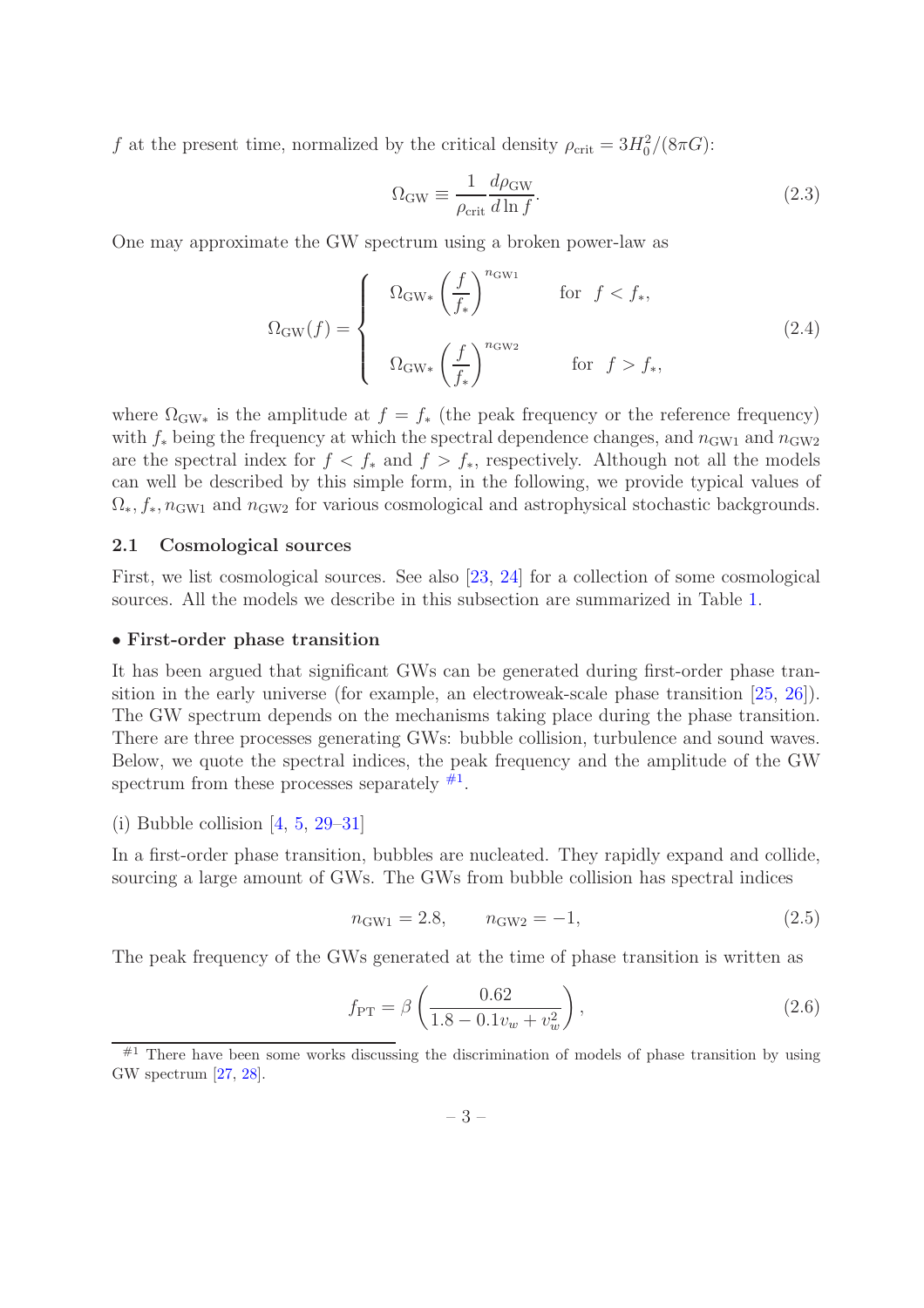with  $v_w$  being the bubble wall velocity. When it is redshifted to the present-day frequency, we have

$$
f_* \sim 10^{-5} \left(\frac{f_{\rm PT}}{\beta}\right) \left(\frac{\beta}{H_{\rm PT}}\right) \left(\frac{T_{\rm PT}}{100 \text{ GeV}}\right) \quad [\text{Hz}],\tag{2.7}
$$

where  $\beta \simeq \dot{\Gamma}/\Gamma$  with  $\Gamma$  being the bubble nucleation rate, and  $H_{\rm PT}$  and  $T_{\rm PT}$  are the Hubble rate and the temperature at the time of the phase transition. The amplitude at peak frequency today is given by

$$
\Omega_{\rm GW*} \sim 10^{-5} \left(\frac{H_{\rm PT}}{\beta}\right)^2 \left(\frac{\kappa_{\phi}\alpha}{1+\alpha}\right)^2 \left(\frac{0.11v_w^3}{0.42+v_w^2}\right),\tag{2.8}
$$

where  $\kappa_{\phi}$  is the fraction of the vacuum energy converted into the gradient energy of a scalar field. For analytic calculations, see [\[29,](#page-43-4) [32](#page-43-8)[–34](#page-43-9)].

#### (ii) Turbulence [\[6](#page-42-18), [23](#page-43-0), [31](#page-43-5), [35](#page-43-10)]

Subsequent magnetohydrodynamic (MHD) turbulent cascades after bubble collisions also source GWs. The spectral indices, the peak frequency and the present-day amplitude can be written as

$$
n_{\text{GW1}} = 3, \qquad n_{\text{GW2}} = -\frac{5}{3}, \tag{2.9}
$$

$$
f_* \sim 3 \times 10^{-5} \left(\frac{1}{v_w}\right) \left(\frac{\beta}{H_{\rm PT}}\right) \left(\frac{T_{\rm PT}}{100 \text{ GeV}}\right) \quad [\text{Hz}],\tag{2.10}
$$

$$
\Omega_{\rm GW*} \sim 3 \times 10^{-4} \left(\frac{H_{\rm PT}}{\beta}\right) \left(\frac{\kappa_{\rm turb}\alpha}{1+\alpha}\right)^{3/2} v_w, \tag{2.11}
$$

where  $\kappa_{\text{turb}}$  is the fraction of latent heat converted into turbulence.

(iii) Sound waves [\[7,](#page-42-3) [31,](#page-43-5) [36\]](#page-43-11)

Sound waves in the plasma fluid are also an important source of GWs. For the case of sound waves,  $n_{\text{GW1}}$ ,  $n_{\text{GW2}}$ ,  $f_*$  and  $\Omega_{\text{GW}*}$  are given by

$$
n_{\text{GW1}} = 3, \qquad n_{\text{GW2}} = -4, \tag{2.12}
$$

$$
f_* \sim 2 \times 10^{-5} \left(\frac{1}{v_w}\right) \left(\frac{\beta}{H_{\rm PT}}\right) \left(\frac{T}{100 \text{ GeV}}\right) \quad [\text{Hz}],\tag{2.13}
$$

$$
\Omega_{\rm GW*} \sim 3 \times 10^{-6} \left(\frac{H_{\rm PT}}{\beta}\right) \left(\frac{\kappa_v \alpha}{1+\alpha}\right)^2 v_w, \tag{2.14}
$$

where  $\kappa_v$  is the fraction of latent heat converted into the bulk motion of the fluid. For a recent study of GWs from sound waves, see [\[37](#page-43-12)].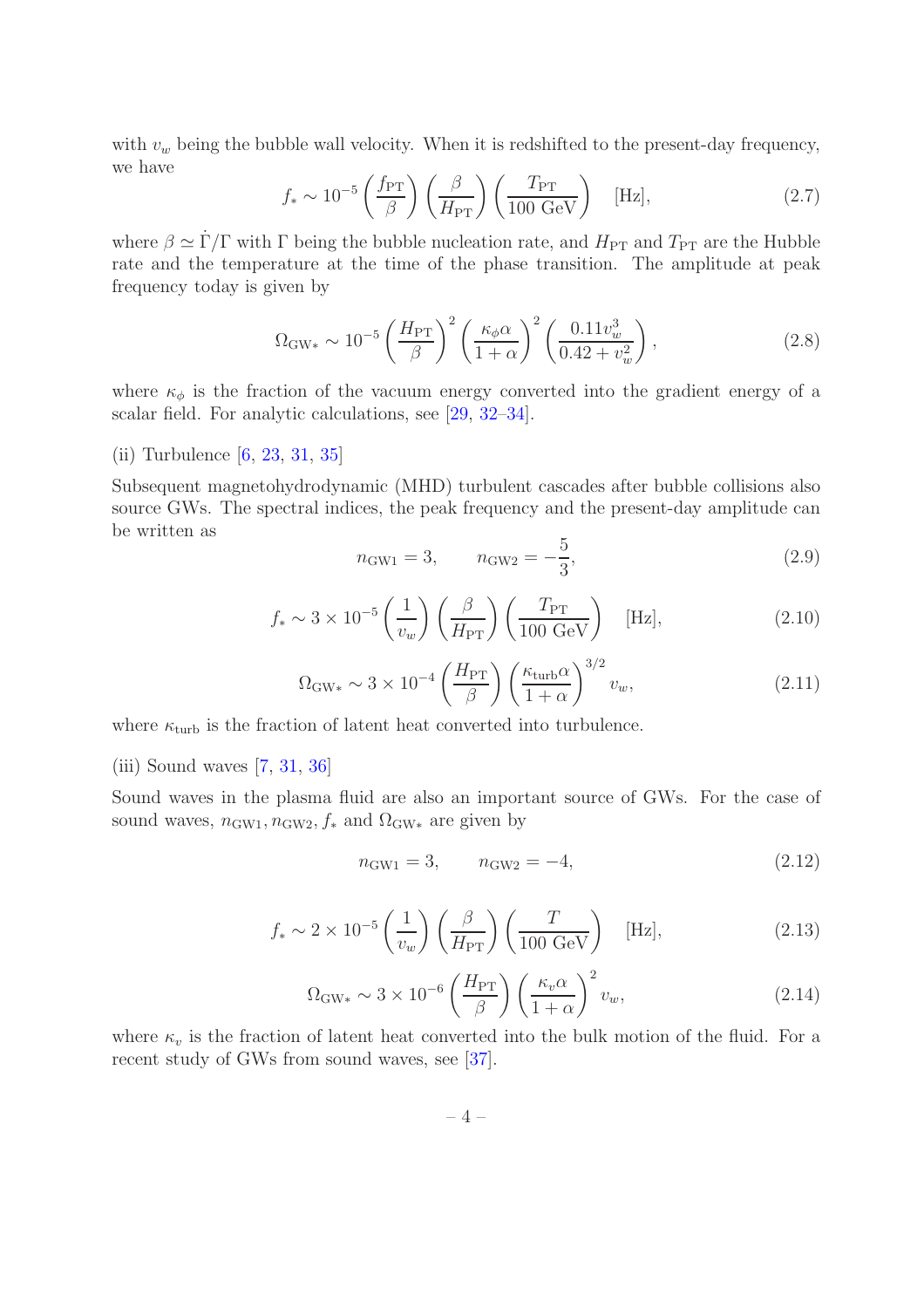#### • Preheating

During preheating stage, GWs can be generated from violent production of particles via a parametric resonance (see [\[38,](#page-43-13) [39](#page-43-14)] for a recent review on preheating), and there have been a lot of studies on the generation of GWs from preheating (see [\[8](#page-42-4)] for a pioneering work). Although a numerical simulation is needed to precisely calculate the GW spectrum, here we describe some approximate (fitting) formula for the GW spectrum. Below, we present only the cases of preheating into scalars, but preheating into gauge fields is also studied in the literature [\[40](#page-43-15)[–42\]](#page-43-16).

 $(i)$  Case with  $V =$ 1 4  $\lambda \phi^4$ 

First, let us consider a model with

$$
V(\phi, \chi) = \frac{1}{4}\lambda\phi^4 + \frac{1}{2}g\phi^2\chi^2,
$$
\n(2.15)

where  $\phi$  is the inflaton which decays into another scalar field  $\chi$ . Although a quartic chaotic inflation model is now ruled out by Planck data, for reference, we fix the value of  $\lambda$  to give the right amplitude of primordial density fluctuations, i.e.,  $\lambda \simeq 10^{-14}$ . In this model, the spectral indices are given by

$$
n_{\text{GW1}} = 3, \qquad n_{\text{GW2}} = \text{cutoff.} \tag{2.16}
$$

At higher frequency, the GW spectrum decays exponentially and cannot be well fitted by a constant power law. From now on, we denote such a case as "cutoff". Once we fix the value of  $\lambda$ , i.e, the inflation scale, the peak frequency is approximately fixed as [\[43\]](#page-43-17)

$$
f_* \sim 10^7 \quad [\text{Hz}]. \tag{2.17}
$$

Ref. [\[43](#page-43-17)] has shown that the peak amplitude can be fitted to the so-called resonance parameter  $q = g^2/\lambda$ . Since the amplitude oscillates depending on q, we give a range in the formula below:

$$
3.4 \times 10^{-12} \left(\frac{q}{100}\right)^{-0.42} < \Omega_{\text{GW}*} h^2 < 2.4 \times 10^{-11} \left(\frac{q}{100}\right)^{-0.56},\tag{2.18}
$$

where  $h$  is the reduced Hubble constant. Thus, roughly speaking, the peak amplitude is

$$
\Omega_{\rm GW*} \sim 10^{-11} \left(\frac{q}{100}\right)^{-0.5}.\tag{2.19}
$$

(ii) Hybrid [\[44](#page-43-18), [45](#page-44-0)]

For a hybrid-type inflationary model, the potential can be given by

$$
V = \frac{1}{4}\lambda (\sigma^2 - v^2)^2 + \frac{1}{2}g^2\phi^2\sigma^2 + V_{\text{inf}}(\phi),
$$
 (2.20)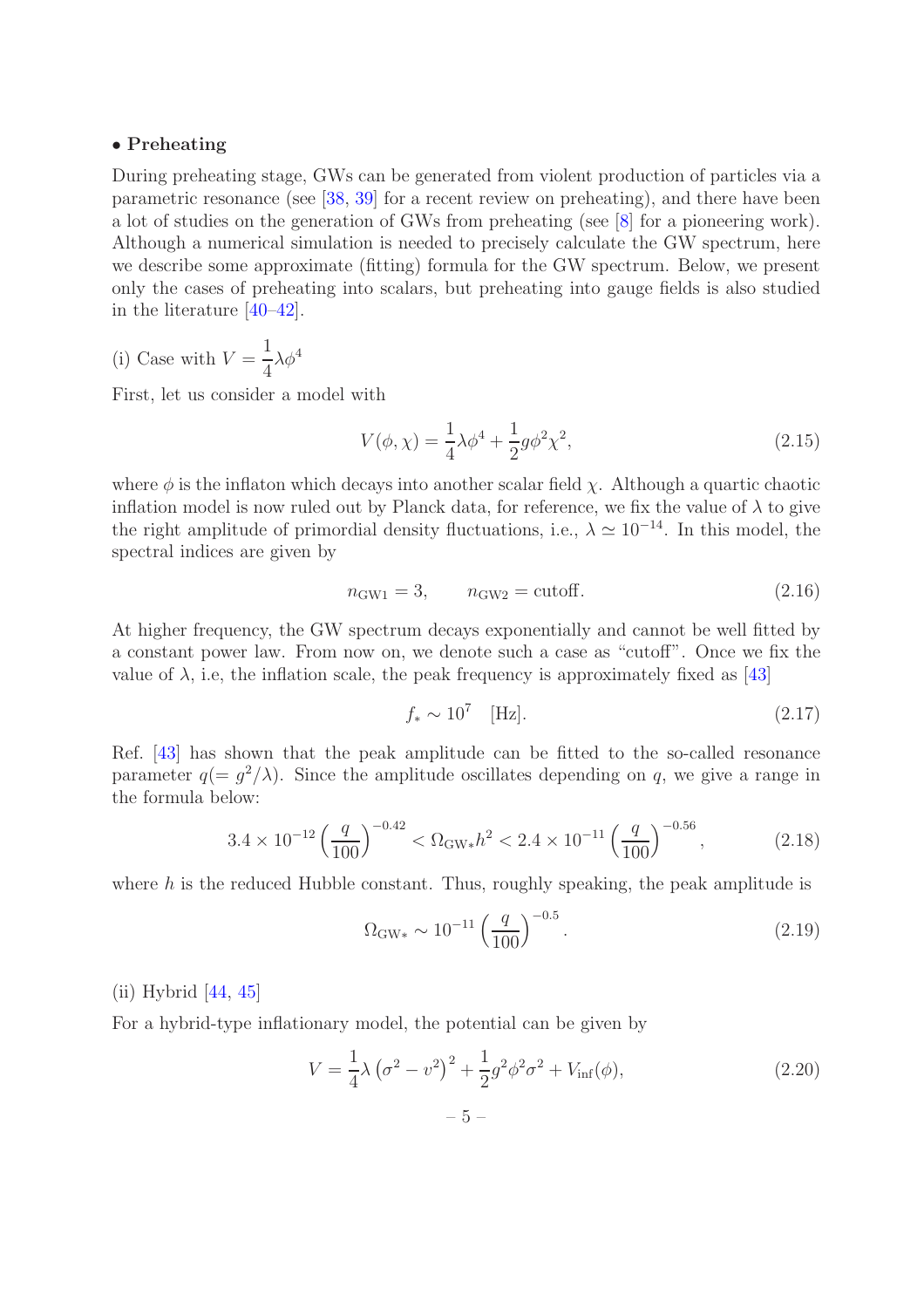where  $\phi$  is the inflaton,  $V_{\text{inf}}(\phi)$  is its potential controlling the inflationary dynamics during inflation,  $\lambda$  and g are coupling constants, and v is the VEV of a field  $\sigma$ . But we do not need to specify it here since the generation of GWs from preheating does not depend on the details of the potential during inflation. For this model, the spectral indices, the peak frequency and the amplitudes can be roughly given as, for the case of  $g^2/\lambda \ll 1$ ,

$$
n_{\text{GW1}} = 2, \qquad n_{\text{GW2}} = \text{cutoff}, \tag{2.21}
$$

$$
f_* \sim \frac{g}{\sqrt{\lambda}} \lambda^{1/4} 10^{10.25} \quad [\text{Hz}], \tag{2.22}
$$

$$
\Omega_{\rm GW*} \sim 10^{-5} \left(\frac{\lambda}{g^2}\right)^{1.16} \left(\frac{v}{M_{\rm pl}}\right)^2.
$$
 (2.23)

#### • Cosmic strings  $[9, 10]$  $[9, 10]$  $[9, 10]$

Cosmic strings are one-dimensional topological defects, which arise naturally in field theories, as well as in inflationary scenarios based on superstring theory. They are known to emit strong GW bursts from pathological structures, such as cusps and kinks [\[11\]](#page-42-20), during their evolution. When GWs from all the strings are numerous, their signals overlap and become a stochastic GW background.

#### (i) Loops 1 [\[23](#page-43-0), [46](#page-44-1)[–57\]](#page-44-2)

Cosmic string loops are known to generate a GW background at high frequencies. The loops formed in the late matter-dominated era give rise to a GW background with a peaklike shape. Taking into account the uncertainties in the string network modeling, the spectral indices roughly range as

$$
n_{\text{GW1}} = [1, 2], \qquad n_{\text{GW2}} = [-1, -0.1], \tag{2.24}
$$

with

$$
f_* \sim 3 \times 10^{-8} \left(\frac{G\mu}{10^{-11}}\right)^{-1}
$$
 [Hz], (2.25)

where G is the gravitational constant and  $\mu$  is the string tension. Note that this dependence holds only for  $\alpha_{\text{loop}} \gg \Gamma G \mu$  where  $\Gamma$  characterizes GW emission efficiency and  $\alpha_{\text{loop}}$  is the typical initial size of loops normalized with respect to the loop formation time  $t_i$ . When  $\alpha_{\text{loop}} \gg \Gamma G \mu$ , the dependence is

$$
f_* \sim 3 \times 10^{-8} \left(\frac{\alpha_{\text{loop}}}{10^{-9}}\right)^{-1}
$$
 [Hz], (2.26)

The amplitude strongly depends on the string parameters such as tension  $G\mu$  and initial loop size  $\alpha_{\text{loop}}$ . When one considers  $\alpha_{\text{loop}} \gg \Gamma G \mu$ , the amplitude at peak is roughly given by

$$
\Omega_{\rm GW*} \sim 10^{-9} \left( \frac{G\mu}{10^{-12}} \right) \left( \frac{\alpha_{\rm loop}}{10^{-1}} \right)^{-1/2} . \tag{2.27}
$$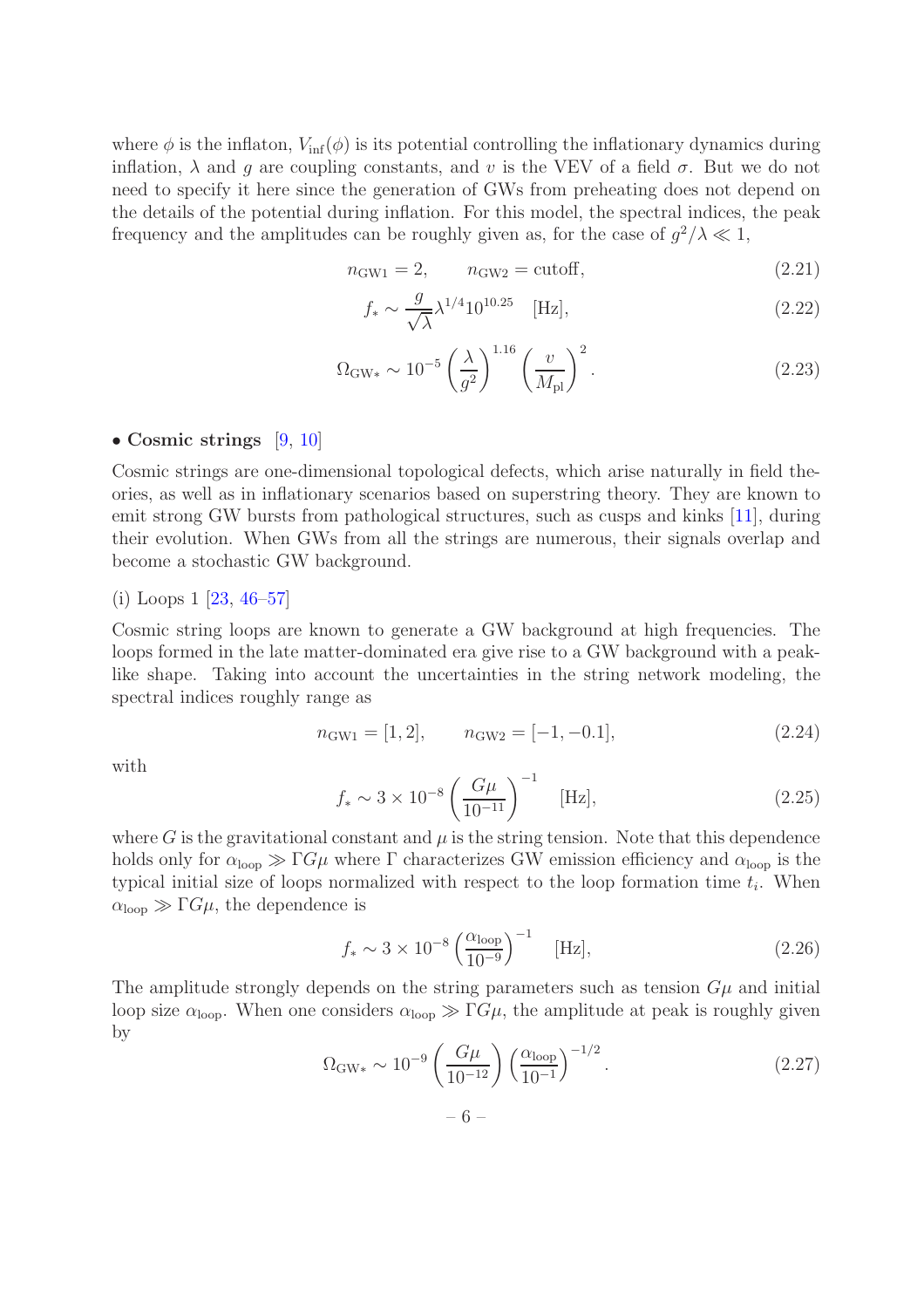For  $\alpha_{\text{loop}} \ll \Gamma G \mu$ , the parameter dependence becomes

$$
\Omega_{\rm GW*} \sim 10^{-12} \left( \frac{G\mu}{10^{-12}} \right). \tag{2.28}
$$

Note that, in the case of cosmic superstrings, the reconnection probability also affects the amplitude.

#### (ii) Loops 2 [\[23,](#page-43-0) [46](#page-44-1)[–57\]](#page-44-2)

At higher frequencies, GWs from loops formed during the radiation-dominated era are the dominant contribution and the spectrum becomes flat. Thus, around the intermediate frequency where we see both contributions from loops formed in the radiation-dominated and the matter-dominated phases, the spectral indices change as

$$
n_{\text{GW1}} = [-1, -0.1], \qquad n_{\text{GW2}} = 0. \tag{2.29}
$$

The transition frequency and the amplitude strongly depends on the modeling of the cosmic string network and the calculation method, but the rough expectation is

$$
f_* \sim 3 \times 10^{-5} \left(\frac{G\mu}{10^{-11}}\right)^{-1}
$$
 [Hz], (2.30)

$$
\Omega_{\rm GW*} \sim 10^{-9.5} \left( \frac{G\mu}{10^{-12}} \right) \left( \frac{\alpha_{\rm loop}}{10^{-1}} \right)^{-1/2}, \tag{2.31}
$$

for  $\alpha_{\text{loop}} \gg \Gamma G \mu$ , and

$$
f_* \sim 3 \times 10^{-3} \left(\frac{\alpha_{\text{loop}}}{10^{-9}}\right)^{-1}
$$
 [Hz], (2.32)

$$
\Omega_{\rm GW*} \sim 10^{-14} \left( \frac{G\mu}{10^{-12}} \right), \tag{2.33}
$$

for  $\alpha_{\text{loop}} \ll \Gamma G \mu$ .

#### (iii) Infinite strings [\[58](#page-44-3), [59](#page-44-4)]

Kinks on infinite strings generate a GW background over all frequencies. Typically, the amplitude is smaller than the one from loops, but it becomes important at low frequencies where loops do not emit GWs. The spectral index slightly depends on the expansion rate of the Universe when kinks are generated, but typically the spectrum is almost flat. When combined with the GWs from loops which produce GWs at high frequencies, one may find a break in the spectrum such as

$$
n_{\text{GW1}} = [0, 0.2], \qquad n_{\text{GW2}} = [1, 2], \tag{2.34}
$$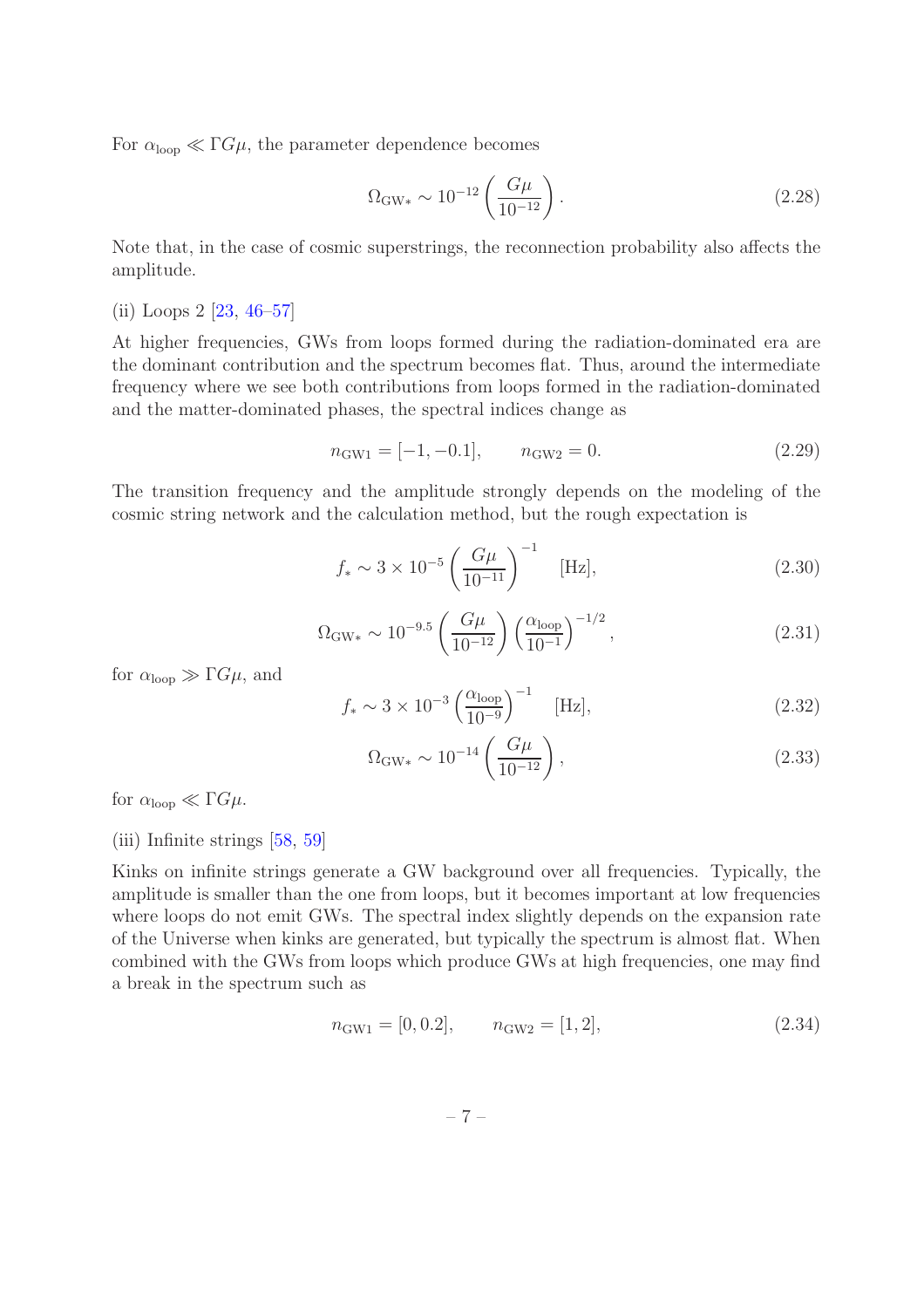The transition frequency is highly model dependent since parameter dependencies of GW spectra from loops and infinite strings are different, and hence we do not set a value for f∗. For a typical parameter choice, the GW amplitude can be roughly given by

$$
\Omega_{\rm GW*} \sim 10^{-12} \left( \frac{G\mu}{10^{-8}} \right). \tag{2.35}
$$

The prefactor can vary depending on the transition frequency, but it should be in the range of  $[10^{-11}, 10^{-13}]$  for  $G\mu = 10^{-8}$ .

#### • Domain walls  $[9, 60-63]$  $[9, 60-63]$  $[9, 60-63]$  $[9, 60-63]$

The existence of domain walls is in conflict with cosmological observations, since their energy density easily dominates that of the universe. However, this problem can be avoided by considering unstable domain walls and their annihilation in the early Universe may produce a significant amount of gravitational waves.

Numerical simulations [\[61](#page-44-7)[–63\]](#page-44-6) find the spectral dependencies of the power spectrum as

$$
n_{\text{GW1}} = 3, \qquad n_{\text{GW2}} = -1, \tag{2.36}
$$

with typical frequency

$$
f_* \sim 10^{-9} \left( \frac{T_{\text{ann}}}{10^{-2} \text{GeV}} \right)
$$
 [Hz], (2.37)

where  $T_{\text{ann}}$  is the temperature of the universe at domain wall annihilation. The amplitude is determined by the domain wall tension  $\sigma$  as

$$
\Omega_{\rm GW*} \sim 10^{-17} \left(\frac{\sigma}{1 \text{TeV}^3}\right)^2 \left(\frac{T_{\rm ann}}{10^{-2} \text{GeV}}\right)^{-4}.
$$
\n(2.38)

#### • Self-ordering scalar fields [\[12\]](#page-42-21)

A phase transition which breaks global  $O(N)$  symmetry of scalar fields generates a spatial gradient of the scalar fields on superhorizon scales, because each causally disconnected region of the Universe gets arbitrarily different directions of the fields. When the modes re-enter the horizon, the fields release gradient energy by the self-ordering of the Nambu-Goldstone modes, and they continuously source GWs at the horizon scale.

#### (i) Radiation-dominated phase [\[13,](#page-42-6) [64](#page-44-8)[–66](#page-45-0)]

If all the GW modes of interest enter the horizon during the radiation-dominated phase, GWs have a scale-invariant spectrum at the frequencies of interferometer experiments, and hence we have

$$
n_{\text{GW1}} = 0, \qquad n_{\text{GW2}} = 0. \tag{2.39}
$$

– 8 –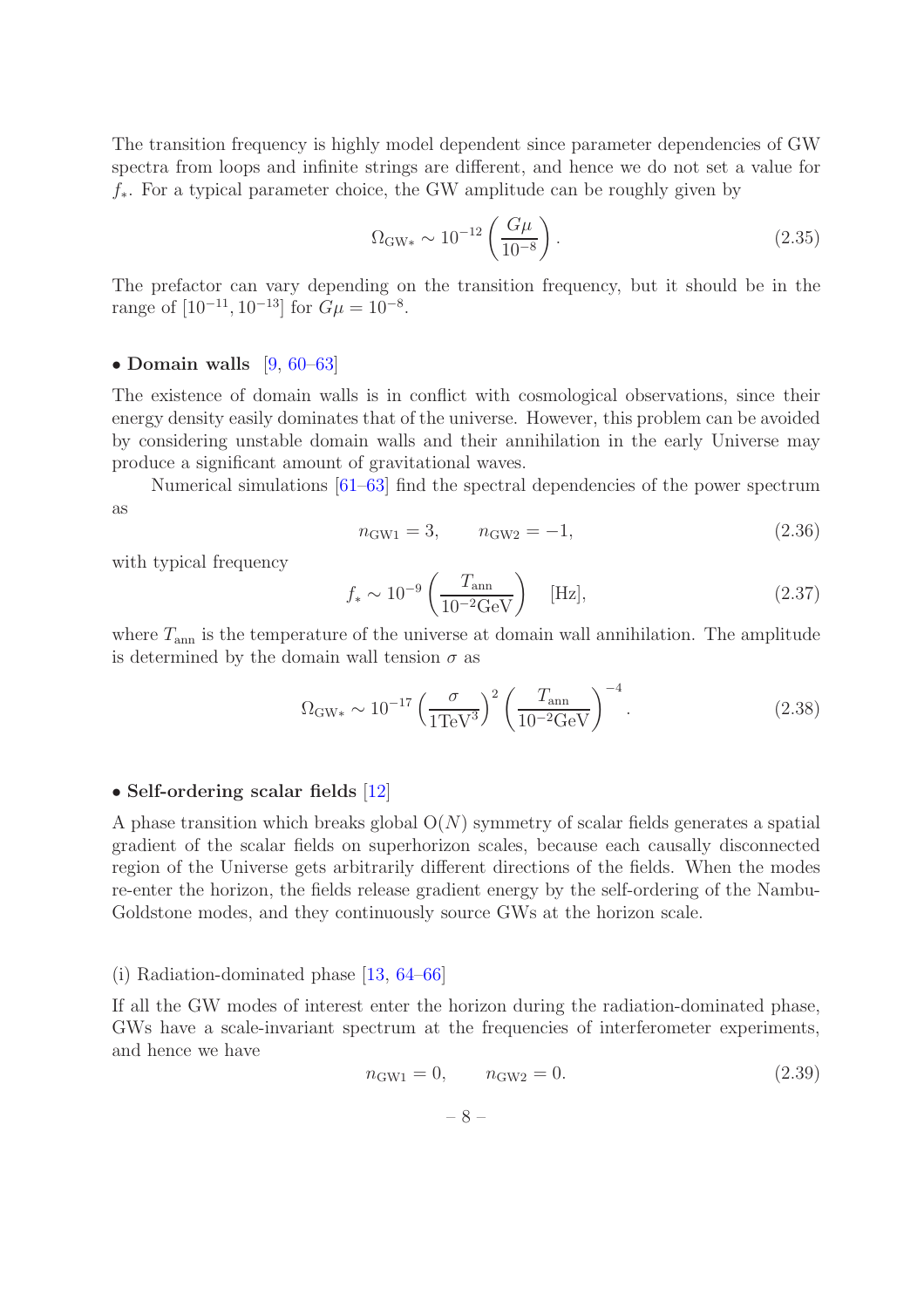Therefore, there is no well-defined peak frequency  $f_*$  in this model. The spectral amplitude depends on the number of the scalar field components  $N$  and the VEV of the fields  $v$ ,

<span id="page-9-0"></span>
$$
\Omega_{\rm GW*} \sim \frac{511}{N} \Omega_{\rm rad} \left(\frac{v}{M_{\rm pl}}\right)^4.
$$
\n(2.40)

#### (ii) Effect of reheating [\[67\]](#page-45-1)

The frequency dependence of the GW spectrum is affected by the expansion rate of the Universe. If the expansion rate of the Universe evolves like a matter-dominated phase during reheating, the spectral indices are

$$
n_{\text{GW1}} = 0, \qquad n_{\text{GW2}} = -2, \tag{2.41}
$$

and the peak frequency can be written as

$$
f_* \sim 0.4 \left(\frac{T_R}{10^7 \text{ GeV}}\right) \quad [\text{Hz}], \tag{2.42}
$$

where  $T_R$  is the temperature of the Universe when reheating is completed. The flat part  $n_{\text{GW1}} = 0$  corresponds to the modes which enter the horizon during the radiationdominated phase after reheating, and its amplitude is given as in Eq. [\(2.40\)](#page-9-0), while the amplitude of the modes which enter during reheating is suppressed. So the amplitude is

$$
\Omega_{\rm GW*} \sim \frac{511}{N} \Omega_{\rm rad} \left(\frac{v}{M_{\rm pl}}\right)^4.
$$
\n(2.43)

#### • Magnetic field [\[68,](#page-45-2) [69\]](#page-45-3)

Magnetic fields are considered to be present at almost all scales in the Universe. In particular, they exist even in the intergalactic medium [\[70](#page-45-4)], which may have originated in the early Universe. It has been argued that such primordial magnetic fields can arise from inflation [\[71](#page-45-5), [72\]](#page-45-6), phase transition [\[73](#page-45-7), [74\]](#page-45-8) and so on. Here we describe the GW power spectrum having magnetic fields generated from phase transition in mind. The slope of the power spectrum is predicted to be

$$
n_{\text{GW1}} = 3, \qquad n_{\text{GW2}} = \alpha_B + 1, \tag{2.44}
$$

where we have assumed that the initial magnetic field power spectrum is given by  $P_B \propto k^2$ and  $\propto k^{\alpha_B}$  for scales larger and smaller than the correlation scale respectively [\[69](#page-45-3)], and the correlation length and the horizon scale at the generation time are identical. The characteristic frequency and the amplitude at which the slope of the GW spectrum changes can be roughly estimated as

$$
f_* \sim 10^{-6} \left( \frac{T_*}{100 \text{ GeV}} \right)
$$
 [Hz], (2.45)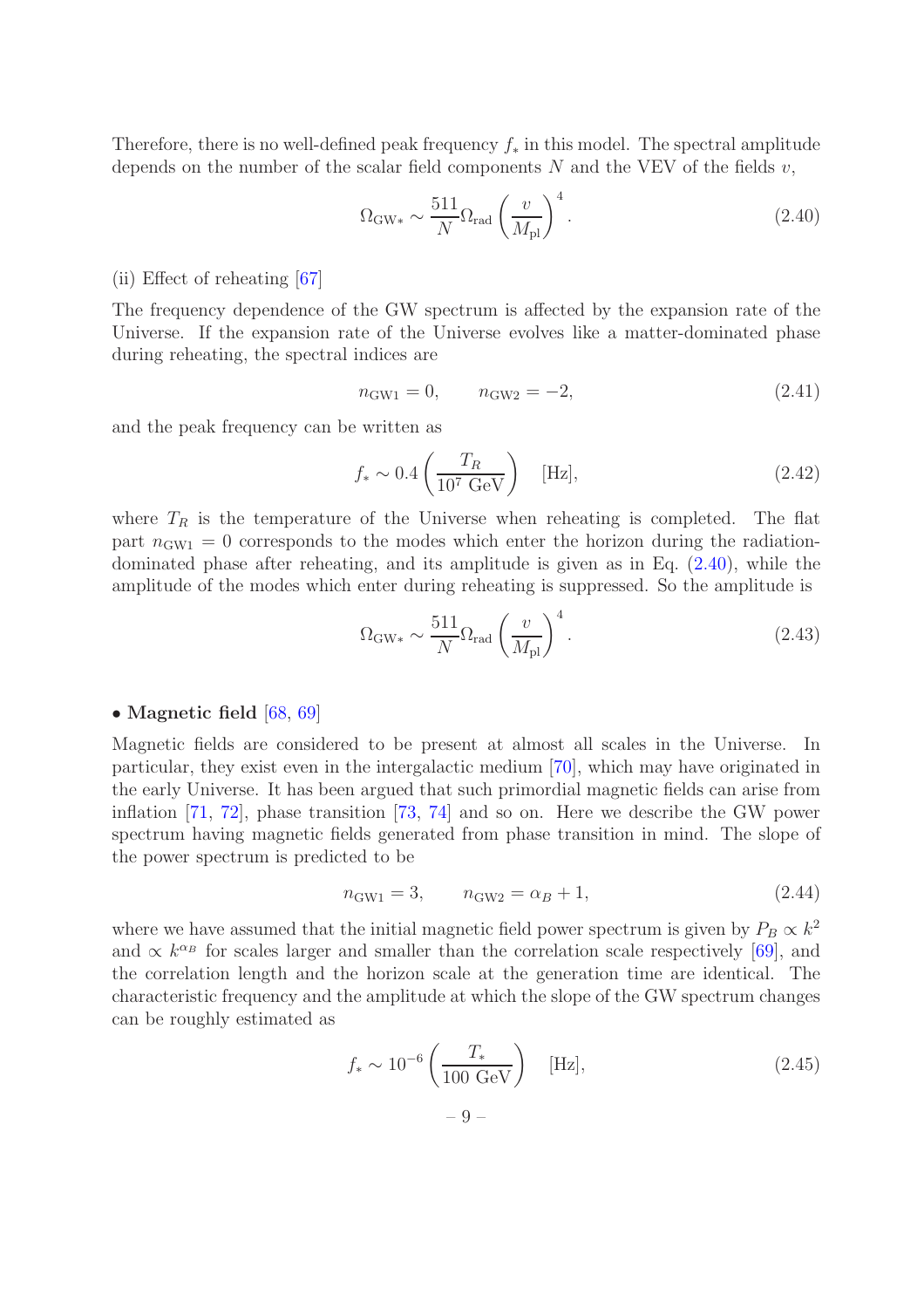$$
\Omega_{\rm GW*} \sim 10^{-16} \left( \frac{B}{10^{-10} \text{ G}} \right),\tag{2.46}
$$

where  $T_*$  corresponds to the temperature at the production of magnetic fields and B is the magnetic field magnitude today.

#### • Inflation+reheating [\[75\]](#page-45-9)

Inflation generates almost scale-invariant GWs originating from the quantum fluctuations in spacetime. The primordial tensor power spectrum is given by

$$
\mathcal{P}_{\rm inf} = \frac{8}{M_{\rm pl}^2} \left(\frac{H_*}{2\pi}\right)^2, \tag{2.47}
$$

where  $H_*$  is the Hubble parameter at the horizon exit during inflation and it is almost constant in the standard slow-roll inflationary models. The present-day GW spectrum can be given by using the transfer function  $T(k)$ , which describes the evolution of GWs after inflation,

$$
\Omega_{\rm GW}(k) = \frac{1}{12} \left(\frac{k}{aH}\right)^2 T^2(k) \mathcal{P}_{\rm inf}(k),\tag{2.48}
$$

where  $k = 2\pi f$  is the wavenumber. The explicit form of  $T(k)$  is given in [\[76](#page-45-10)[–79\]](#page-45-11).

In the standard scenario, the inflaton oscillates at the bottom of its potential during reheating. In such phase, the Universe behaves as matter-dominated one if the inflaton potential has a quadratic form at its bottom. For modes entering the horizon during the matter-dominated epoch, the transfer function scales as  $T(k) \propto k^{-2}$ . On the other hand, the modes entering the horizon during the radiation-dominated epoch is  $T(k) \propto k^{-1}$ . Because of the transition from the matter-dominated epoch to the radiation-dominated one at the end of reheating, the spectrum has

$$
n_{\text{GW1}} \sim 0, \qquad n_{\text{GW2}} = -2. \tag{2.49}
$$

More precisely,  $n_{\text{GW1}}$  can be given by  $n_{\text{GW1}} = -2\epsilon$  with  $\epsilon = -H/H^2$  being the first slow-roll parameter, where, however,  $|n_{\text{GW1}}| \ll \mathcal{O}(1)$  in general.

The characteristic frequency  $f_*$  corresponds to the mode which enters the horizon at the time of reheating. Therefore, it can be given as a function of the reheating temperature as

$$
f_* \sim 0.3 \left(\frac{T_R}{10^7 \text{ GeV}}\right) \quad [\text{Hz}]. \tag{2.50}
$$

By using the tensor-to-scalar ratio, the amplitude  $\Omega_{\rm GW*}$  is given by

$$
\Omega_{\rm GW*} \sim 2 \times 10^{-17} \left( \frac{r}{0.01} \right). \tag{2.51}
$$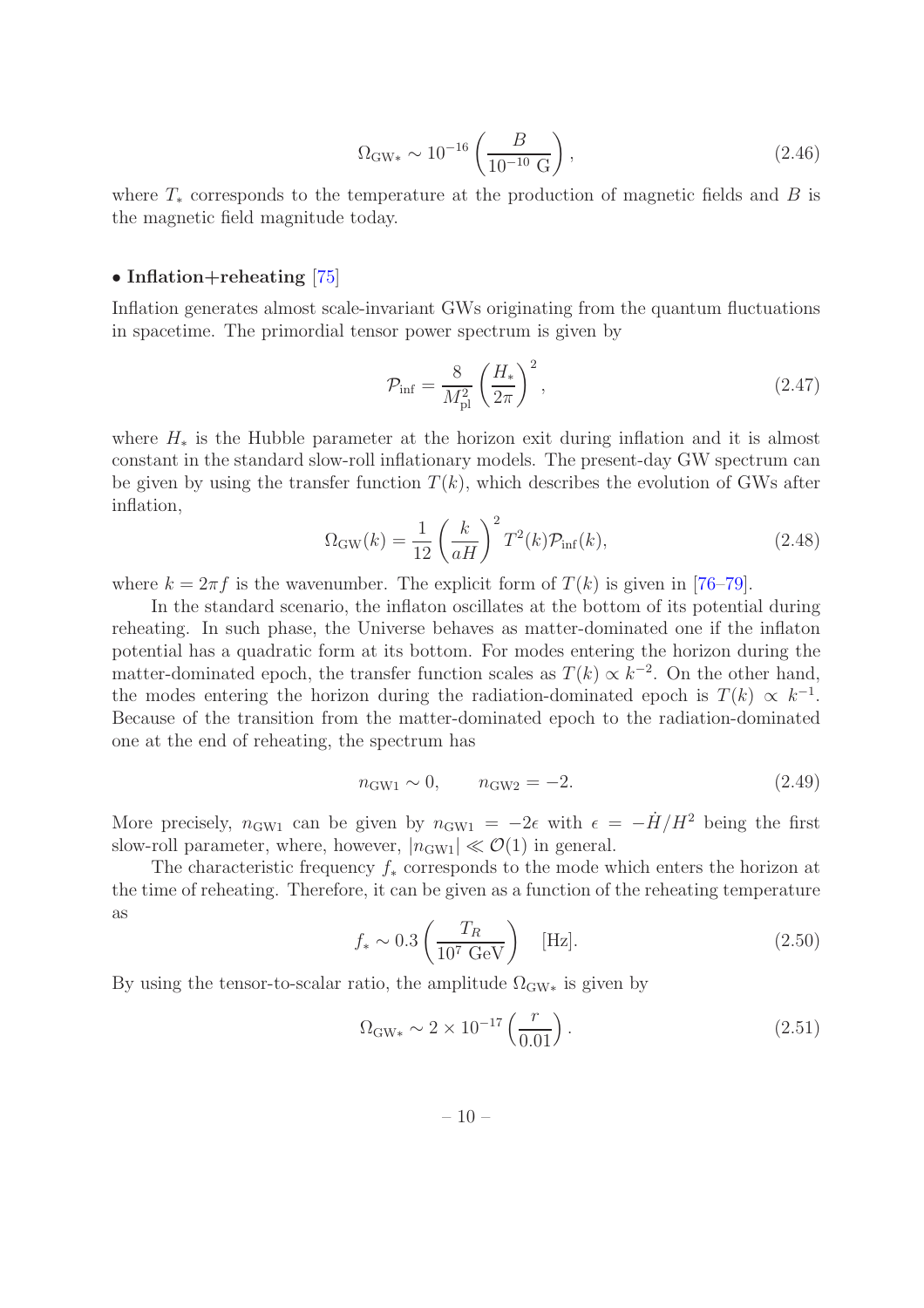#### • Inflation+kination  $[80-85]$  $[80-85]$

In some scenarios of the early Universe, the radiation-dominated epoch is preceded by the so-called kination epoch, in which the energy density of the Universe is dominated by the kinetic energy of a scalar field. Examples of this type of model include quintessential inflation [\[81](#page-45-14)]. During the kination epoch, the Hubble expansion rate decreases as  $H \propto a^{-3}$ (the energy density of the scalar field scales as  $\rho_{\phi} \propto a^{-6}$ , which gives the transfer function of  $T(k) \propto k^2$ . Therefore, the spectral indices for the GW spectrum are given by

$$
n_{\text{GW1}} \sim 0, \qquad n_{\text{GW2}} = 1. \tag{2.52}
$$

We note that here again  $n_{\text{GW1}}$  is given by  $n_{\text{GW1}} = -2\epsilon$  which is close to 0. The characteristic frequency corresponds to the mode entering the horizon at the end of the kination epoch. By denoting the temperature at this epoch by  $T_{kin}$ ,  $f_*$  is given by

$$
f_* \sim 0.3 \left(\frac{T_{\text{kin}}}{10^7 \text{ GeV}}\right) \quad [\text{Hz}]. \tag{2.53}
$$

The amplitude is given in the same way as for the inflation+reheating case:

$$
\Omega_{\rm GW*} \sim 2 \times 10^{-17} \left( \frac{r}{0.01} \right). \tag{2.54}
$$

#### • Particle production during inflation [\[86](#page-45-15)[–88\]](#page-45-16)

It has been argued that large GWs can be produced from particle production during inflation [\[86](#page-45-15)[–88](#page-45-16)]. Let us consider a model where the inflaton  $\phi$  couples to a  $U(1)$  gauge field  $F_{\mu\nu}$  as<sup>[#2](#page-11-0)</sup>

$$
\mathcal{L} \supset -\frac{\phi}{4f} F_{\mu\nu} \tilde{F}^{\mu\nu},\tag{2.55}
$$

with  $f$  being a coupling constant with the dimension of mass. In this model, gauge quanta can be significantly produced, which sources the GWs. The primordial GW power spectrum is given by the sum of the contributions from the usual inflationary vacuum and the particle production ones, which can be written as [\[95](#page-46-0), [96](#page-46-1)]

$$
P_{\rm GW}(k) = \frac{2H_*^2}{\pi^2 M_{\rm pl}^2} + 8.7 \times 10^{-8} \frac{H_*^4}{M_{\rm pl}^4} \frac{e^{4\pi\xi}}{\xi^6},\tag{2.56}
$$

where  $\xi$  is defined by

$$
\xi \equiv \frac{d\phi/dt}{2fH_*}.\tag{2.57}
$$

<span id="page-11-0"></span><sup>&</sup>lt;sup>#2</sup> The GW production in models with an axion-SU(2) gauge field coupling has been studied in [\[89](#page-45-17)[–93\]](#page-46-2). GWs generated from particle production in a bouncing model has been discussed in [\[94](#page-46-3)].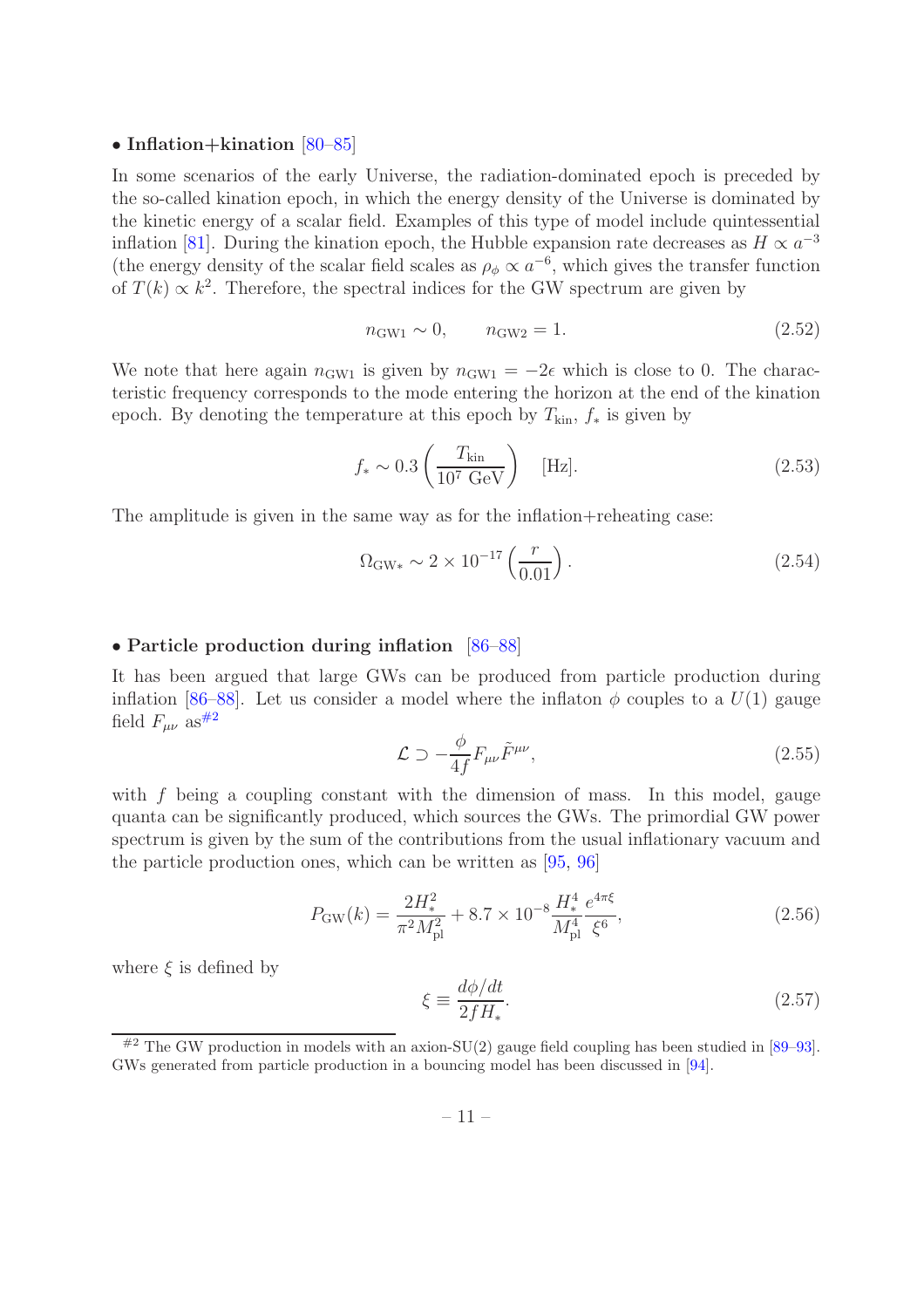On large scale (low frequency), the contribution from the usual inflationary vacuum dominates, while on small scales (high frequency), the one from the particle production does. Therefore the spectral indices are written as [\[88](#page-45-16)]

$$
n_{\text{GW1}} = -2\epsilon \sim 0, \qquad n_{\text{GW2}} = -4\epsilon + (4\pi\xi - 6)(\epsilon - \eta). \tag{2.58}
$$

The transition frequency corresponds to the one at which the GW spectrum from particle production gets dominated over the one from the usual inflationary tensor mode. The GW production from particle production is sensitive to the parameters in the model such as  $\xi$ , and thus the transition frequency is highly dependent on the model parameters (see e.g., [\[97\]](#page-46-4)).

The amplitude at the transition frequency is given as the same as the one from the usual inflationary vacuum (assuming an almost scale-invariant GW spectrum on lower frequency region), and hence it can be written as

$$
\Omega_{\rm GW*} \sim 2 \times 10^{-17} \left( \frac{r}{0.01} \right). \tag{2.59}
$$

#### • 2nd-order perturbations

At 2nd order in the cosmological perturbation theory, the scalar, vector and tensor modes cannot be separated and they could affect one another. Typically the amplitude of the GWs generated from 2nd-order scalar perturbations in standard slow-roll inflation is very small when one considers the radiation-dominated epoch after inflation [\[98](#page-46-5)]. However, considering a different Hubble expansion of the Universe [\[99](#page-46-6)] or non-scale-invariant scalar perturbations, we can expect a large GW amplitude. For the latter, we introduce only the case related to primordial black hole (PBH) formation [\[100\]](#page-46-7), but the existence of other fields such as curvaton [\[101\]](#page-46-8) and instability of the standard model Higgs [\[102](#page-46-9)] can also induce GWs with large amplitude.

#### (i) Early matter phase [\[99\]](#page-46-6)

In [\[99,](#page-46-6) [103\]](#page-46-10), it has been argued that 2nd-order scalar perturbations induce the tensor mode which might be detectable in the future GW observations if the Universe went through an early matter-dominated phase. When we consider the scale invariant spectrum of scalar perturbations, the spectral indices of GWs are given by

$$
n_{\text{GW1}} = 1, \qquad n_{\text{GW2}} = \text{drop-off.} \tag{2.60}
$$

The spectrum drops off sharply at the scale corresponding to the end of inflation. Therefore here we denote  $n_{\text{GW2}}$  as "drop-off". Note that these indices change depending on the spectral shape of the primordial scalar perturbations [\[104](#page-46-11)]. The typical frequency is given by the reheating temperature  $T_{\text{reh}}$  and the energy scale of inflation  $M_{\text{inf}}$ ,

$$
f_* \sim 7 \times 10^5 \left(\frac{T_{\text{reh}}}{10^9 \text{ GeV}}\right)^{1/3} \left(\frac{M_{\text{inf}}}{10^{16} \text{ GeV}}\right)^{2/3}
$$
 [Hz], (2.61)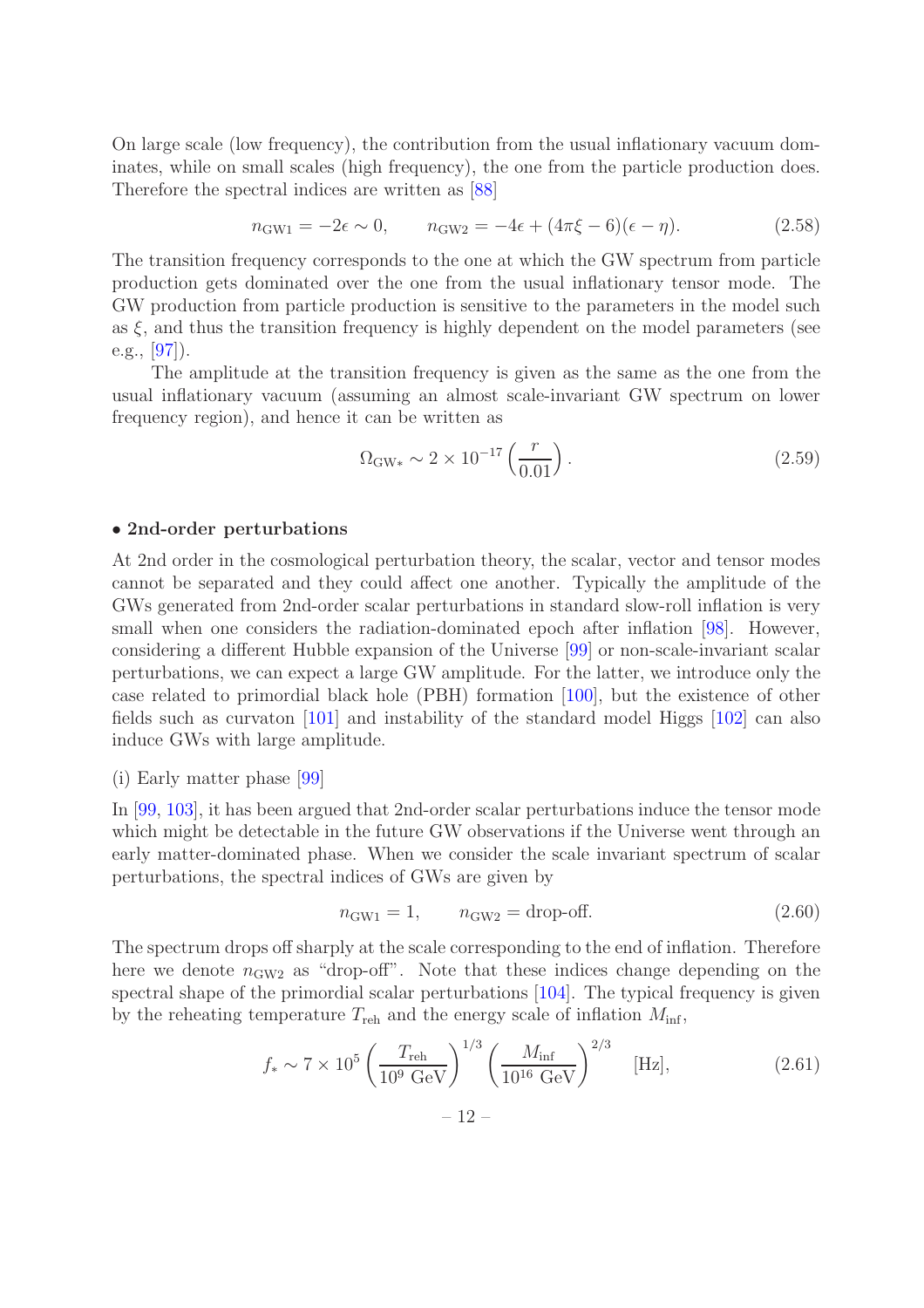and the amplitude is given by

$$
\Omega_{\rm GW*} \sim 10^{-12} \left( \frac{T_{\rm reh}}{10^9 \text{ GeV}} \right)^{-4/3} \left( \frac{M_{\rm inf}}{10^{16} \text{ GeV}} \right)^{4/3}.
$$
 (2.62)

#### (ii) Primordial black holes [\[100\]](#page-46-7)

PBHs can form when density fluctuations with large amplitude are generated by some mechanism and such large scalar fluctuations induce GWs as a second-order effect as discussed above. If we assume primordial scalar fluctuations with a peak-like shape, we can approximate the power spectrum as a delta function as follows:

$$
\mathcal{P}_{\zeta}(k) = \mathcal{A}^2 \delta(\ln(k/k_p)),\tag{2.63}
$$

where  $\mathcal{A}^2$  and  $k_p$  are the amplitude and the wavenumber at the peak. With this kind of sharp scalar fluctuations, we also expect GW generation and the spectrum is

$$
n_{\text{GW1}} = 2, \qquad n_{\text{GW2}} = \text{drop-off}, \tag{2.64}
$$

The spectrum drops off at the scale corresponding to the peak of scalar fluctuations, which is related to the mass of the PBH  $M_{\text{PBH}}$  as

$$
f_* \sim 4 \times 10^{-2} \left(\frac{M_{\text{PBH}}}{10^{20} \text{ g}}\right)^{-1/2}
$$
 [Hz]. (2.65)

The amplitude at the peak is

$$
\Omega_{\rm GW*} \sim 7 \times 10^{-9} \left( \frac{\mathcal{A}^2}{10^{-3}} \right)^2.
$$
 (2.66)

Note that the shape of the GW spectrum is different in the cases where the power spectrum of fluctuation is amplified in a broad range of scales and cannot be approximated by a delta function [\[105\]](#page-46-12).

#### • Pre-Big-Bang [\[106](#page-46-13), [107,](#page-46-14) [109,](#page-46-15) [110](#page-46-16)]

In a string theory-inspired cosmological scenario, the so-called pre-big bang model, a bluetilted GW spectrum can be generated. In particular, the lower frequency part of the spectrum is blue-tilted, while on higher frequency, it can be flat or red/blue-tilted (see [\[108\]](#page-46-17) for a recent update and the detailed spectrum). The spectral index for lower and higher frequency parts is given by [\[106](#page-46-13)]

$$
n_{\text{GW1}} = 3, \qquad n_{\text{GW2}} = 3 - 2\mu,\tag{2.67}
$$

– 13 –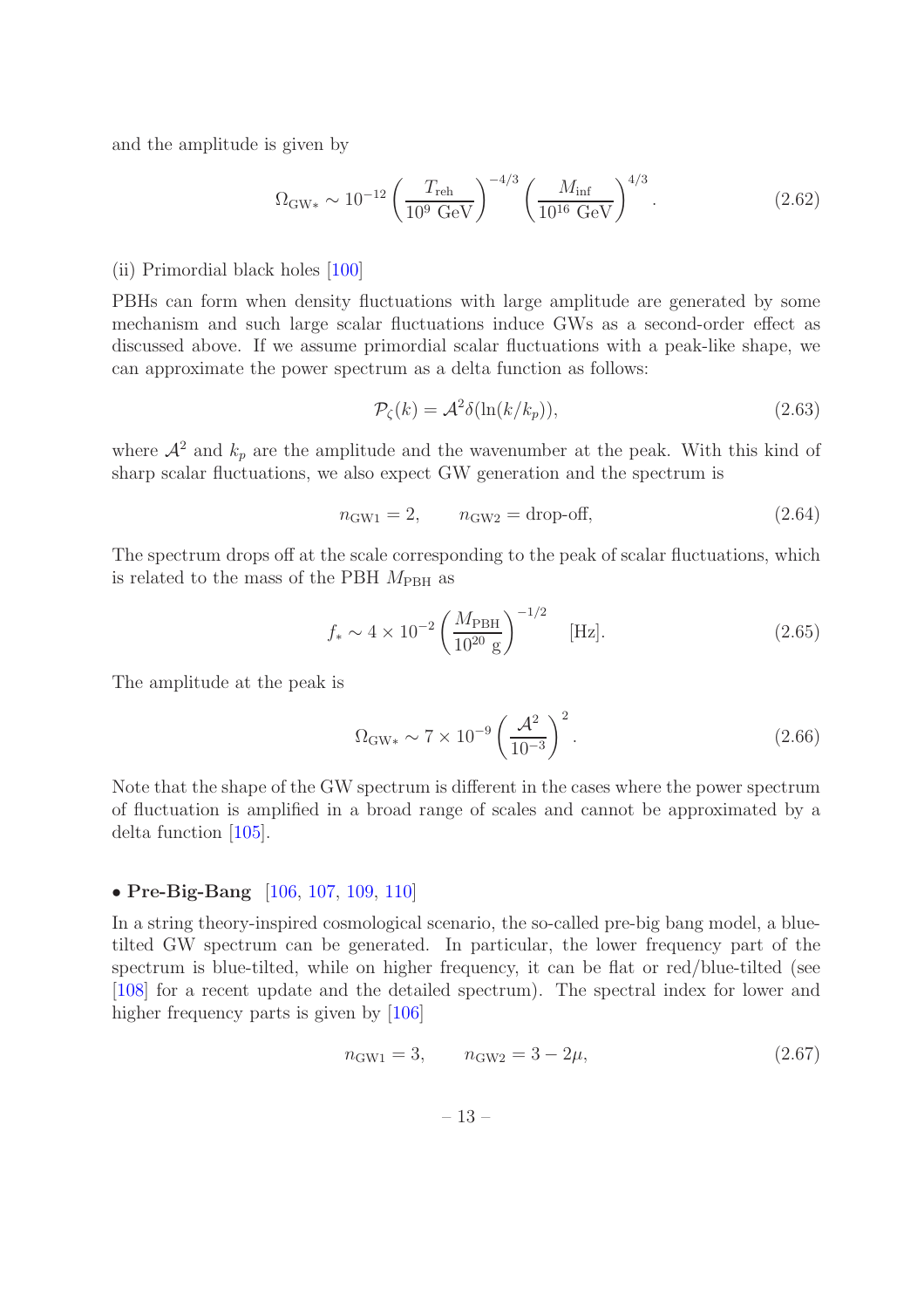where  $\mu$  describes the growth of the dilaton during stringy phase and  $\mu \geq 0$ . The transition frequency corresponds to the one at which the mode crosses the horizon at the beginning of the string phase, which can be regarded as a model parameter in this scenario and there is no typical phase. However, it has been argued that this frequency can be around the one where LISA or aLIGO are sensitive. The amplitude of the GW spectrum is estimated as

$$
\Omega_{\rm GW*} \sim 1.4 \times 10^{-6} \left( \frac{H_s}{0.15 M_{\rm pl}} \right)^4,\tag{2.68}
$$

where  $H_s$  is the Hubble parameter during the stringy phase.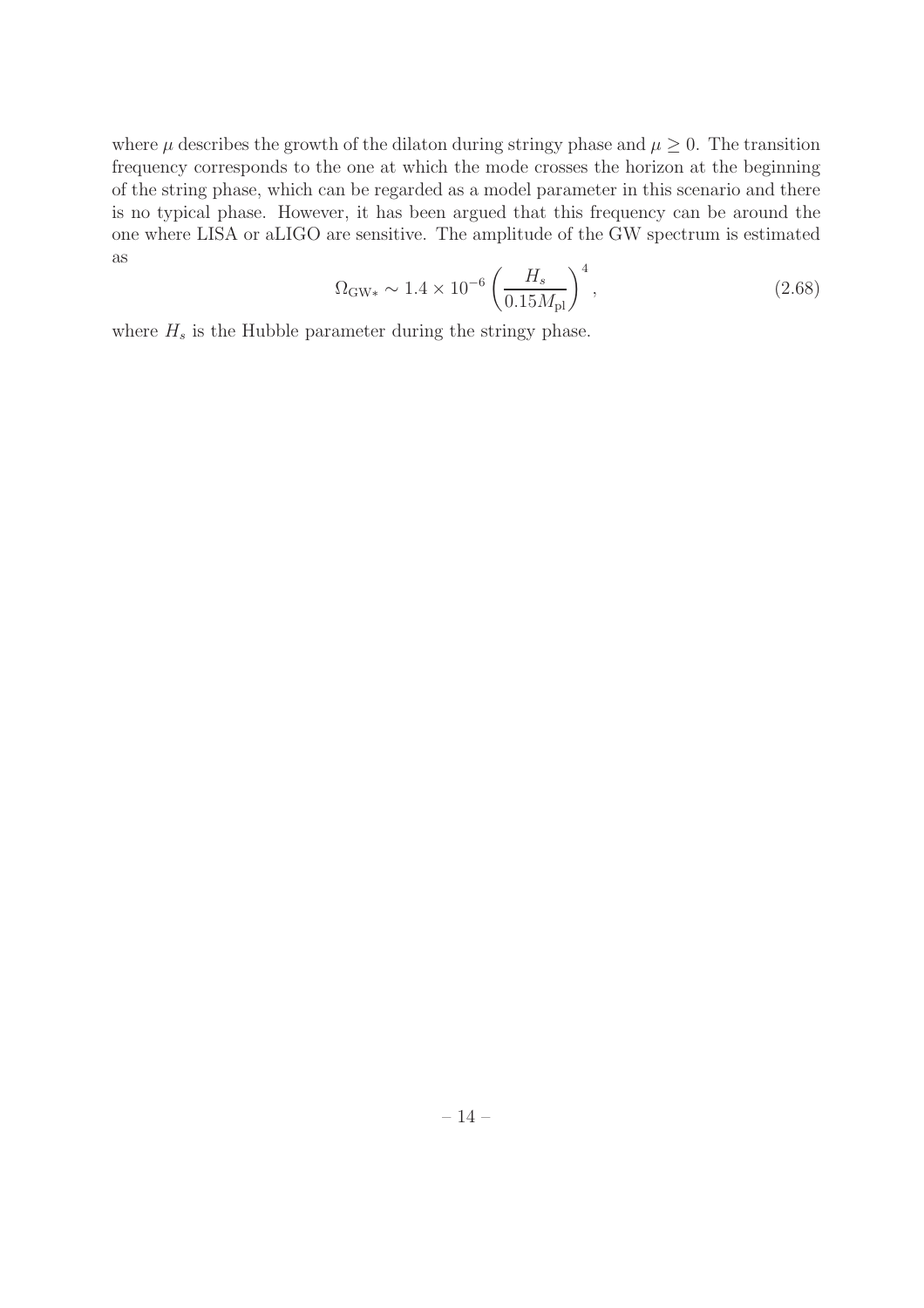<span id="page-15-0"></span>Table <sup>1</sup>. Cosmological GW sources

| source                              | $n_{\rm GW1}$    | $n_{\text{GW2}}$                       | $f_*$ [Hz]                                                                                                                                                                    | $\overline{\Omega}_\textrm{GW}$                                                                                                                                 |
|-------------------------------------|------------------|----------------------------------------|-------------------------------------------------------------------------------------------------------------------------------------------------------------------------------|-----------------------------------------------------------------------------------------------------------------------------------------------------------------|
| Phase transition (bubble collision) | 2.8              | $-2\,$                                 | $\sim 10^{-5} \left(\frac{f_{\rm PT}}{\beta}\right) \left(\frac{\beta}{H_{\rm PT}}\right)$<br>$\left(\frac{T_{\rm PT}}{100~{\rm GeV}}\right)$                                 | $\left(\frac{0.11v_w^3}{0.42+v_w^2}\right)$<br>$\sim 10^{-5} \left(\frac{H_{\rm PT}}{\beta}\right)^2 \left(\frac{\kappa_{\phi} \alpha}{1+\alpha}\right)^2$      |
| Phase transition (turbulence)       | $\mathfrak{Z}$   | $-5/3$                                 | $\sim 3 \times 10^{-5} \left(\frac{1}{v_w}\right) \left(\frac{\beta}{H_{\rm PT}}\right) \left(\frac{T_{\rm PT}}{100 \text{ GeV}}\right)$                                      | $\sim 3 \times 10^{-4} \left(\frac{H_{\rm PT}}{\beta}\right) \left(\frac{\kappa_{\rm turb}\alpha}{1+\alpha}\right)^{3/2}$<br>$v_w$                              |
| Phase transition (sound waves)      | $\mathfrak{Z}$   | $-4$                                   | $\sim 2 \times 10^{-5} \left(\frac{1}{v_{w}}\right) \left(\frac{\beta}{H_{\rm PT}}\right) \left(\frac{T_{\rm PT}}{100 \text{ GeV}}\right)$                                    | $\sim 3 \times 10^{-6} \left(\frac{H_{\rm PT}}{\beta}\right) \left(\frac{\kappa_v \alpha}{1+\alpha}\right)^2 v_w$                                               |
| Preheating $(\lambda \phi^4)$       | 3                | cutoff                                 | $\sim 10^7$                                                                                                                                                                   | $\sim 10^{-11} \left( \frac{g^2/\lambda}{100} \right)^{-0.5}$                                                                                                   |
| Preheating (hybrid)                 | $\sqrt{2}$       | cutoff                                 | $\sim \frac{g}{\sqrt{\lambda}} \lambda^{1/4} 10^{10.25}$                                                                                                                      | $\sim 10^{-5} \left(\frac{\lambda}{q^2}\right)^{1.16} \left(\frac{v}{M_{\rm pl}}\right)^2$                                                                      |
| Cosmic strings (loops $1$ )         | [1, 2]           | $[-1, -0.1]$                           | $\sim 3 \times 10^{-8} \left( \frac{G\mu}{10^{-11}} \right)^{-1}$<br>$\sim 3 \times 10^{-8} \left( \frac{G\mu}{10^{-11}} \right)^{-1}$                                        | $\sim 10^{-9} \left( \frac{G\mu}{10^{-12}} \right) \left( \frac{\alpha_{\text{loop}}}{10^{-1}} \right)^{-1/2}$ (for $\alpha_{\text{loop}} \gg \Gamma G\mu$ )    |
| Cosmic strings (loops 2)            | $[-1, -0.1]$     | $\overline{0}$                         |                                                                                                                                                                               | $\sim 10^{-9.5} \left( \frac{G\mu}{10^{-12}} \right) \left( \frac{\alpha_{\text{loop}}}{10^{-1}} \right)^{-1/2}$ (for $\alpha_{\text{loop}} \gg \Gamma G \mu$ ) |
| Cosmic strings (infinite strings)   | [0, 0.2]         | [0, 0.2]                               |                                                                                                                                                                               | $\sim 10^{-[11,13]} \left( \frac{G\mu}{10^{-8}} \right)$                                                                                                        |
| Domain walls                        | 3                | $-1$                                   | $\sim 10^{-9} \left( \frac{T_{\rm ann}}{10^{-2} \text{GeV}} \right)$                                                                                                          | $\sim 10^{-17} \left( \frac{\sigma}{1 \text{TeV}^3} \right)^2 \left( \frac{T_{\text{ann}}}{10^{-2} \text{GeV}} \right)^{-4}$                                    |
| Self-ordering scalar fields         | $\overline{0}$   | $\overline{0}$                         |                                                                                                                                                                               | $\sim \frac{511}{N} \Omega_{\rm rad} \left(\frac{v}{M_{\rm pl}}\right)^4$                                                                                       |
| Self-ordering scalar $+$ reheating  | $\overline{0}$   | $-2$                                   | $\sim 0.4 \left( \frac{T_R}{10^7 \text{ GeV}} \right)$                                                                                                                        | $\sim \frac{511}{N} \Omega_{\rm rad} \left( \frac{v}{M_{\rm pl}} \right)^4$                                                                                     |
| Magnetic fields                     | 3                | $\alpha_B+1$                           | $\sim 10^{-6} \left( \frac{T_*}{10^2 \text{GeV}} \right)$<br>$\sim 0.3 \left( \frac{T_R}{10^7 \text{ GeV}} \right)$<br>$\sim 0.3 \left( \frac{T_R}{10^7 \text{ GeV}} \right)$ | $\sim 10^{-16} \left( \frac{B}{10^{-10} \text{G}} \right)$                                                                                                      |
| Inflation+reheating                 | $\sim 0$         | $-2\,$                                 |                                                                                                                                                                               | $\sim 2 \times 10^{-17} \left( \frac{r}{0.01} \right)$                                                                                                          |
| Inflation+kination                  | $\sim 0$         | $\mathbf{1}$                           |                                                                                                                                                                               | $\sim 2 \times 10^{-17} \left( \frac{r}{0.01} \right)$                                                                                                          |
| Particle prod. during inf.          | $-2\epsilon$     | $-4\epsilon(4\pi\xi-6)(\epsilon-\eta)$ |                                                                                                                                                                               | $\sim 2 \times 10^{-17} \left( \frac{r}{0.01} \right)$                                                                                                          |
| 2nd-order (inflation)               |                  | $drop-off$                             | $\sim 7 \times 10^5 \left( \frac{T_{\rm reh}}{10^9 \text{ GeV}} \right)^{1/3} \left( \frac{M_{\rm inf}}{10^{16} \text{ GeV}} \right)^{2/3}$                                   | $\sim 10^{-12} \left( \frac{T_{\rm reh}}{10^9 \text{ GeV}} \right)^{-4/3} \left( \frac{M_{\rm inf}}{10^{16} \text{ GeV}} \right)^{4/3}$                         |
| 2nd-order (PBHs)                    | $\overline{2}$   | $drop-off$                             | $\sim 4 \times 10^{-2} \left(\frac{M_{\rm PBH}}{10^{20}~{\rm g}}\right)^{-1/2}$                                                                                               | $\sim 7 \times 10^{-9} \left( \frac{\mathcal{A}^2}{10^{-3}} \right)^2$                                                                                          |
| Pre-Big-Bang                        | $\boldsymbol{3}$ | $3 - 2\mu$                             |                                                                                                                                                                               | $\sim 1.4 \times 10^{-6} \left( \frac{H_s}{0.15 M_{\rm pl}} \right)$                                                                                            |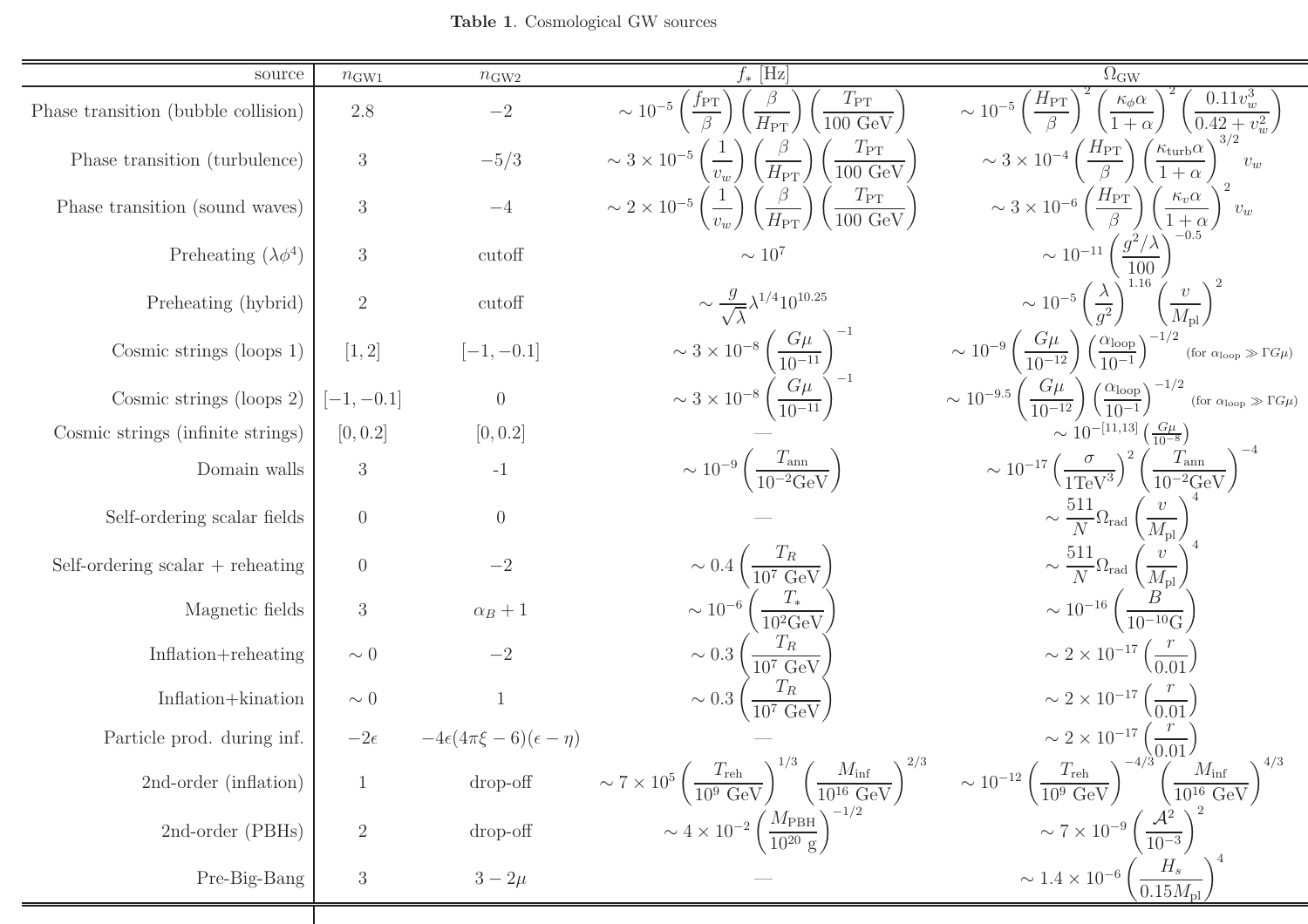#### <span id="page-16-0"></span>2.2 Astrophysical sources

Here, we list astrophysical sources. See also [\[111\]](#page-46-18) for a collection of some astrophysical sources. All the models we describe in this subsection are summarized in Table [2.](#page-19-0)

#### • Black hole (BH) binaries and neutron star (NS) binaries [\[14](#page-42-7), [112](#page-46-19)[–115](#page-47-0)]

The GW spectra of compact binaries at low frequencies are fitted by the power-law  $\Omega_{\rm GW*} \propto$  $f^{2/3}$  from the Newtonian analysis for the inspiral phase. The cutoff is determined by the peak frequency and given by the innermost stable circular orbit:  $f_* \simeq \frac{1}{6^{3/2}}$  $\frac{1}{6^{3/2}\pi M} \simeq$  $90\text{Hz}$   $\left(\frac{M}{50M}\right)$  $\left(\frac{M}{50M_{\odot}}\right)^{-1}$ , where M is the total mass of the binary. The parameters describing the GW background spectrum are given by

$$
n_{\text{GW1}} = 2/3, \qquad n_{\text{GW2}} = \text{cutoff}, \tag{2.69}
$$

$$
f_* \simeq 10^2 \sim 10^3 \text{Hz},\tag{2.70}
$$

$$
\Omega_{\rm GW*} \simeq 10^{-9}.\tag{2.71}
$$

Note that, from the recent detection of GWs from black hole binaries and a binary neutron star [\[116\]](#page-47-1), the amplitude of the stochastic GW background from compact binary coalescence is estimated as  $\Omega_{\rm GW} = 1.8^{+2.7}_{-1.3} \times 10^{-9}$  at 25 Hz [\[115](#page-47-0)], which should be compared with  $\Omega_{\rm GW} = 1.1_{-0.7}^{+1.2} \times 10^{-9}$  from binary black holes alone [\[114](#page-47-2)]. The GW background may be observed during the next observation run (O3) of Advanced-LIGO.

#### • White dwarf binaries [\[15](#page-42-8)]

For the GW background from white dwarf binaries, binaries of various masses and redshifts contribute to the background. The resulting slope of the spectra coming from the inspiral phase of binaries is slightly steeper than 2/3 for  $f_{\text{crit}} < f < 2 \times 10^{-2}$  Hz( $M_{WD}/0.5 M_{\odot}$ ) [\[15\]](#page-42-8), where  $M_{WD}$  is the mass of a white dwarf in a binary. The upper cutoff of the frequency is the one above which the inspiraling white dwarfs would undergo Roche-lobe overflow and merge. The critical frequency,  $f_{\rm crit} \simeq 7 \times 10^{-5}$  Hz $(t_{\rm age}/10$ Gyr)<sup>-3/8</sup> $(M_{WD}/0.5M_{\odot})^{-5/8}$  with  $t_{\text{age}}$  being the age of white dwarfs, is the frequency below which the energy loss due to GWs is not effective. For  $f < f_{\rm crit}$ , the slope of the GW spectra is 10/3 [\[15\]](#page-42-8). The parameters describing the GW spectrum around the peak are thus given by

$$
n_{\text{GW1}} \simeq 2/3, \qquad n_{\text{GW2}} = \text{cutoff}, \tag{2.72}
$$

$$
f_* \simeq 10^{-2} \text{Hz},\tag{2.73}
$$

$$
\Omega_{\rm GW*} \simeq 10^{-11}.\tag{2.74}
$$

– 16 –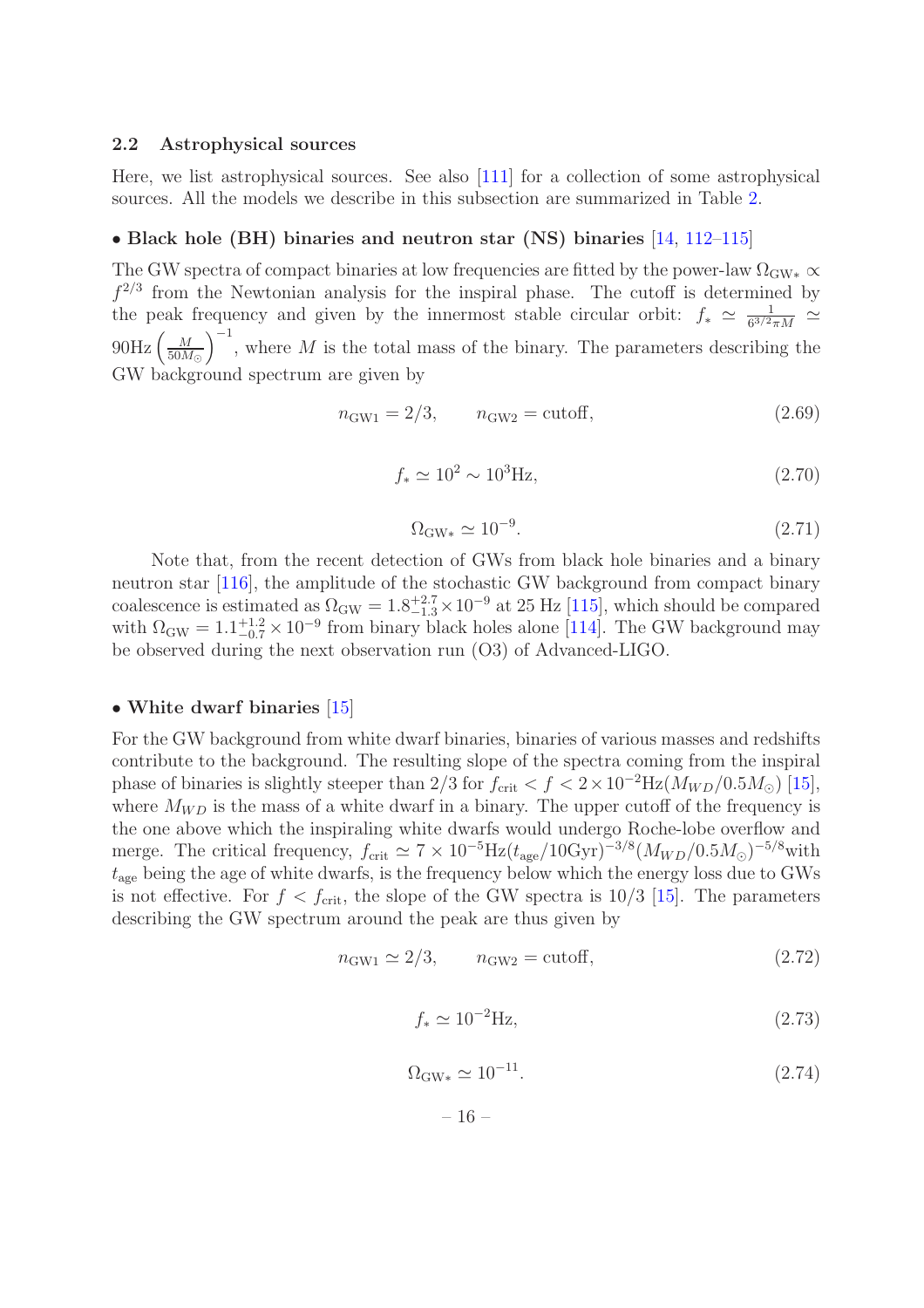#### • Stellar core collapse (High frequency model) [\[16](#page-42-9), [17\]](#page-42-10)

GWs would be produced from stellar core collapse via several processes: the postshock convection phase, hot-bubble convection, the standing accretion shock instability (nonspherical mode instability of stalled accretion shocks) and anisotropic neutrino emission. However, since the physics of the stellar core collapse is not yet fully understood, the relation of the GW signal to stellar progenitor properties is not well known. The following functional form could describe the GW spectra predicted in several numerical simulations  $[117, 118]$  $[117, 118]$  $[117, 118]$  of the stellar core collapse  $[17]$ :

$$
\Omega_{\rm GW}(f) = \frac{8\pi G f \xi}{3H_0^3} \int dz \frac{R_*(z)}{(1+z)H(z)} \left(1 + \frac{f(1+z)}{a}\right)^6 \exp\left(-2f(1+z)/b\right),\tag{2.75}
$$

where  $\xi$  is determined by a combination of unknown parameters, such as the mass fraction of stars undergoing core-collapse and properties of emitted neutrinos,  $a$  and  $b$  (typically  $5 < a < 150$  Hz and  $10 < b < 400$  Hz) are free parameters of the model, z is the source redshift,  $R_*(z)$  is the star formation rate and  $H(z)$  is the Hubble parameter. The peak frequency may be related to the surface g-mode frequency, which depends on the compactness and the surface temperature of a massive star [\[117](#page-47-3)]. The spectral shape depends on parameters. The peak frequency can vary as

$$
f_* \simeq [10^2, 10^3] \text{ Hz.}
$$
 (2.76)

For example, if  $a = 100$  and  $b = 200$ , the parameters spectral indices and peak frequency are [\[17\]](#page-42-10)

$$
n_{\text{GW1}} \sim 3, \qquad n_{\text{GW2}} = \text{cutoff}, \tag{2.77}
$$

$$
f_* \simeq 300 \text{ Hz.} \tag{2.78}
$$

The amplitude depends on the parameter  $\xi$  and can vary as [\[111\]](#page-46-18)

$$
\Omega_{\text{GW}\ast} \simeq [10^{-14}, 10^{-9}]. \tag{2.79}
$$

#### • Stellar core collapse (Low frequency model) [\[17\]](#page-42-10)

In some simulations of stellar core collapse [\[117](#page-47-3)[–119\]](#page-47-5), the emitted GW spectra has an additional lower peak, the origin of which may be related to the prompt postbounce convection or the standing accretion shock instability. The GW spectra can be fitted by the following functional form [\[17](#page-42-10)]:

$$
\Omega_{\rm GW}(f) = \frac{8\pi^3 G f A'^2}{3H_0^2} \int dz \frac{R_*(z)}{(1+z)H(z)} \exp\left(-\frac{(f(1+z)-\mu)^2}{\sigma^2}\right),\tag{2.80}
$$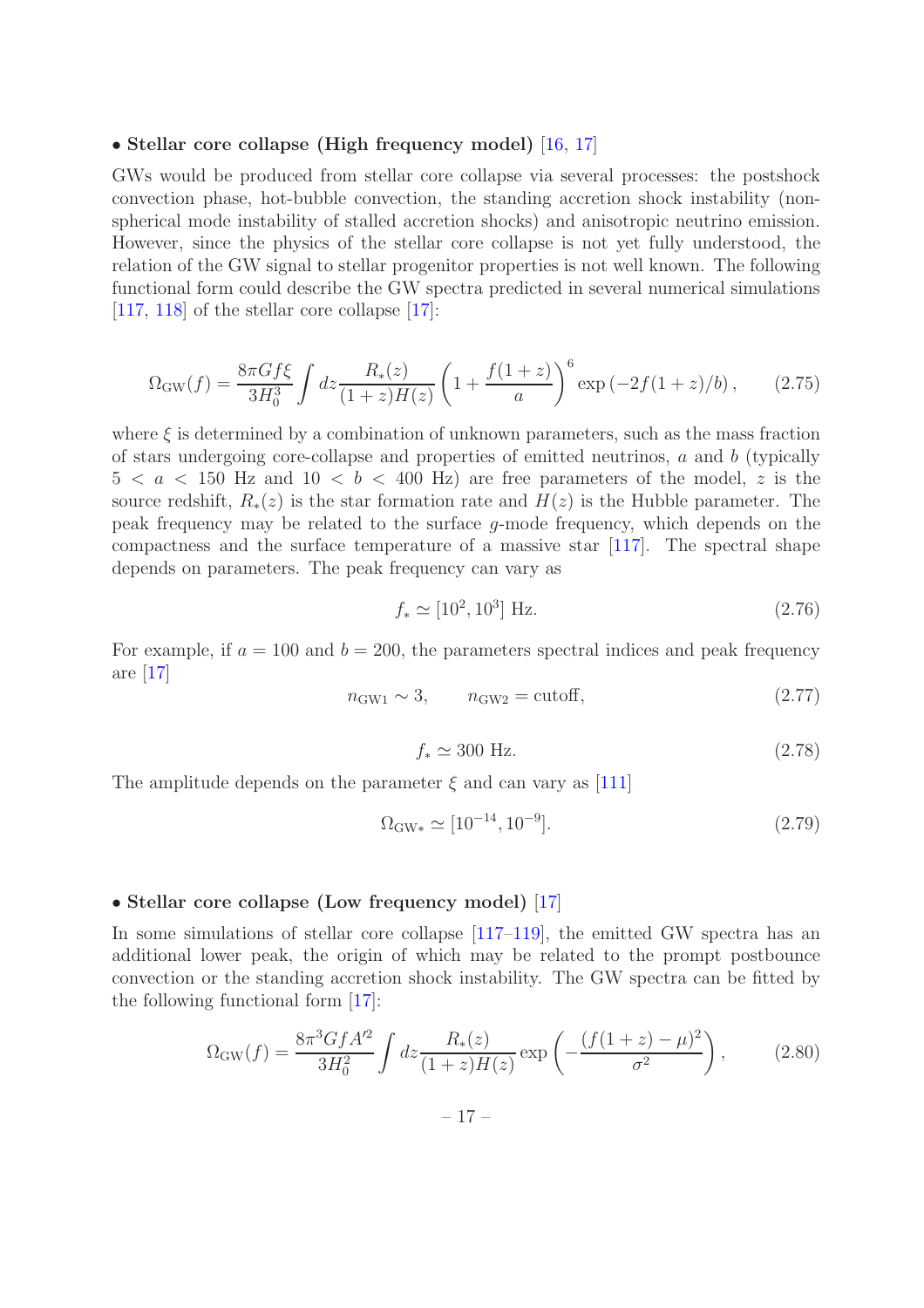where A' is a scaling parameter,  $\mu$  and  $\sigma$  (typically 30  $\lt \mu \lt 200$  Hz and 10  $\lt \sigma \lt 80$  Hz) are free parameters of the model. The peak frequency can vary as

$$
f_* \simeq [10^1, 10^2] \text{ Hz.}
$$
 (2.81)

For example, if  $\mu = 100$  and  $\sigma = 10$ , the spectral indices around the peak is [\[17\]](#page-42-10)

$$
n_{\text{GW1}} \sim 6, \qquad n_{\text{GW2}} \sim 0,\tag{2.82}
$$

$$
f_* \simeq 40 \text{ Hz.} \tag{2.83}
$$

The amplitude depends on the parameter  $A'$  and varies as [\[111](#page-46-18)]

$$
\Omega_{\text{GW}\ast} \simeq [10^{-14}, 10^{-9}]. \tag{2.84}
$$

#### • r-mode instability of NSs [\[18](#page-42-11), [120\]](#page-47-6)

Rapidly rotating neutron stars suffer from the so-called r-mode instability, the instability of toroidal perturbations by the emission of GWs [\[121,](#page-47-7) [122\]](#page-47-8). The rotational energy is converted into GWs and hence the maximum frequency of the gravitational radiation is determined by the initial rotational frequency of a neutron star which is approximately limited by the Kepler frequency [\[123\]](#page-47-9). The parameters describing the GW background spectrum are given by

$$
n_{\text{GW1}} \simeq 2, \qquad n_{\text{GW2}} = \text{cutoff}, \tag{2.85}
$$

$$
f_* \simeq 1.5 \times 10^3 \text{Hz} \sqrt{\frac{M}{M_\odot} \left(\frac{10 \text{km}}{R}\right)^3},\tag{2.86}
$$

$$
\Omega_{\text{GW}*} \simeq [10^{-12}, 10^{-8}], \tag{2.87}
$$

where  $M$  and  $R$  are the mass and the radius of a neutron star.

### • Magnetar [\[19,](#page-42-12) [124](#page-47-10)]

Magnetars are neutron stars with extremely large magnetic fields  $(>10^{14}$ G). These large magnetic fields deform the shape of neutron stars and cause the emission of significant GWs if these stars are rapidly rotating and the magnetic dipole axis is different from the rotation axis [\[19,](#page-42-12) [124\]](#page-47-10). The parameters characterizing the GW background spectrum are given by

$$
n_{\text{GW1}} \simeq 3, \qquad n_{\text{GW2}} = \text{cutoff}, \tag{2.88}
$$

$$
f_* \simeq 10^3 \text{Hz},\tag{2.89}
$$

 $-18-$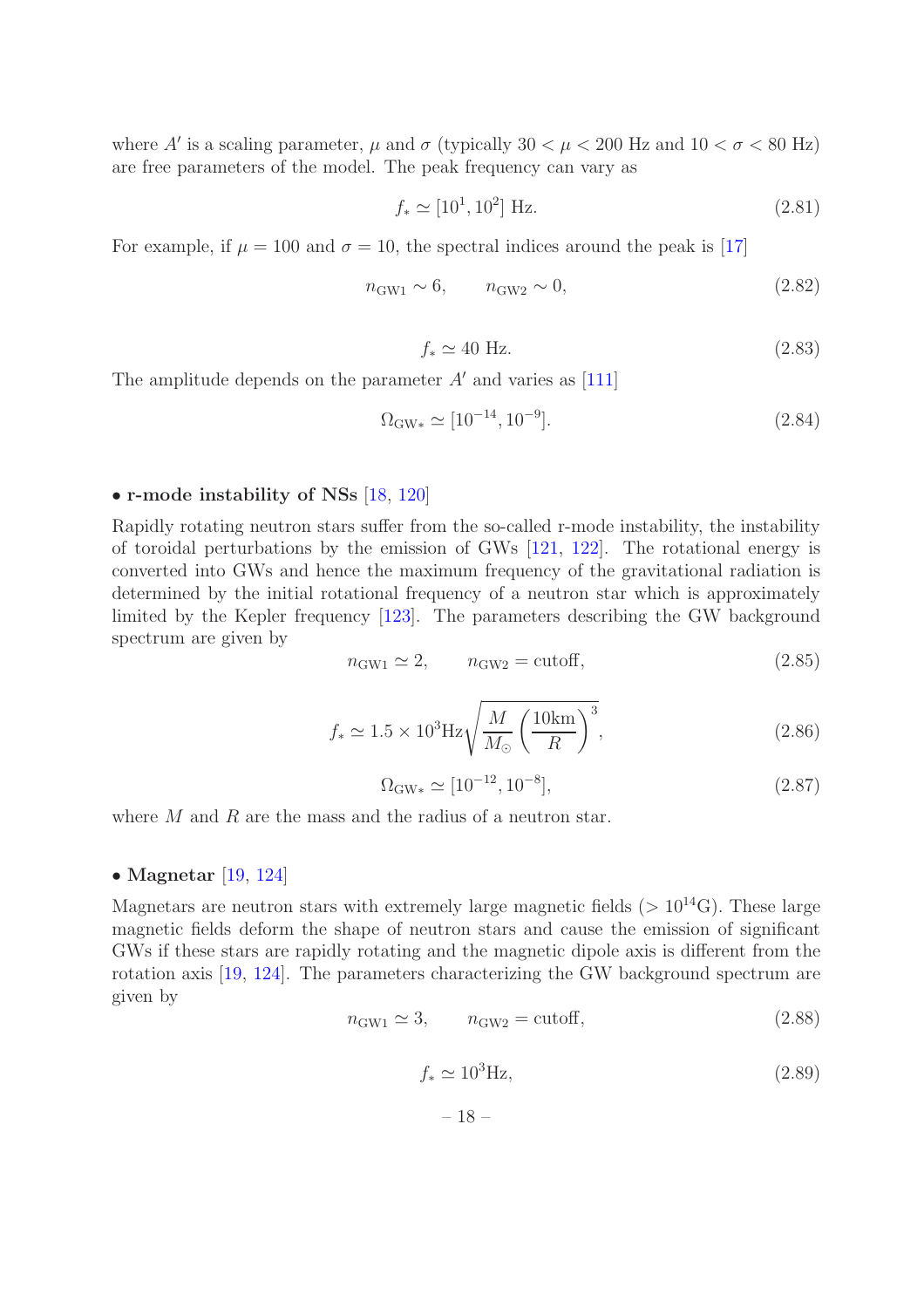<span id="page-19-0"></span>Table 2. Astrophysical GW sources

| source                                         | $n_{\text{GW1}}$ | $n_{\text{GW2}}$ | [Hz]<br>$J_{*}$ | $\Omega_{\rm GW}$     |
|------------------------------------------------|------------------|------------------|-----------------|-----------------------|
| Neutron star merger                            | 2/3              | cutoff           | $\sim 10^3$     | $\sim 10^{-9}$        |
| Black hole merger                              | 2/3              | cutoff           | $\sim 10^2$     | $\sim 10^{-9}$        |
| White dwarf                                    | 2/3              | cutoff           | $\sim 10^{-2}$  | $\sim 10^{-11}$       |
| Stellar core collapse I (High frequency model) |                  |                  | $[10^2, 10^3]$  | $[10^{-14}, 10^{-9}]$ |
| Stellar core collapse II (Low frequency model) |                  |                  | $[10^1, 10^2]$  | $[10^{-14}, 10^{-9}]$ |
| Neutron star r-mode                            | 2                | cutoff           | $\sim 10^3$     | $[10^{-12}, 10^{-8}]$ |
| Magnetar                                       | 3                | cutoff           | $\sim 10^3$     | $[10^{-16}, 10^{-8}]$ |
| Superradiant instabilities                     | $1\sim7$         | < 0              |                 | $< 10^{-6}$           |

$$
\Omega_{\text{GW}\ast} \simeq 10^{-16} \sim 10^{-8}.\tag{2.90}
$$

#### • Superradiant instabilities [\[125](#page-47-11), [126\]](#page-47-12)

Light scalar fields around spinning black holes can induce superradiant instabilities which transfer the rotational energy of the black holes to trigger the growth of a bosonic condensate outside the horizon. Although superradiant instabilities produces "holes" in the BH mass/spin plane ("Regge plane") determined by the measurements of GWs from resolvable BH sources, a population of massive BH-bosonic condensates can form a stochastic background of GW from the condensate. The emitted GWs are nearly monochromatic with the frequency  $\sim m_s/\pi$ , where  $m_s$  is the mass of the scalar field. The spectrum depends on the formation rate and the number density of BHs and strongly on the spin distribution of the BHs. According to [\[125\]](#page-47-11), the parameters characterizing the GW background spectrum are roughly given by

$$
n_{\text{GW1}} = 1 \sim 7, \qquad n_{\text{GW2}} < 0,\tag{2.91}
$$

$$
f_* \simeq \frac{m_s}{\pi} \simeq 5 \times 10^2 \left( \frac{m_s}{10^{-12} \text{eV}} \right) \text{Hz},
$$
 (2.92)

$$
\Omega_{\text{GW*}} \lesssim 10^{-6}.\tag{2.93}
$$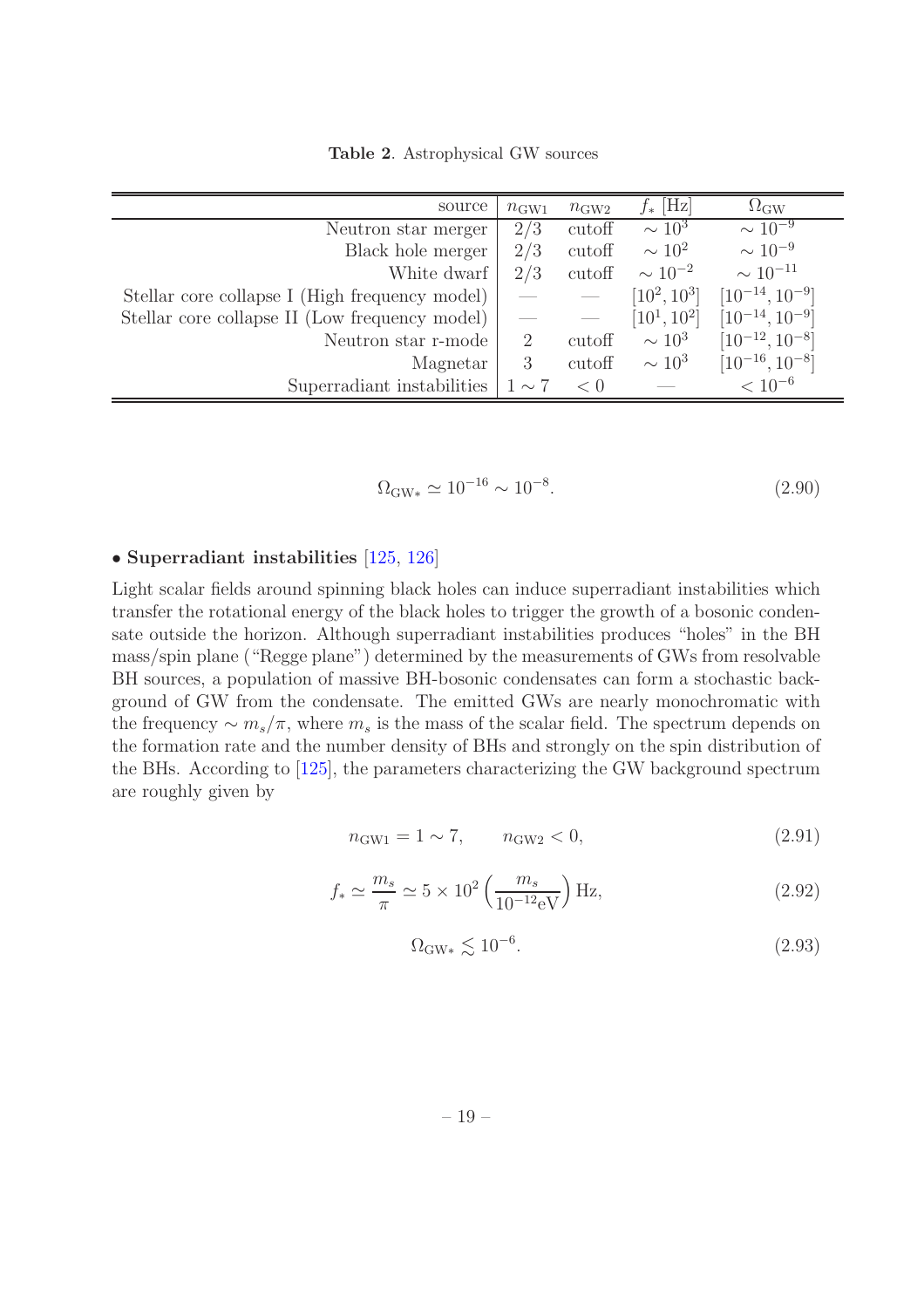# <span id="page-20-0"></span>3 Methodology

As mentioned in the introduction, the main purpose of this paper is to investigate to what extent we can probe the source of the stochastic GW background with future GW experiments by looking at the spectral shapes, more specifically, the spectral indices of the GW power spectrum. To pursue this, we adopt the Fisher matrix analysis to study expected constraints from future GW observations on the parameters characterizing the GW spectrum such as the amplitude and the spectral indices. In Section [3.1,](#page-20-1) we first summarize the formalism of the Fisher matrix analysis. Then in Section [3.2,](#page-23-0) we describe how to parametrize the GW spectrum.

#### <span id="page-20-1"></span>3.1 Fisher analysis

Here, we briefly describe the statistics related to the detection of the stochastic background [\[127\]](#page-47-13) and Fisher matrix formalism [\[128\]](#page-47-14) which is used to forecast constraints on parameters describing the GW spectrum.

Let us decompose the metric perturbation  $h_{ij}$  into its Fourier modes  $\tilde{h}_{\lambda}$  and denote the two independent polarization states as

$$
h_{ij}(t, \mathbf{x}) = \sum_{\lambda = +,\times} \int df \int_{S^2} d\Omega \tilde{h}_{\lambda}(f, \Omega) \epsilon_{ij}^{\lambda}(\Omega) e^{i2\pi f(t - \Omega \cdot \mathbf{x})}.
$$
 (3.1)

where  $\Omega = \cos \phi \sin \theta \, \mathbf{e}_x + \sin \phi \sin \theta \, \mathbf{e}_y + \cos \theta \, \mathbf{e}_z$  is a vector pointing to a direction on the two-sphere specified by the standard polar and azimuthal angle  $\phi$  and  $\theta$ . The polarization tensors  $\epsilon_{ij}^{\lambda}$ , where  $\lambda$  indicates the plus (+) and cross ( $\times$ ) polarization, satisfy the symmetric and transverse-traceless conditions and are normalized as  $\sum_{i,j} \epsilon_{ij}^{\lambda} (\epsilon_{ij}^{\lambda'})^* = 2 \delta^{\lambda \lambda'}$ .

The stochastic GW search is performed by taking a cross correlation of signals between two detectors. Let us label two different detectors by I and J. Then the cross correlated signal is given by

$$
S = \int_{-T/2}^{T/2} dt \int_{-T/2}^{T/2} dt' s_I(t) s_J(t') Q(t, t'), \qquad (3.2)
$$

where T is the observation time,  $Q(t, t')$  is a filter function, and  $s_I(t) = h_I(t) + n_I(t)$  is the output signal of the detector I composed of the GW signal  $h_I(t)$  and detector noise  $n_I(t)$ . Since noises between different detectors have no correlation,  $\langle s_I(t)s_J(t')\rangle \simeq \langle h_I(t)h_J(t')\rangle$ , the mean value of the signal can be expressed in the Fourier space as

$$
\mu \equiv \langle S \rangle = \int_{-\infty}^{\infty} df \int_{-\infty}^{\infty} df' \delta_T (f - f') \langle \tilde{h}_I^*(f) \tilde{h}_J(f') \rangle \tilde{Q}(f'), \tag{3.3}
$$

where the tilde denotes Fourier-transformed quantities,  $\langle \cdots \rangle$  denotes the ensemble average, and  $\delta_T(f) \equiv \int_{-T/2}^{T/2} dt e^{-2\pi i f t}$ . The GW signal  $\tilde{h}_I(f)$  is described by using  $F_I^{\lambda}$  which describes the response of the detector as

$$
\tilde{h}_I(f) = \sum_{\lambda} \int d\hat{\Omega} \tilde{h}_{\lambda}(f, \Omega) e^{-2\pi i f \hat{\Omega} \cdot \mathbf{x}_I} F_I^{\lambda}(f, \Omega), \tag{3.4}
$$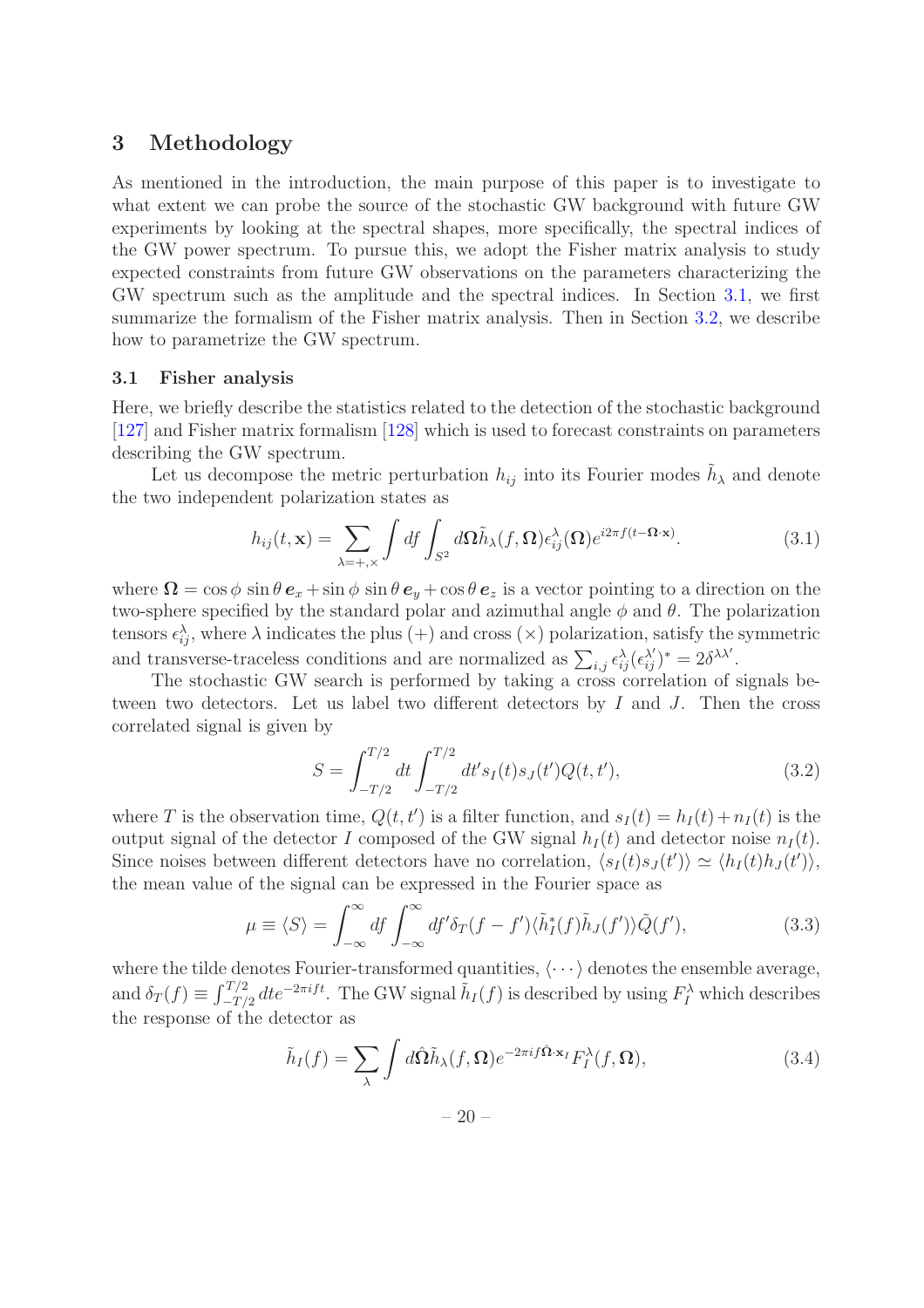where  $x_I$  is the position of the detector. Using the relation of

$$
\langle \tilde{h}_{\lambda}^*(f, \Omega) \tilde{h}_{\lambda'}(f', \Omega') \rangle = \frac{3H_0^2}{32\pi^3} \delta^{(2)}(\Omega, \Omega') \frac{1}{2} \delta_{\lambda \lambda'} \delta(f - f') |f|^{-3} \Omega_{\text{GW}}(|f|), \tag{3.5}
$$

with  $\delta^{(2)}(\Omega, \Omega') = \delta(\phi - \phi') \delta(\cos \theta - \cos \theta')$ , the cross correlation signal is given by

<span id="page-21-0"></span>
$$
\mu = \frac{3H_0^2}{20\pi^2} T \int_{-\infty}^{\infty} df |f|^{-3} \gamma_{IJ}(f) \Omega_{\rm GW}(f) \tilde{Q}(f), \tag{3.6}
$$

where the overlap reduction function  $\gamma_{IJ}$  is given by detector responses as [\[129\]](#page-47-15)

$$
\gamma_{IJ}(f) \equiv \frac{5}{8\pi} \int d\hat{\Omega} (F_I^+ F_J^+ + F_I^\times F_J^\times) e^{-2\pi i f \hat{\Omega} \cdot (\mathbf{x}_I - \mathbf{x}_J)}.
$$
 (3.7)

In the weak-signal assumption, the variance of the correlation signal is

<span id="page-21-1"></span>
$$
\sigma^2 \equiv \langle S^2 \rangle - \langle S \rangle^2 \approx \langle S^2 \rangle
$$
  
= 
$$
\int_{-T/2}^{T/2} dt \int_{-T/2}^{T/2} dt' \langle s_I(t)s_J(t)s_I(t')s_J(t')\rangle Q(t)Q(t')
$$
  

$$
\approx \frac{T}{4} \int_{-\infty}^{\infty} df S_{n,I}(|f|)S_{n,J}(|f|)|\tilde{Q}(f)|^2.
$$
 (3.8)

In the last step, we used  $\langle s_I(t)s_J(t)s_I(t')s_J(t')\rangle \simeq \langle n_I(t)n_I(t')\rangle\langle n_J(t)n_J(t')\rangle$  and transformed the equation into Fourier space. The noise spectral density  $S_{n,I}(f)$  is defined by  $\langle n_I(f)^*n_I(f')\rangle \equiv S_{n,I}(f)\delta(f-f')/2$ . Then we find that the signal-to-noise ratio (SNR)  $\rho \equiv \mu/\sigma$  is maximized by choosing the optimal function as  $\tilde{Q}(f) \propto \frac{\gamma_{IJ}(|f|) \Omega_{\rm GW}(|f|)}{|f|^3 S_{n,I}(|f|) S_{n,J}(|f|)}$  $\frac{\gamma_{IJ}(|J|)^i L \text{GW}(|J|)}{|f|^3 S_{n,I}(|f|) S_{n,J}(|f|)},$  and can be written as

<span id="page-21-4"></span>
$$
\rho_{IJ} = \frac{3H_0^2}{10\pi^2} \sqrt{2T} \left[ \int_0^\infty df \frac{|\gamma_{IJ}(f)|^2 \Omega_{\text{GW}}(f)^2}{f^6 S_{n,I}(f) S_{n,J}(f)} \right]^{1/2} . \tag{3.9}
$$

For a network of  $N$  detectors, SNR is

<span id="page-21-5"></span>
$$
\rho = \left[ \sum_{I=1}^{N} \sum_{J < I}^{N} \rho_{IJ}^2 \right]^{1/2} . \tag{3.10}
$$

Describing Eqs.  $(3.6)$  and  $(3.8)$  in terms of the discrete Fourier transform, the signal and its variance are rewritten as

<span id="page-21-2"></span>
$$
\langle \mu \rangle = 2 \sum_{i} \frac{3H_0^2}{20\pi^2} \frac{\delta f_i}{\Delta f} f_i^{-3} \gamma_{IJ}(f_i) \Omega_{\text{GW}}(f_i) \tilde{Q}(f_i) \equiv \sum_{i} \langle \mu_i \rangle, \tag{3.11}
$$

<span id="page-21-3"></span>
$$
\sigma^2 = 2 \sum_{i} \frac{1}{4} \frac{\delta f_i}{\Delta f} S_{n,I}(f_i) S_{n,J}(f_i) |\tilde{Q}(f_i)|^2 \equiv \sum_{i} \sigma_i^2,
$$
\n(3.12)

– 21 –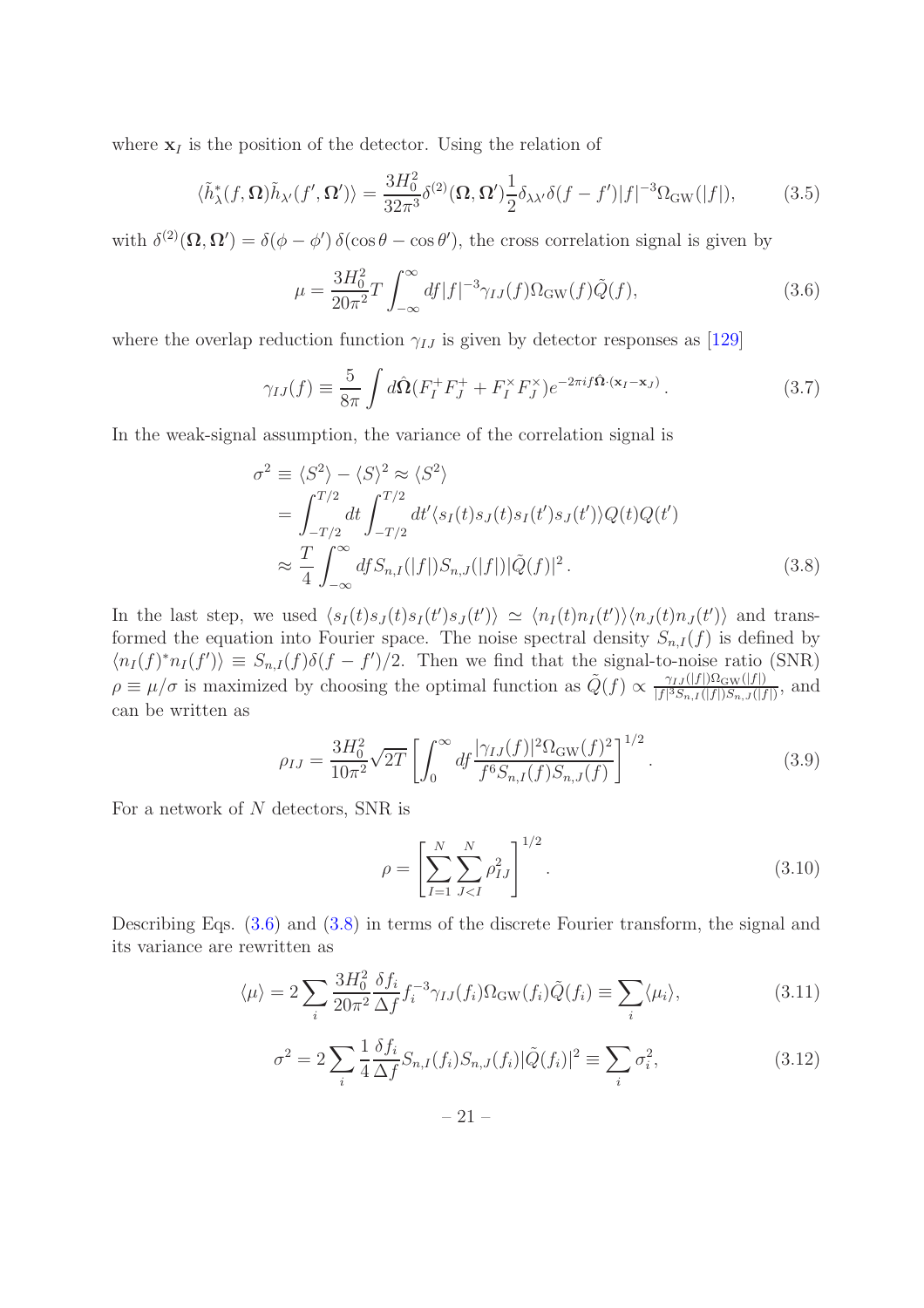where *i* labels each frequency bin with center frequency  $f_i$  and width  $\delta f_i$ , which is taken to be much larger than  $\Delta f \equiv T^{-1}$ .

Let us assume that the data  $\mu_i$  have a Gaussian distribution around the mean value  $\langle \mu_i \rangle$ , and then the likelihood function  $\mathcal L$  is defined by the product of all the probabilities of frequency bins as

<span id="page-22-0"></span>
$$
\mathcal{L} = \prod_{i} \frac{1}{\sqrt{2\pi\sigma_i^2}} \exp\left[-\frac{(\mu_i - \langle \mu_i \rangle)^2}{2\sigma_i^2}\right].
$$
\n(3.13)

The mean value can be replaced by the theoretically expected value  $\mu(f_i; \hat{\theta}^{\text{fid}})$ , where  $\hat{\theta}^{\text{fid}}$ denotes the fiducial values of model parameters when we investigate expected constraints for model parameters from future observations. Maximizing the likelihood function is equivalent to minimizing  $\delta \chi^2$ , which is defined by

$$
\delta \chi^{2}(\hat{\theta}; \hat{\theta}^{\text{fid}}) = -2 \ln \left( \frac{\mathcal{L}(\hat{\theta}; \hat{\theta}^{\text{fid}})}{\mathcal{L}(\hat{\theta}^{\text{fid}}; \hat{\theta}^{\text{fid}})} \right)
$$
  
= 
$$
\left( \frac{3H_{0}^{2}}{10\pi^{2}} \right)^{2} 4T_{\text{obs}} \int_{0}^{\infty} df \frac{|\gamma_{IJ}(f)|^{2} [\Omega_{\text{GW}}(f; \hat{\theta}) - \Omega_{\text{GW}}(f; \hat{\theta}^{\text{fid}})]^{2}}{f^{6} S_{n,I}(f) S_{n,J}(f)}, \quad (3.14)
$$

where  $\hat{\theta}$  are the parameter values assumed to fit the data  $\mu_i$ . In the second step, we have substituted Eq. [\(3.13\)](#page-22-0), and used  $\langle \mu_i \rangle$  and  $\sigma_i$  in Eqs. [\(3.11\)](#page-21-2) and [\(3.12\)](#page-21-3). Assuming that the likelihood function can be approximated by a Gaussian distribution around the maximum in the parameter space, we can expand  $\delta \chi^2$  as

$$
\delta \chi^2(\hat{\theta}; \hat{\theta}^{\text{fid}}) = \sum_{lm} (\theta_l - \theta_l^{\text{fid}}) \mathcal{F}_{lm}(\hat{\theta}^{\text{fid}}) (\theta_m - \theta_m^{\text{fid}}) , \qquad (3.15)
$$

where  $l, m$  run over model parameters. The Fisher information matrix describes the local curvature of the likelihood function  $\mathcal L$  and is defined as

<span id="page-22-1"></span>
$$
\mathcal{F}_{lm}(\hat{\theta}^{\text{fid}}) \equiv -\frac{\partial^2 \ln \mathcal{L}}{\partial \theta_l \partial \theta_m}.
$$
\n(3.16)

Then the expected error in the parameter  $\theta_l$  is given by  $\sigma_{\theta_l} = \sqrt{(\mathcal{F}^{-1})_{ll}}$ . Substituting the likelihood into Eq. [\(3.16\)](#page-22-1), and using  $\langle \mu_i \rangle$  and  $\sigma_i$  in Eqs. [\(3.11\)](#page-21-2) and [\(3.12\)](#page-21-3), the Fisher matrix is given by [\[128](#page-47-14)]

$$
\mathcal{F}_{lm,IJ} = \left(\frac{3H_0^2}{10\pi^2}\right)^2 2T_{\text{obs}} \int_0^\infty df \frac{|\gamma_{IJ}(f)|^2 \partial_{\theta_l} \Omega_{\text{GW}}(f) \partial_{\theta_m} \Omega_{\text{GW}}(f)}{f^6 S_{n,I}(f) S_{n,J}(f)}.
$$
(3.17)

For multiple detectors, the Fisher matrix can be written as

<span id="page-22-2"></span>
$$
\mathcal{F}_{lm} = \left(\frac{3H_0^2}{10\pi^2}\right)^2 2T_{\text{obs}} \sum_{I=1}^N \sum_{J(3.18)
$$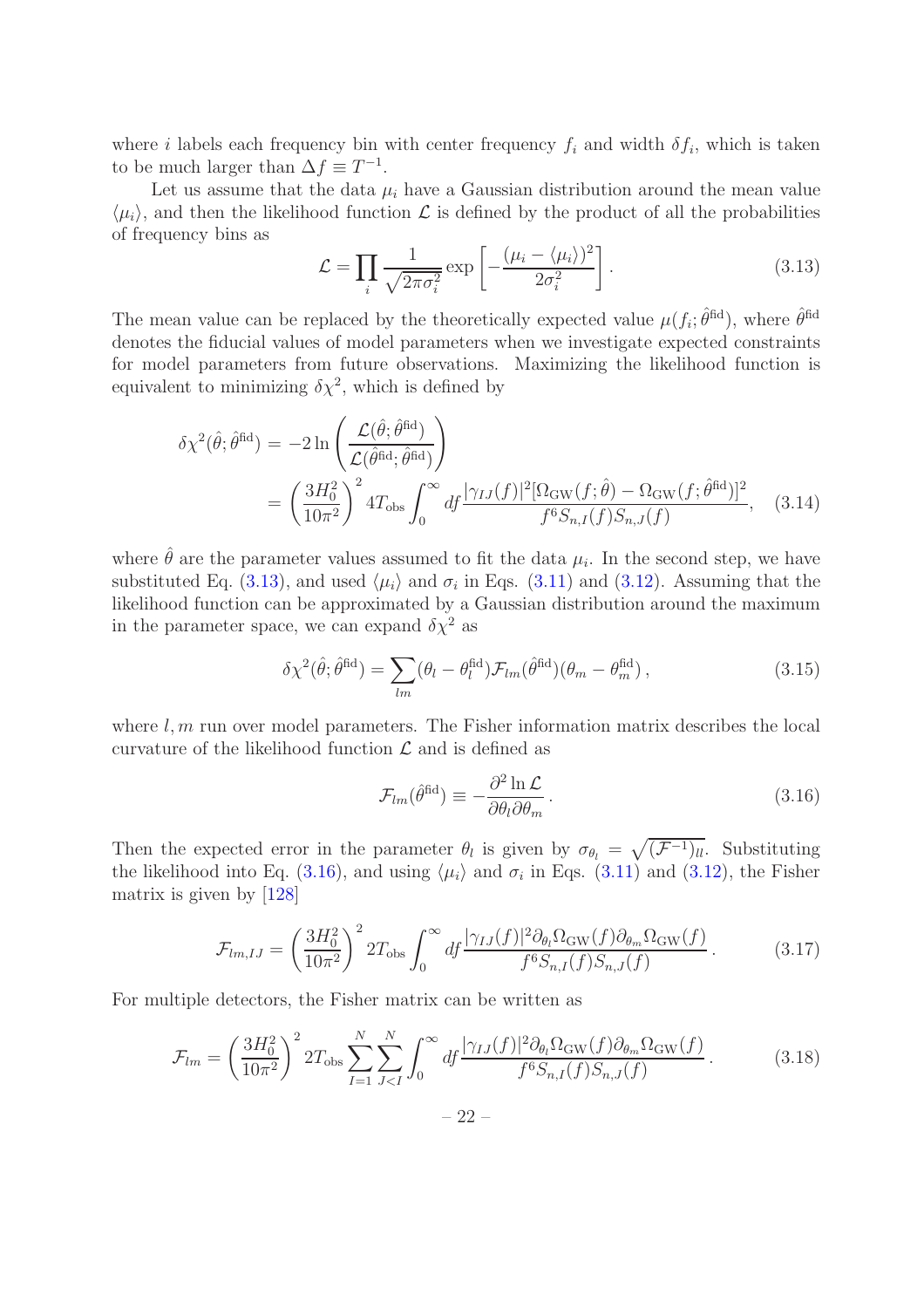

<span id="page-23-1"></span>Figure 1. Comparison of the sensitivity curve and the GW spectra given in Eq. [\(2.4\)](#page-3-2) for the cases with  $f_* = 15$  Hz (left), 25 Hz (middle) and 50 Hz (right). We show sensitivities of aLIGO O1 (black dashed), O5 (red dotted), and 4 detector network by aLIGO-aVirgo-KAGRA (LVK, blue solid). For the GW spectra (yellow solid), we fix the fiducial value of  $\Omega_*$  at  $10^{-8}$  and  $n_{\text{GW1}}$ and  $n_{\text{GW2}}$  take values on  $-3, 0, 3$ .

Note that this expression is obtained by using a weak-signal limit  $h_I \ll n_I$  in Eq. [\(3.8\)](#page-21-1), which cannot be used when the SNR is large. The authors of  $[130]$  have found that overestimation of the SNR occurs when this approximation breaks down and the effect becomes significant above SNR  $\sim$  100. Therefore, the Fisher analysis based on Eq. [\(3.18\)](#page-22-2) would not give good estimations for SNR  $\gtrsim$  100.

In the following analysis, we assume 3-year observations of the world-wide fourdetector network consisting of LIGO-Hanford and LIGO-Livingstone with the O5 sensitivity and Advanced-Virgo and KAGRA with their design sensitivities. In Fig. [1,](#page-23-1) the sensitivity curves are shown for aLIGO O1, O5 and the four-detector network aLIGOaVirgo-KAGRA. The sensitivity curve represents the threshold of  $SNR = 1$  in the frequency range  $[f, f + \Delta f]$ , where we take  $\Delta f = f/10$  [\[130\]](#page-47-16). We use the noise spectra shown in [\[131\]](#page-47-17), whose data is provided by the LIGO document control center [\[132\]](#page-47-18). The overlap reduction function is calculated following [\[129](#page-47-15)]. For the frequency integration, we take the low frequency cutoff at 10 Hz and high frequency cutoff at 200 Hz.

We also provide results for DECIGO, whose sensitivity and overlap reduction function can be found in [\[133\]](#page-47-19) and [\[130](#page-47-16)], respectively. The sensitivity curve for DECIGO is shown in Fig. [14](#page-35-1) in the next section. For the analysis, we assume 3-year observation and the low frequency cutoff is taken at  $10^{-3}$  Hz and high frequency cutoff is taken at 100 Hz.

#### <span id="page-23-0"></span>3.2 Parameterizing the GW spectrum

Although, as we discussed in Section [2,](#page-2-0) most sources of stochastic GW background have a broken power-law shape, a single observation may only be able to see a limited frequency range of the spectrum and may not cover the typical frequency at which the GW spectrum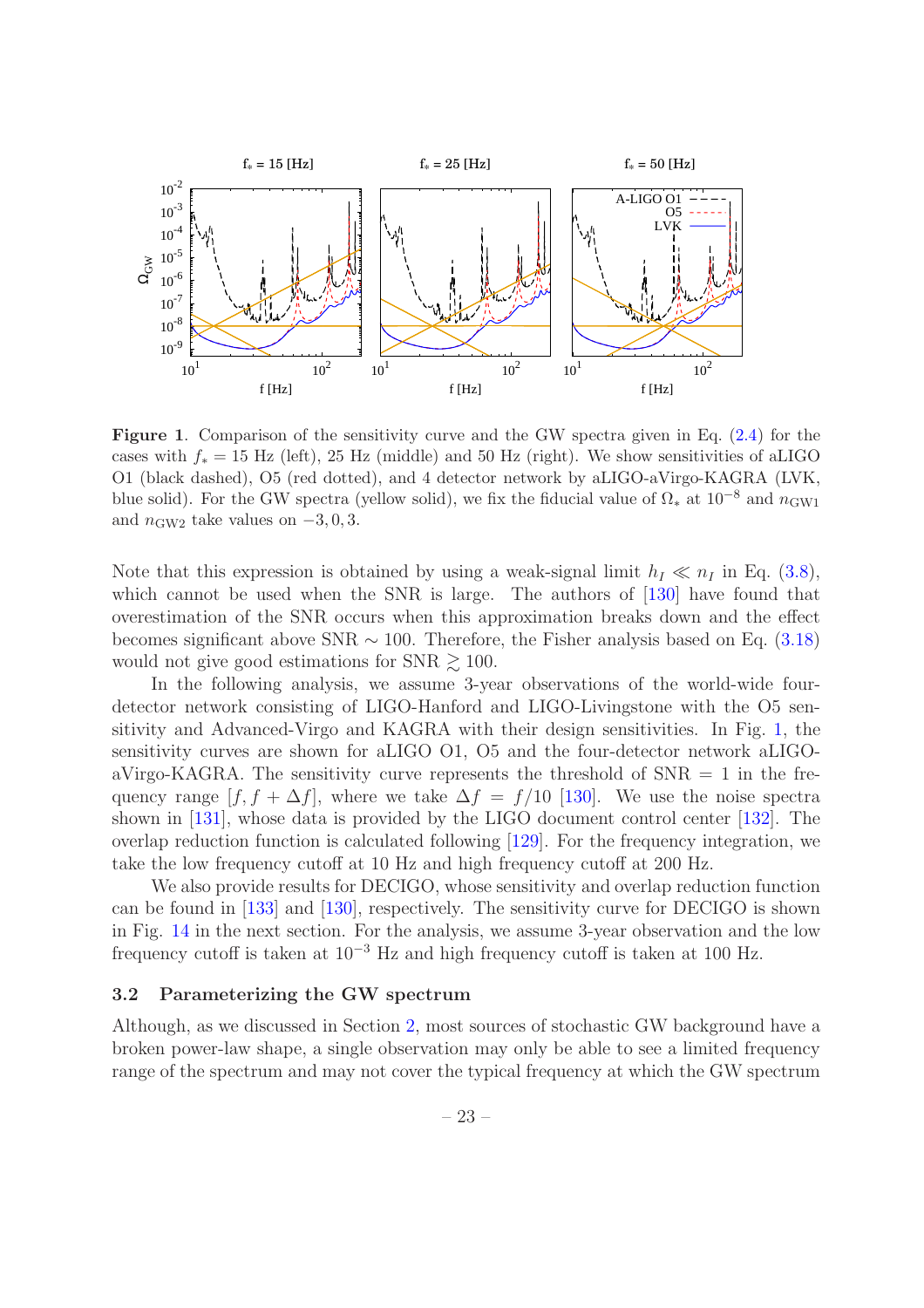

|                  | <b>SNR</b> |      |
|------------------|------------|------|
| Single power-law | 70.7       | 1440 |
| Broken power-law | 80.0       | 47.4 |
| Fiducial         | 80.3       |      |

<span id="page-24-1"></span>Figure 2. Left panel: Example of single and broken power-law fittings. The red line is the GW background generated by superradiant instabilities (taken from Fig. 2 of [\[125](#page-47-11)]). The yellow and blue lines are the best-fit spectra for single and broken power-law fits respectively. The black line shows the sensitivity curve of aLIGO-aVirgo-KAGRA. Right panel: SNR and  $\delta \chi^2$  for the best-fit spectra, calculated assuming the aLIGO-aVirgo-KAGRA sensitivity.

changes its scale dependence. In this case, the single power-law fit would be sufficient. Therefore, we make two types of analysis where we parametrize the GW spectrum as follows:

(i) Single power-law

<span id="page-24-2"></span>
$$
\Omega_{\rm GW}(f) = \Omega_{\rm GW*} \left(\frac{f}{f_*}\right)^{n_{\rm GW}}.\tag{3.19}
$$

(ii) Broken power-law

<span id="page-24-3"></span>
$$
\Omega_{\rm GW}(f) = \begin{cases} \Omega_{\rm GW*} \left(\frac{f}{f_*}\right)^{n_{\rm GW1}} & \text{for } f < f_*,\\ \Omega_{\rm GW*} \left(\frac{f}{f_*}\right)^{n_{\rm GW2}} & \text{for } f > f_*, \end{cases}
$$
(3.20)

where  $\Omega_{\text{GW}*}$  is the amplitude at the reference frequency  $f_*$ .

Here we demonstrate how the choice of the template spectrum affects the value of  $\delta \chi^2$ , which describes the goodness of the fit. As an example, we take the case of GWs from superradiant instabilities (the most pessimistic case for  $m_s = 10^{-12.5}$ eV) [\[125](#page-47-11)]<sup>[#3](#page-24-0)</sup>. In Fig. [2,](#page-24-1)

<span id="page-24-0"></span> $^{#3}$ Note that this model is already ruled out since the SNR of the predicted spectrum is SNR=6.64 for aLIGO O1 with a single power-law template (SNR=7.25 with the template of fiducial spectrum).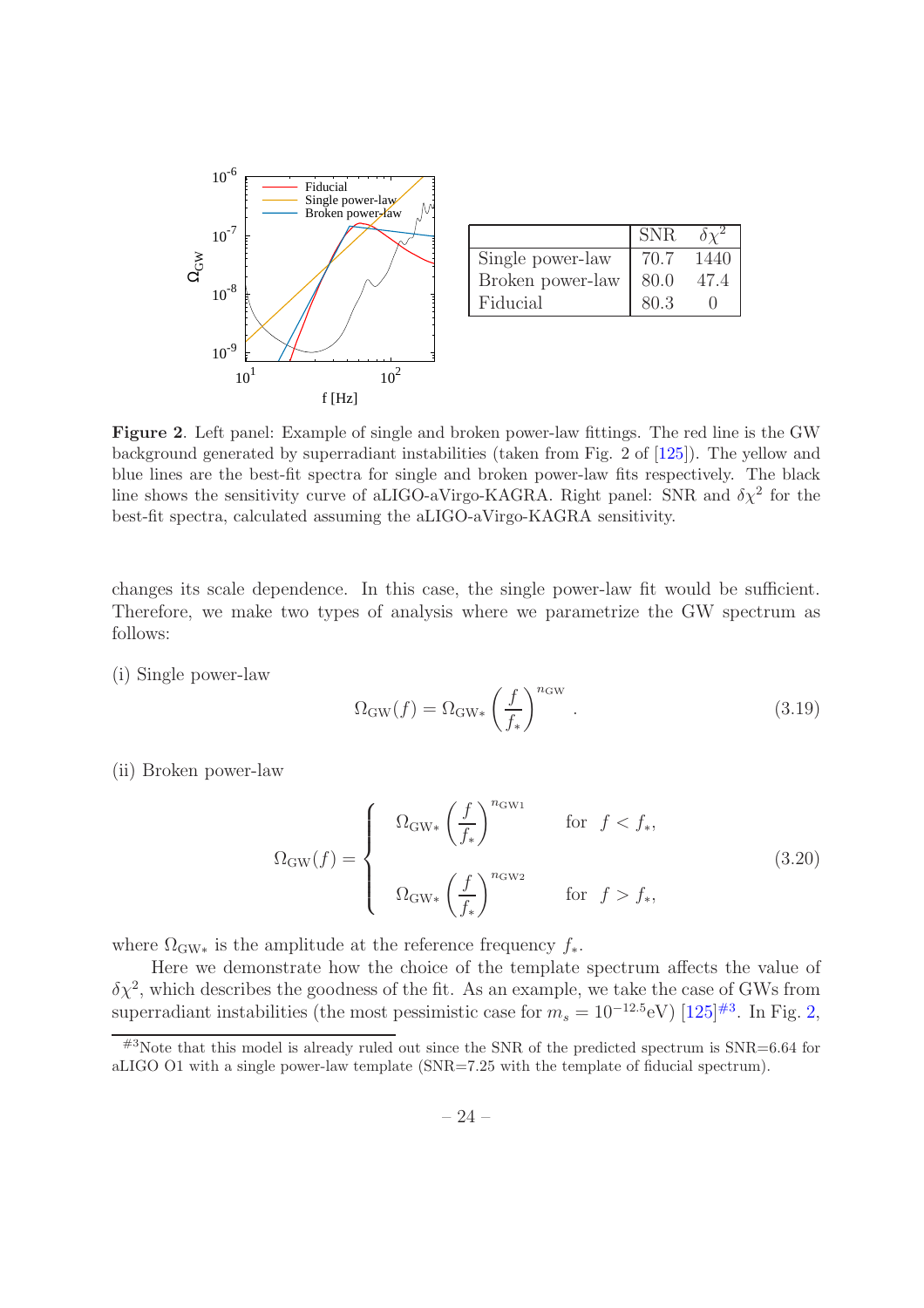

<span id="page-25-0"></span>**Figure 3.** Contour plot of  $\delta \chi^2|_{\text{diff}}$  in the  $n_{\text{GW1}} - n_{\text{GW2}}$  plane, showing the difference of  $\delta \chi^2$ between the single power-law fit, Eq. [\(3.19\)](#page-24-2), and broken power-law fit, Eq. [\(3.20\)](#page-24-3). The pivot frequency is fixed at  $f_* = 25$  Hz and the amplitude is taken as  $\Omega_{\rm GW*} = 10^{-8}$  in the left panel and 10−<sup>9</sup> in the right panel. The specification of aLIGO-aVirgo-KAGRA is assumed.

the GW spectrum from the model, and the best-fit spectra for single and broken powerlaw templates are shown. In the right panel of Fig. [2,](#page-24-1) we tabulate the SNR expected for aLIGO-aVirgo-KAGRA and  $\delta \chi^2$  for each case. We see that, when the fitting is performed with broken power-law templates, the value of SNR improves more than  $10\%$  compared with the case fitted by the single power-law template. We also find the value of  $\delta \chi^2$ significantly differs between single and broken power-law fits.

Let us extend the discussion to general cases with different values of the spectral indices  $n_{\text{GW1}}$  and  $n_{\text{GW2}}$ . In Fig. [3,](#page-25-0) we show the contour plot of  $\delta \chi^2|_{\text{diff}}$  whose definition is

$$
\delta \chi^2|_{\text{diff}} \equiv \delta \chi^2|_{\text{single power-law}} - \delta \chi^2|_{\text{broken power-law}},\tag{3.21}
$$

where  $\delta \chi^2|_{\text{single power-law}}$  is calculated assuming that the fiducial spectrum is the brokenpower spectrum with  $n_{\text{GW1}}$ ,  $n_{\text{GW2}}$  and  $f_* = 25$  Hz and searching the best-fit spectrum using single power-law templates, while  $\delta \chi^2$  broken power-law is calculated by fitting with broken power-law templates. Thus  $\delta \chi^2|_{\text{diff}}$  describes how much the fit gets worse when we use single power-law templates for broken power-law fiducial spectrum. Notice that, by definition,  $\delta \chi^2$  broken power-law best-fit = 0. We show two cases where the amplitude is assumed as  $\Omega_{\rm GW*} = 10^{-8}$  and  $10^{-9}$ , and  $\delta \chi^2$  is calculated by assuming the sensitivity of aLIGO-aVirgo-KAGRA. Note that the case with  $n_{\text{GW1}} = n_{\text{GW2}}$  reduces to the case of a single power-law template, so  $\delta \chi^2|_{\text{diff}}$  is zero for  $n_{\text{GW1}} = n_{\text{GW2}}$ . We find that  $\delta \chi^2|_{\text{diff}}$ increases when the fiducial model deviates more from a single power-law case, i.e., as the broken power-law nature becomes more evident. This shows that we should use a broken power-law form for templates when the actual model has a break in the spectrum inside the frequency range to which the observation is sensitive. Therefore, we suggest that both single and broken power-law templates should be investigated when one analyzes a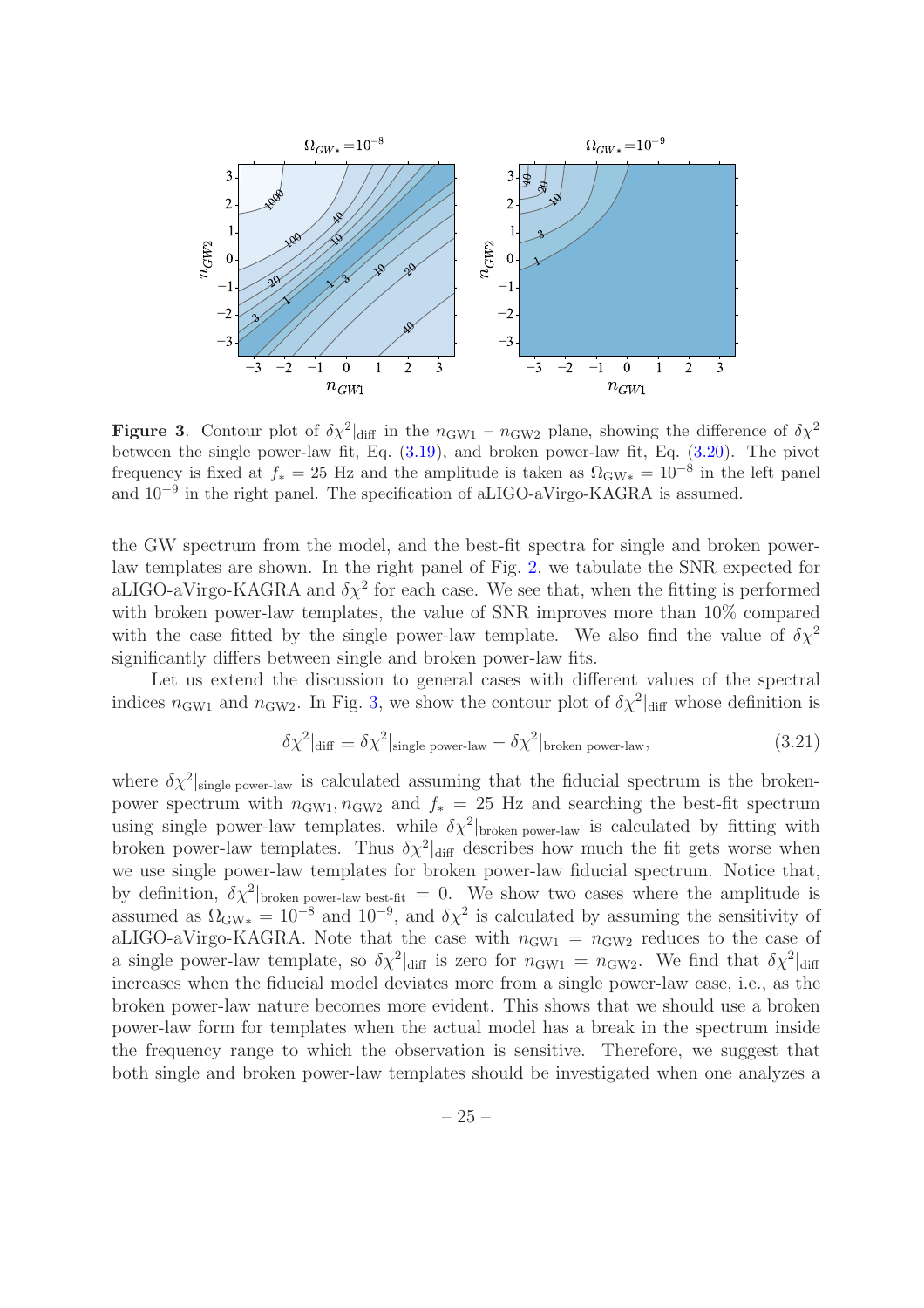stochastic GW spectrum. It is also worth mentioning that  $\delta \chi^2|_{\text{diff}}$  increases when SNR is larger. As seen in the figure,  $\delta \chi^2|_{\text{diff}}$  for the case with a negative  $n_{\text{GW1}}$  and a positive  $n_{\text{GW2}}$  is larger than that for a positive  $n_{\text{GW1}}$  and a negative  $n_{\text{GW2}}$ , since the former has a spectrum with a downward convex shape, which is detected with larger SNR for the same fiducial amplitude  $\Omega_{\rm GW*}$ . This tendency can be also seen by comparing the cases of different fiducial amplitude,  $\Omega_{\text{GW}*} = 10^{-8}$  and  $\Omega_{\text{GW}*} = 10^{-9}$ .

# <span id="page-26-0"></span>4 Expected constraints from aLIGO-aVirgo-KAGRA and DE-CIGO

As we have seen in Sec. [2,](#page-2-0) stochastic backgrounds have different power-law dependence at high and low frequencies and the single power-law fit is not always a good approximation. We have introduced the broken power-law as the next step after the single power-law and, in Sec. [3,](#page-20-0) we demonstrated that the broken power-law template improves the fit. Note that, in some models, change of the spectral dependence is not sharp at  $f_*$  and the broken power-law may not be the best choice of template. However, preparing precise templates is challenging for some models and, on top of that, we lose generality if we assume a specific model. Therefore here we investigate only the single and broken power-law cases as a simple setup.

Now we discuss to what extent we can probe the origin of GWs by looking at the shapes of the GW spectrum, which is characterized by the amplitude at the reference scale  $f_{*}$  (this frequency also corresponds to the break of the power law for the broken power-law case) and spectral indices ( $n_{\rm GW}$  for the single-power case,  $n_{\rm GW1}$  and  $n_{\rm GW2}$  for the broken power-law case). First, we discuss the analysis using the single power-law templates with aLIGO-aVirgo-KAGRA sensitivity, then the case of the broken power-law ones follows. Finally, we also present the results for DECIGO in Section [4.3.](#page-35-0)

#### <span id="page-26-1"></span>4.1 Single power-law case

The single power-law templates have two free parameters to be determined: the amplitude  $\Omega_{\rm GW*}$  (at the reference scale  $f_*$ ) and the spectral index  $n_{\rm GW}$ . Let us first show the parameter space which will be accessible with the future experiment sensitivity. In Fig. [4,](#page-27-0) we show the expected SNR from aLIGO-aVirgo-KAGRA in the  $\Omega_{\rm GW*}$ – $n_{\rm GW}$  plane. Here the reference frequency is taken to be  $f_* = 25$  Hz, at which aLIGO O5 is most sensitive. The gray region in the figure is already excluded by aLIGO O1 [\[134](#page-47-20)] at  $2\sigma$  level. Note that this prediction changes depending on the fiducial frequency  $f_*$ . Since the sensitivity curve is not symmetric around  $f_* = 25$  Hz as seen in Fig. [1,](#page-23-1) contours of SNR are also slightly asymmetric. Also, since aLIGO O1 is most sensitive around  $f \simeq 40$  Hz, a bluer spectrum tends to be excluded when we take  $f_* = 25$  Hz.

Once we detect a GW background, we would be able to perform a parameter estimation and obtain the values of  $\Omega_{\rm GW*}$  and  $n_{\rm GW}$  with error bars. In Fig. [5,](#page-28-0) we demonstrate some examples of parameter constraints for different fiducial values of  $\Omega_{\rm GW*}$  and  $n_{\rm GW}$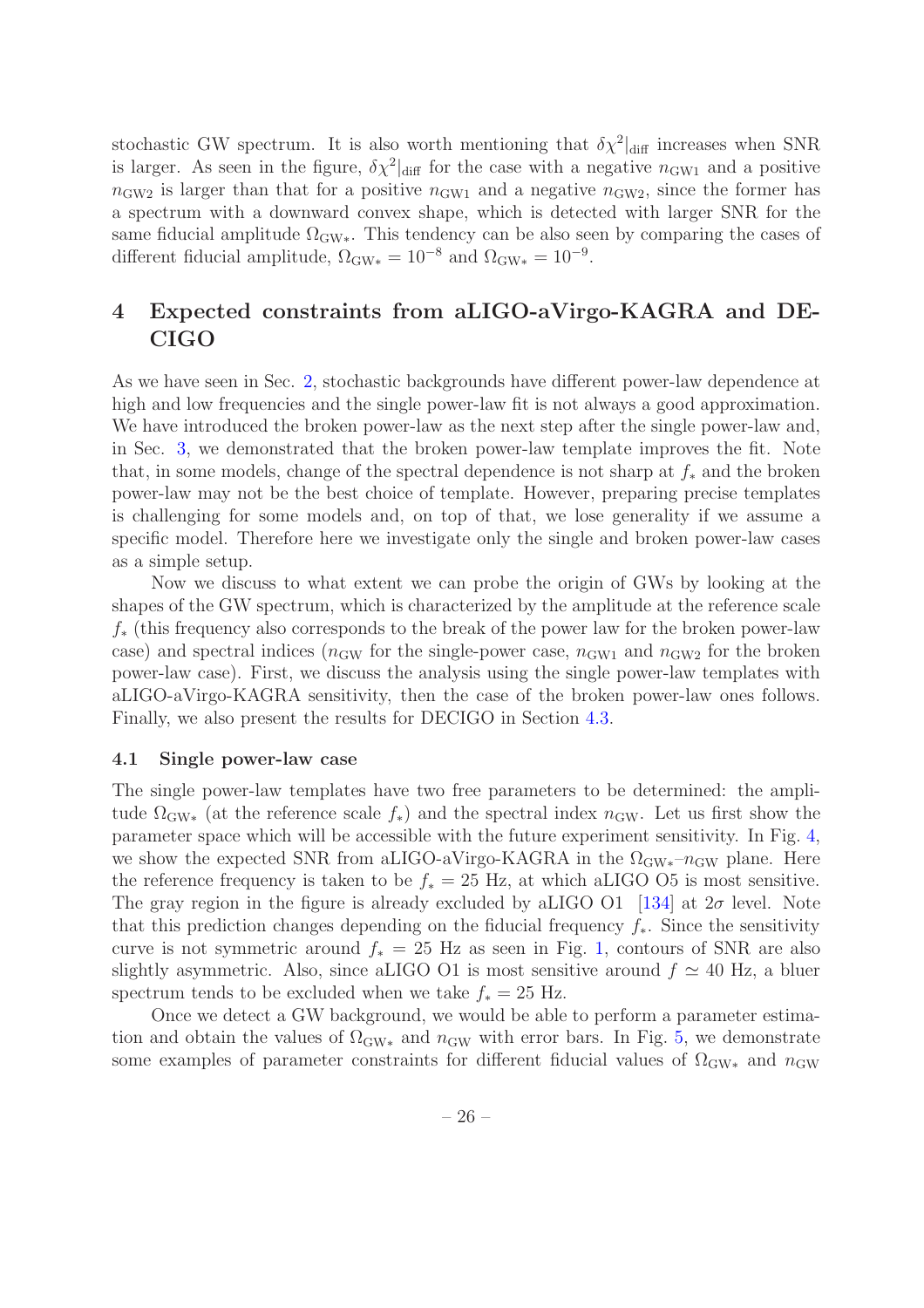

<span id="page-27-0"></span>Figure 4. Contour plot representing the SNR in the  $\Omega_{\rm GW*}$ – $n_{\rm GW}$  plane for the case where the fiducial spectrum has single power-law shape. The reference frequency is taken to be  $f_* = 25$  Hz. The gray color represents the parameter space which is already constrained by aLIGO O1 at  $2\sigma$ level [\[134](#page-47-20)].

assuming the aLIGO-aVirgo-KAGRA observation. See [\[128](#page-47-14)], for the first attempt to estimate errors on  $\Omega_{\rm GW*}$  and  $n_{\rm GW}$  for the analysis with a single power-law. We show two different contours; black curves represent results from the  $\chi^2$  analysis with constant  $\delta \chi^2$ slices at  $\delta \chi^2 = 2.3$  (1 $\sigma$ ) and 6.18 (2 $\sigma$ ), while red curves are those obtained by calculating the Fisher matrix under the assumption of a Gaussian likelihood shape around the reference parameter value. From the figure, we find that the shape of the likelihood function deviates from Gaussian when the SNR is low (left column,  $\Omega_{\rm GW*} = 10^{-9}$ ), while the Fisher prediction shows good agreement with the contours from  $\chi^2$  analysis when the SNR is high (right column,  $\Omega_{\text{GW}*} = 10^{-8}$ ). Therefore, by comparing the areas of the  $1\sigma$ allowed parameter space we may judge whether the Fisher matrix provides good estimate for predicting future constraints. Here we define the following quantity:

<span id="page-27-1"></span>
$$
R \equiv \frac{\text{area of } 1\sigma \text{ allowed region obtained from the Fisher matrix analysis}}{\text{area of } 1\sigma \text{ allowed region obtained from the } \chi^2 \text{ analysis}}.
$$
 (4.1)

We expect  $R$  to become unity when the prediction from the Fisher matrix has a good agreement with that from the  $\chi^2$  analysis. In Fig. [6,](#page-29-0) we show the ratio R as a function of SNR for different fiducial values of the spectral index,  $n_{GW} = -3, 0$  and 3. Here raising the SNR is equivalent to increase the fiducial amplitude  $\Omega_{\rm GW*}$ . Although the tendency changes depending on the fiducial values of  $n_{GW}$ , we find that R is close to unity when SNR is larger than  $\sim$  5, where we expect that we can safely adopt the Fisher matrix analysis.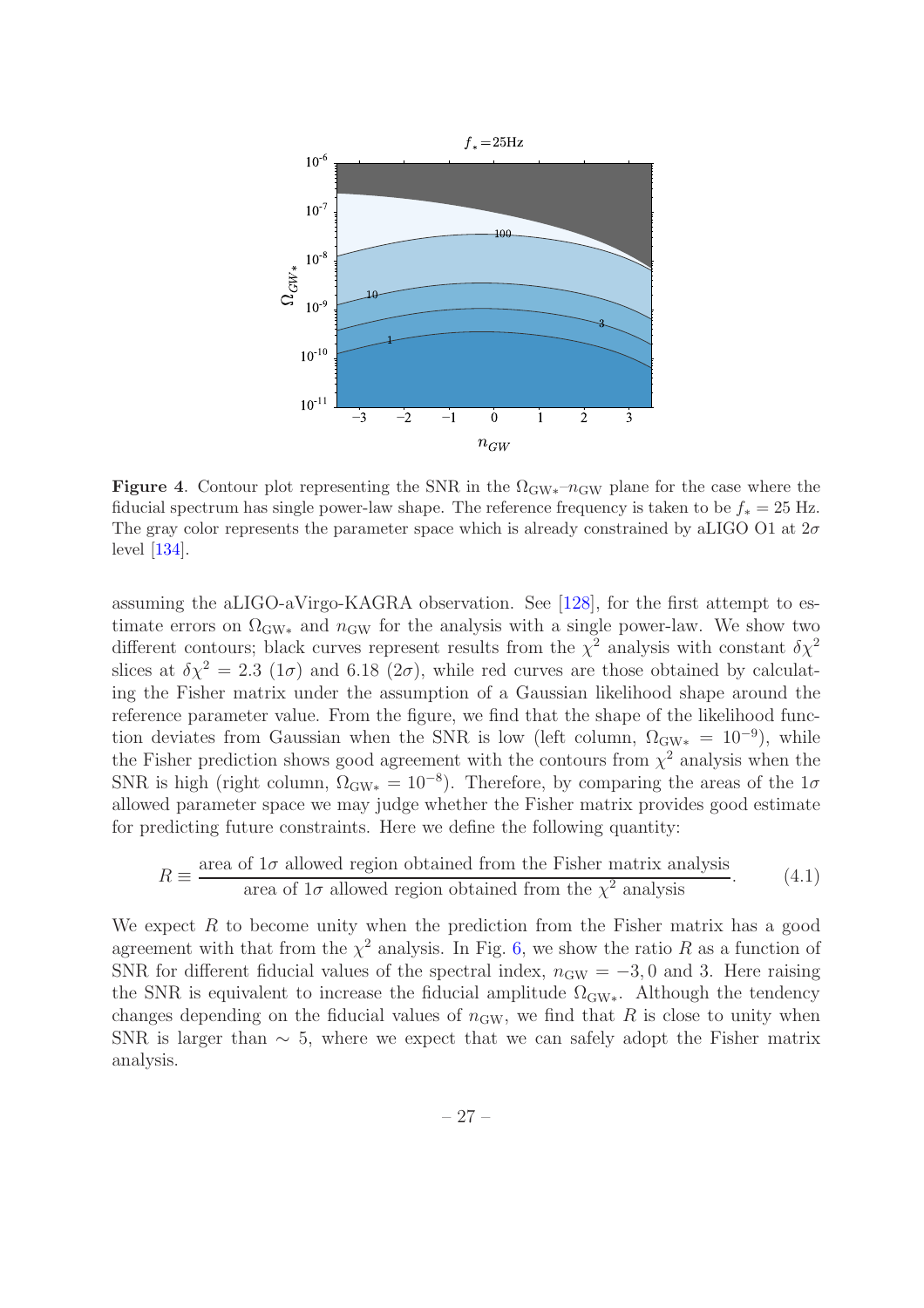

<span id="page-28-0"></span>Figure 5. Expected constraints on parameters  $\Omega_{\rm GW*}$  and  $n_{\rm GW}$  for a single power-law case. We show  $1\sigma$  (dashed line) and  $2\sigma$  (solid line) limits estimated using the Fisher matrix analysis (red) and the  $\chi^2$  analysis (black). Each panel corresponds to different fiducial values,  $\Omega_{\rm GW*} = 10^{-9}$ (left),  $10^{-8}$  (right) and  $n_{\text{GW}} = 0$  (top), 3 (middle),  $-3$  (bottom). The reference frequency is taken to be  $f_* = 25$  Hz.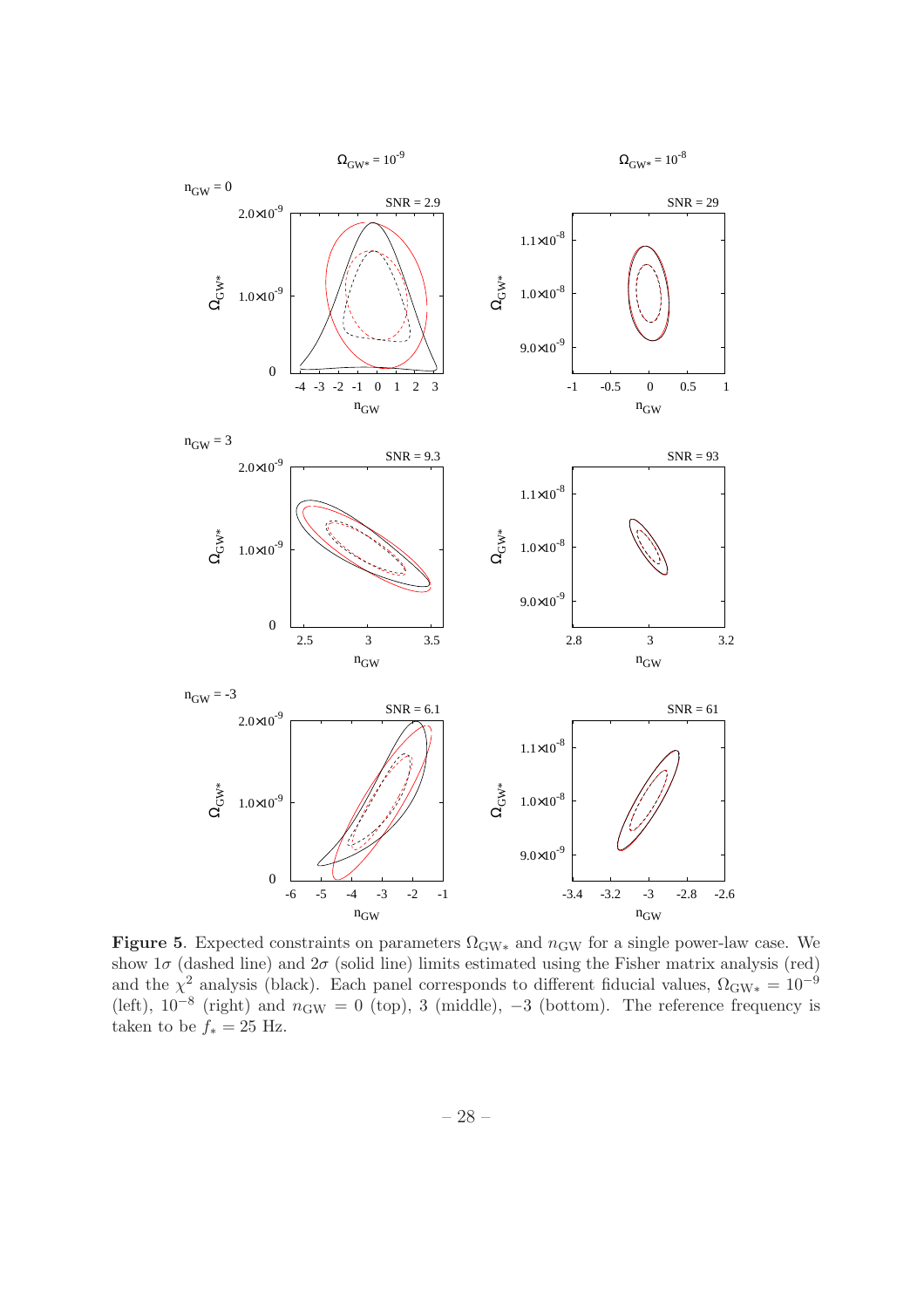

<span id="page-29-0"></span>**Figure 6.** Comparison of the area of  $1\sigma$  allowed region in the  $\Omega_{\rm GW*}$ – $n_{\rm GW}$  parameter space. The ratio R is plotted as a function of SNR. Here the region of  $\Omega_{\rm GW*}$  < 0 in the Fisher prediction is not included as the area.



<span id="page-29-1"></span>**Figure 7.** Parameter space where  $n_{GW}$  can be determined with  $\sigma_{n_{GW}} < 0.1$  (blue) and  $< 0.5$ (light blue) in the  $n_{\text{GW}}$ – $\Omega_{\text{GW}}$  (left panel) and the  $n_{\text{GW}}$ –SNR (right panel) planes. Here,  $\Omega_{\text{GW}}$ is marginalized over. In the left panel, the reference frequency is taken at  $f_* = 25$  Hz.

Now we discuss to what extent we can determine the spectral index  $n_{\rm GW}$  in future GW experiments. In general, the amplitude of GW strongly depends on the values of model parameters, especially for the cases of cosmological sources, while the spectral index  $n_{\rm GW}$  does not, so that  $n_{\rm GW}$  can be used to discriminate sources of the GW background. Therefore, the accuracy of the measurement of  $n_{GW}$  is of great interest. In Fig. [7,](#page-29-1) we show the parameter space where we can determine the value of  $n_{GW}$  with an accuracy of  $\sigma_{n_{\text{GW}}}$  < 0.1 (blue) and < 0.5 (light blue) using aLIGO-aVirgo-KAGRA. It should be noted that when we show the result in the  $n_{\text{GW}}-\Omega_{\text{GW}*}$  plane, the shape of the contours depends on  $f_*$ . For example, if one takes the reference frequency of  $f_* \gg 25$  Hz ( $f_* \ll 25$ Hz), the blue- (red-) tilted spectrum cannot be probed. On the other hand, when we take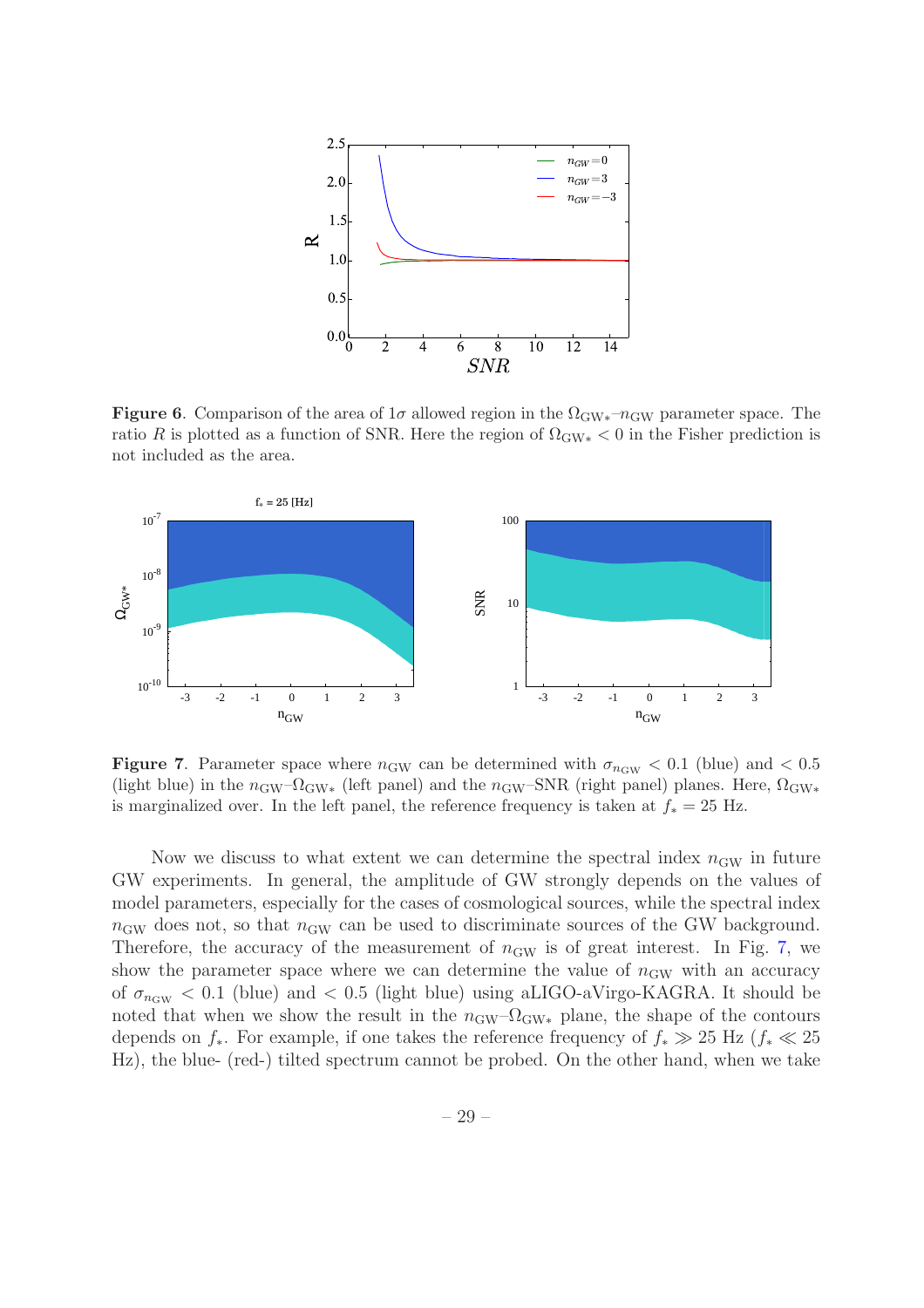



<span id="page-30-1"></span>Figure 8. Detectability of the GWs for the broken power-law case. The contour plot of SNR in the  $n_{\text{GW1}}-n_{\text{GW2}}$  plane for  $\Omega_{\text{GW}*} = 10^{-8}$  is shown for different reference frequency  $f_* = 15 \text{ Hz}$ (left), 25 Hz (middle) and 50 Hz (right).

SNR as the vertical axis instead of  $\Omega_{\rm GW*}$ , it does not depend on  $f_*$ . This is because  $f_*$ is a redundant parameter: Changing  $f_*$  does not affect  $n_{GW}$  and can be compensated by changing  $\Omega_{\rm GW*}$  and hence gives the same SNR (see Eqs. [\(3.9\)](#page-21-4) and [\(3.10\)](#page-21-5)). However, since the  $n_{\text{GW}}-\Omega_{\text{GW}*}$  plane is easier to understand intuitively, we also show the results in the  $n_{\rm GW}$ – $\Omega_{\rm GW*}$  plane as well as in the  $n_{\rm GW}$ –SNR plane.

From the left panel, we find that, for  $\Omega_{\rm GW*} > 10^{-8}$  and  $2 \times 10^{-9}$ , the spectral index  $n_{\rm GW}$  can be respectively determined with the accuracy of  $\sigma_{n_{\rm GW}} < 0.1$  and  $< 0.5$  for all range of  $n_{\text{GW}}$  shown in the figure. We can also notice that, when the spectrum is more tilted, particularly when it is blue-tilted (i.e.,  $n_{GW} > 0$ ),  $n_{GW}$  can be better probed compared to the scale-invariant spectrum (i.e.,  $n_{\rm GW} = 0$ ) for a fixed  $\Omega_{\rm GW*}$ . This is because the blue-tilted case is detectable with higher SNR for fixed  $\Omega_{\rm GW*}$  and  $f_*$ , as seen in Fig. [4](#page-27-0)

We would like to note that the value of SNR changes proportional to  $\Omega_{\rm GW*}$  as one can find by substituting Eq. [\(3.20\)](#page-24-3) to Eq. [\(3.9\)](#page-21-4), so the result here just scales as SNR  $\propto \Omega_{\rm GW*}$ when one takes a different fiducial value of  $\Omega_{\rm GW*}$  as long as the weak-signal approximation is valid. The same holds for the Fisher matrix prediction [\[128](#page-47-14)]. Thus, in the following results, the expected errors on the parameters can be scaled as  $\sigma_{n_{\text{GW1,2}}} \propto \Omega_{\text{GW*}}^{-1} \propto \text{SNR}^{-1}$ .

#### <span id="page-30-0"></span>4.2 Broken power-law case

Next, we discuss the cases where we adopt the broken power-law form Eq. [\(3.20\)](#page-24-3) as templates. First, in Fig. [8,](#page-30-1) we show contours of SNR for several values of  $f_*$  by fixing  $\Omega_{\rm GW*} = 10^{-8}$  in the  $n_{\rm GW1}$ - $n_{\rm GW2}$  plane. One can notice that, the dependence on  $n_{\rm GW1}$ and  $n_{\text{GW2}}$  change depending on the reference frequency. For example, the contours for the case of  $f_* = 50$  Hz are nearly vertical and  $n_{\text{GW2}}$  is irrelevant. This is because the number of frequency bands which is sensitive to  $n_{\text{GW2}}$  becomes smaller when  $f_*$  is taken at higher frequency. A similar argument holds for the case of  $f_* = 15$  Hz in which  $n_{\text{GW1}}$  does not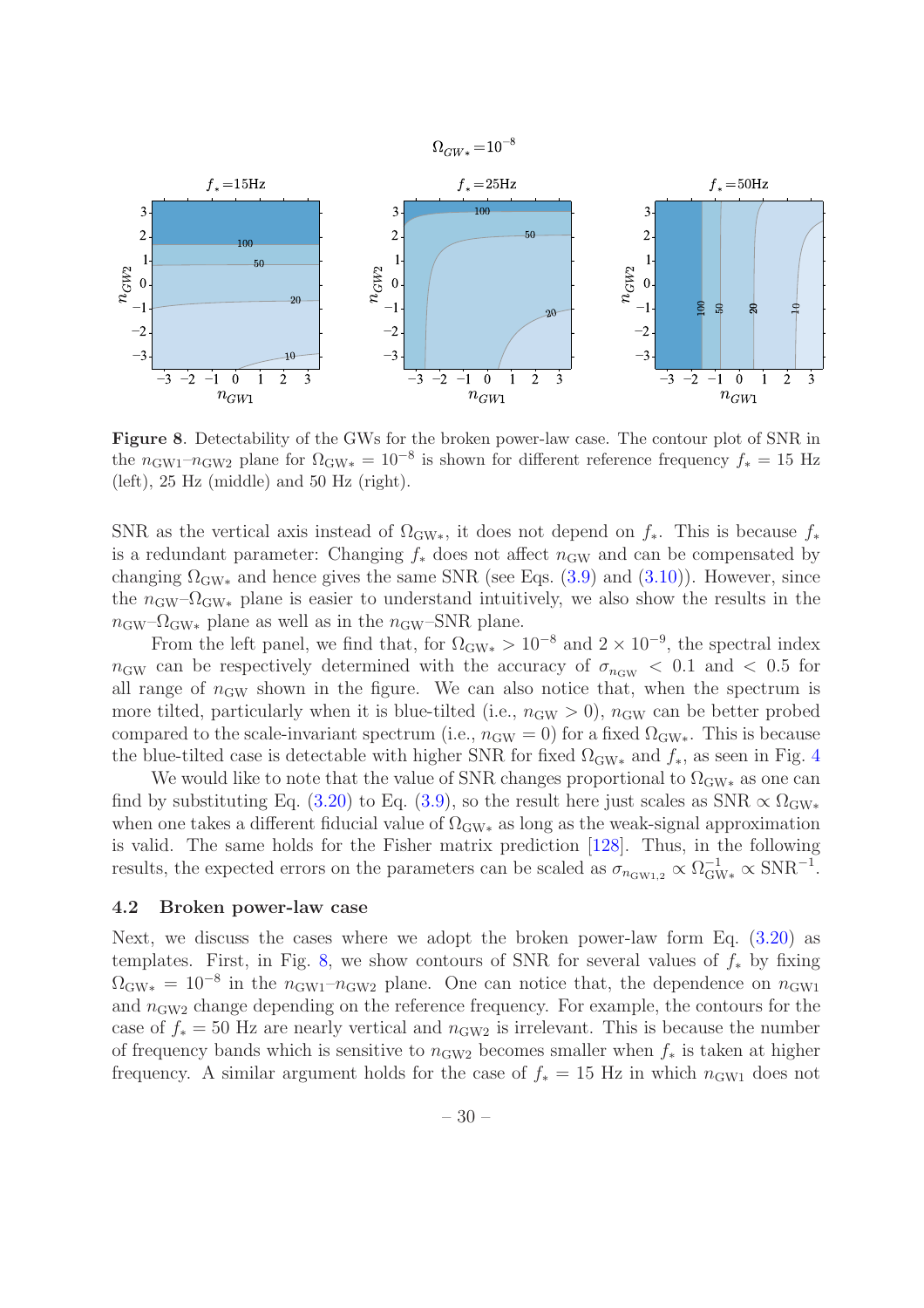

<span id="page-31-0"></span>Figure 9.  $1\sigma$  (dashed line) and  $2\sigma$  (solid line) expected allowed region from the Fisher matrix (red) and the  $\chi^2$  (black) analyses in the  $n_{\text{GW1}} - n_{\text{GW2}}$  plane for a broken power-law case. Different fiducial parameter cases  $(n_{\text{GW1}}, n_{\text{GW2}}) = (3, -2), (0, 3)$  and  $(-3, 0)$  are shown with the values of SNR for each case. Two panels show different fiducial value of  $\Omega_{\rm GW*} = 10^{-8}$  (left) and  $3 \times 10^{-9}$ (right). The fiducial reference frequency is taken to be  $f_* = 25$  Hz. Note that  $\Omega_{\rm GW*}$  and  $f_*$  are not marginalized in this figure.

affect much the value of SNR and hence the contours are almost horizontal along the axis of  $n_{\text{GW1}}$ .

Next, in Fig. [9,](#page-31-0) we show examples of parameter constraints in the  $n_{\text{GW1}}-n_{\text{GW2}}$  plane assuming the aLIGO-aVirgo-KAGRA observation. Here,  $\Omega_{\rm GW*}$  and  $f_*$  are not marginal-ized. In the same way as Fig. [5,](#page-28-0) we compare predictions made by the  $\chi^2$  and Fisher analyses. We show different sets of fiducial parameters  $(n_{GW1}, n_{GW2}) = (3, -2), (0, 3)$  and  $(-3, 0)$ , with different fiducial amplitude  $\Omega_{\text{GW}*} = 10^{-8}$  (left) and  $\Omega_{\text{GW}*} = 3 \times 10^{-9}$  (right). The value of SNR for each fiducial parameters is also shown in the figure. As seen in Fig. [5,](#page-28-0) the smaller SNR, the more significant the deviation of the shape of the allowed region between the  $\chi^2$  and Fisher analyses, which again indicates that the Fisher matrix analysis does not well describe expected constraints when SNR is small.

To quantify the validity of the Fisher matrix analysis, we again plot the ratio R defined in Eq. [\(4.1\)](#page-27-1) for some sets of  $(n_{\text{GW1}}, n_{\text{GW2}})$  in Fig. [10.](#page-32-0) We fix the reference frequency at  $f_* = 25$  Hz. In the same way as single power-law case, when the value of SNR is larger (say  $SNR \geq 10$ , the ratio R approaches unity, which means that the Fisher matrix analysis gives a good estimate. Note that the case of  $(n_{GW1}, n_{GW2}) = (-3, 0)$  is exceptional because in this case, the error contour is so elongated that the shape is almost one-dimensional as seen from Fig. [9](#page-31-0) and the area ratio R may not be a good indicator to check the validity of the Fisher matrix in this case. We also note here that the value of  $R$  also depends on f<sup>\*</sup>. When we take the reference frequency away from  $f^* = 25\text{Hz}$  at which aLIGO O5 is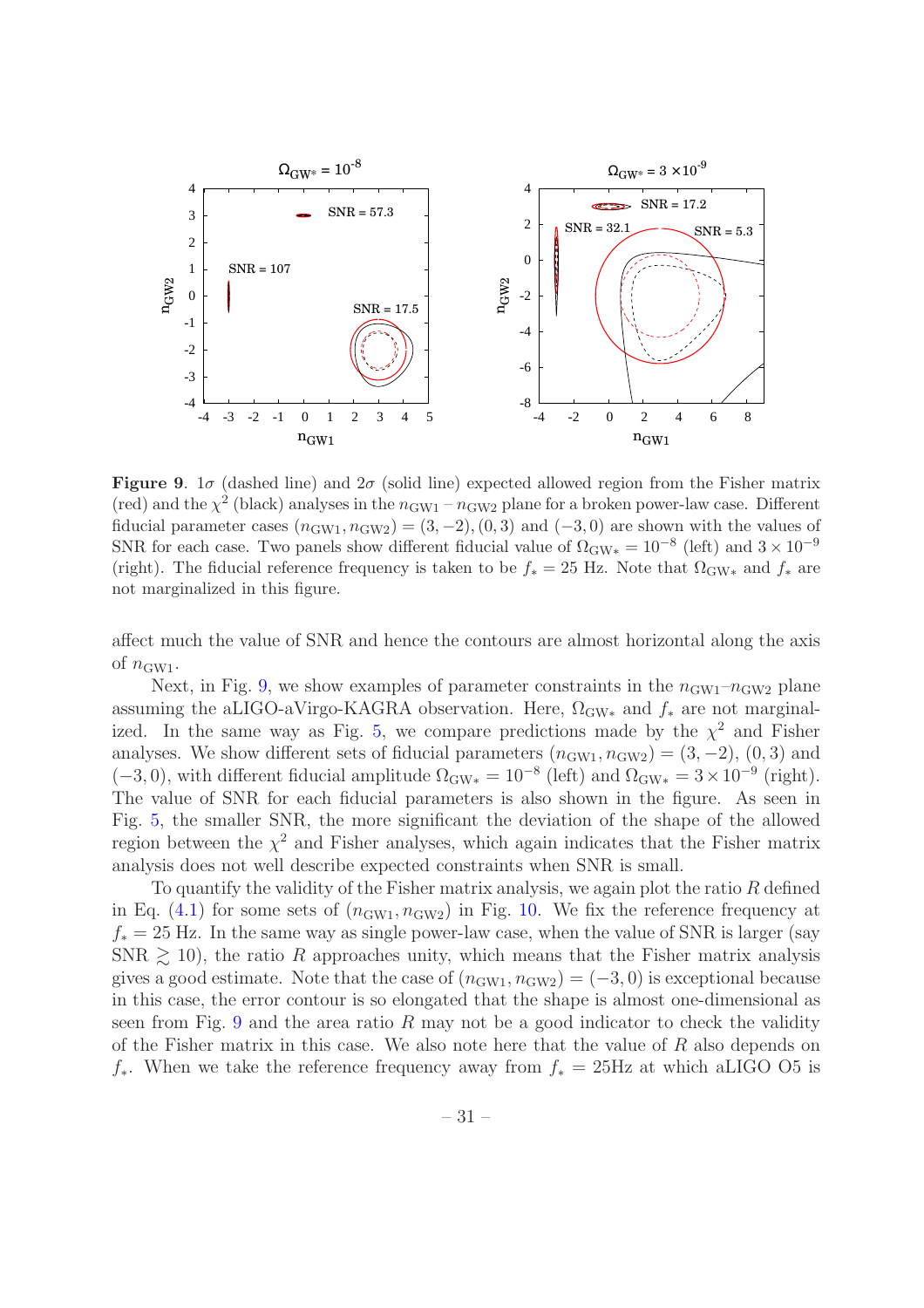

<span id="page-32-0"></span>**Figure 10.** Ratio R (defined in Eq. [\(4.1\)](#page-27-1)) as a function of SNR. Cases with  $(n_{\text{GW1}}, n_{\text{GW2}})$  =  $(3, -2), (0, 3)$  and  $(-3, 0)$  are shown.

most sensitive, the uncertainty of  $n_{\text{GW1}}$  or  $n_{\text{GW2}}$  gets larger and the line would shift to the right.

In Fig. [11,](#page-33-0) the parameter space where we can determine  $n_{\text{GW1}}$  and  $n_{\text{GW2}}$  with  $\sigma_{n_{\text{GW}_1}}, \sigma_{n_{\text{GW}_2}}$  < 0.1 and 0.5 for different fiducial values of  $\Omega_{\text{GW}_*}$  and  $f_*$  are shown in the  $f_*$ – $\Omega_{\text{GW}*}$  plane, which represents how precisely we can determine the spectral indices with aLIGO-aVirgo-KAGRA. Here and in the following figures, Figs. [11,](#page-33-0) [12](#page-34-0) and [13,](#page-35-2) other parameters are marginalized over in the Fisher analysis. The orange dashed line in the figure describes  $SNR = 2$  with the sensitivity of aLIGO O1 run. Thus, in the region above the orange dashed line, the GW background should be detectable with the O1 sensitivity if we perform a stochastic GW background search using broken power-law templates. We also show the region which can be accessible by aLIGO-aVirgo-KAGRA with  $SNR > 10$ , whose lower bound is indicated by the yellow dotted line. From the left bottom panel of Fig. [11,](#page-33-0) one can easily notice that for larger values of  $f_*$ , negative  $n_{\text{GW1}}$  can be determined with high accuracy. This is because a broad range of the spectrum with  $n_{\text{GW1}}$  dependence is well inside the sensitivity curve when the reference frequency is high. Roughly speaking, errors of  $n_{\text{GW1}}$  get smaller when the experiment can measure the spectrum with  $n_{\text{GW1}}$  dependence in broad range of frequencies as large SNR is obtained by summing up contributions from each frequency bin. The same argument holds for  $n_{\text{GW2}}$ .

The  $f_*$  dependence can be clearly seen in Fig. [12](#page-34-0) where  $1\sigma$  error is plotted as a function of  $f_*$  for  $n_{\text{GW1}} = 5, 3, 1, -1, -3, -5$  with  $n_{\text{GW2}} = -4$  being fixed (and  $n_{\text{GW2}} =$  $5, 3, 1, -1, -3, -5$  with  $n_{\text{GW1}} = 4$ .). We can see the tendency that the error of  $n_{\text{GW1}}$ improves when  $n_{\text{GW1}}$  is more negative and  $f_*$  is larger, while the error of  $n_{\text{GW2}}$  improves when  $n_{\text{GW2}}$  is more positive and  $f_*$  is smaller, because they give larger SNR for fixed  $\Omega_{\text{GW}*}$ . When  $n_{\text{GW1}} = 5$  ( $n_{\text{GW2}} = -5$ ), we see that the error does not improve even when  $f_*$  is high (low). This is because the spectral slope is so steep that the spectrum goes below the sensitivity curve quickly at low (high) frequencies and cannot increase the SNR.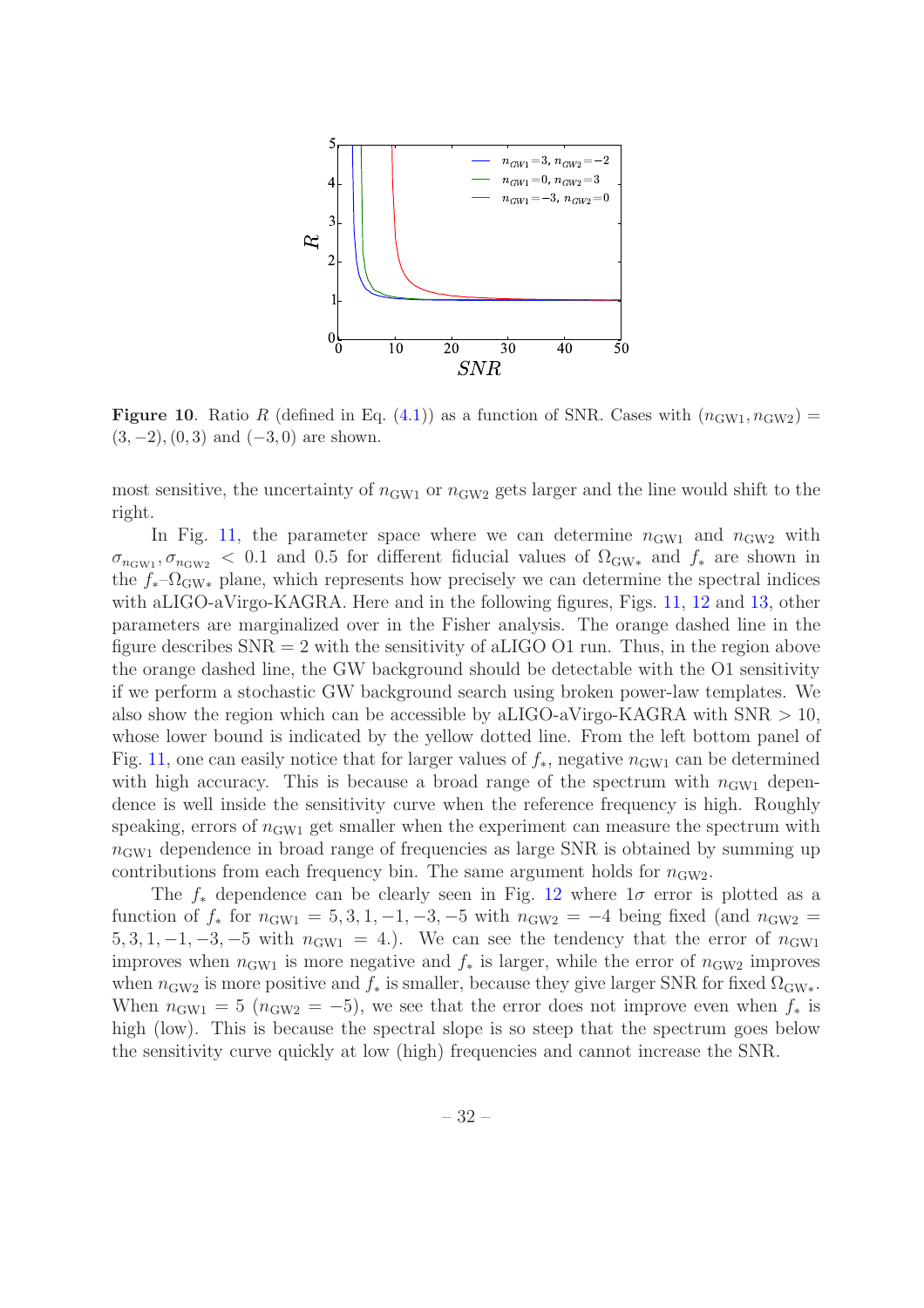

<span id="page-33-0"></span>Figure 11. Regions with  $\sigma_{n_{\text{GW1}}}$  < 0.1 (blue) and < 0.5 (light blue) are shown in the left panels, and those for  $\sigma_{n_{\text{GW2}}}$  < 0.1 and < 0.5 are shown in the right panels in the  $f_*$ - $\Omega_{\text{GW*}}$ parameter plane. The fiducial values of  $(n_{GW1}, n_{GW2}) = (3, -2), (0, 3)$  and  $(-3, 0)$  (from top to bottom) are shown. The region above the orange dashed line should be accessible with SNR > 2 with the aLIGO O1 sensitivity, and the yellow dotted line indicates the accessible region by aLIGO-aVirgo-KAGRA with SNR > 10.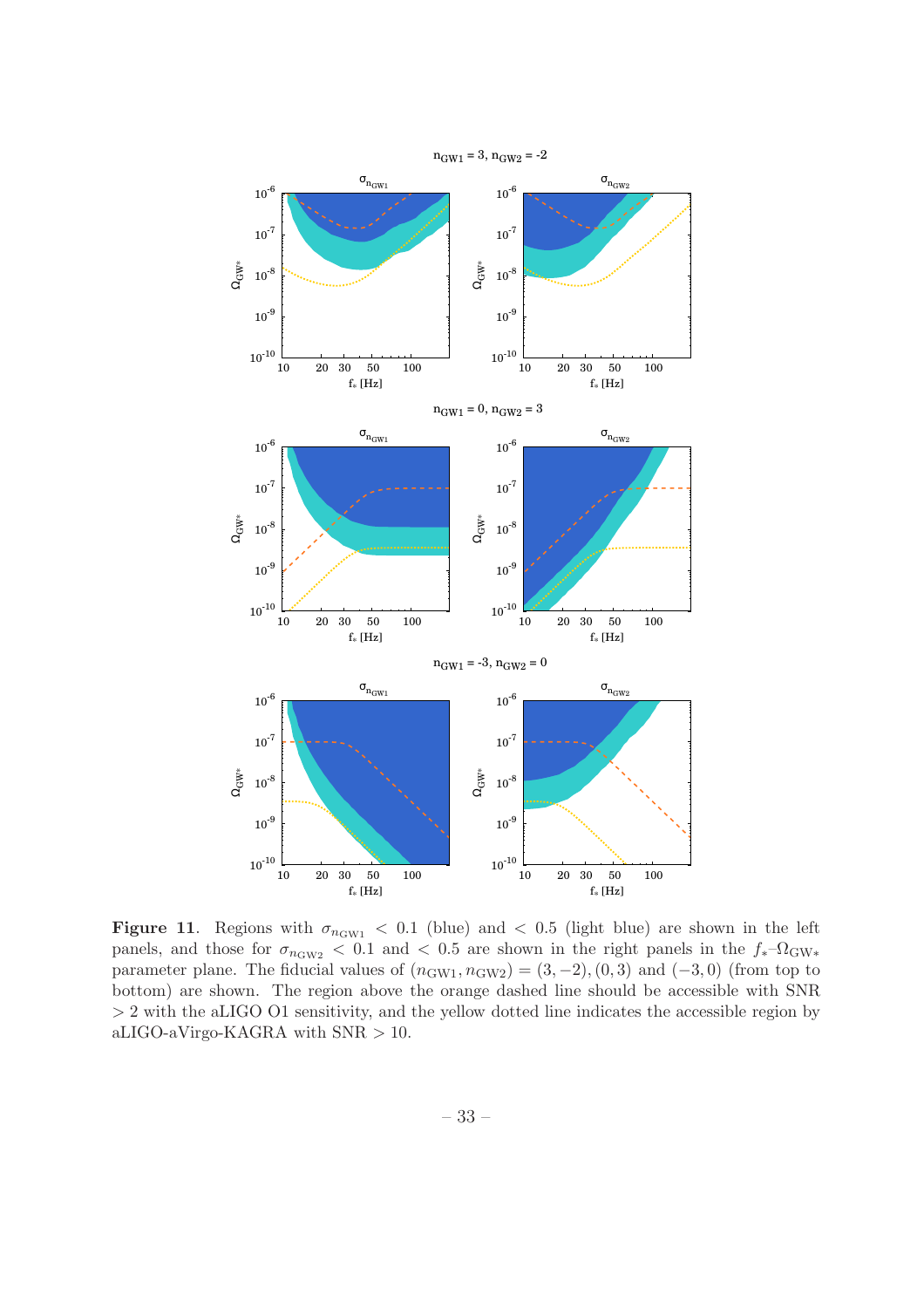

<span id="page-34-0"></span>**Figure 12.** Plots of  $1\sigma$  errors of the spectral indices,  $\sigma_{n_{\text{GW1}}}$  and  $\sigma_{n_{\text{GW2}}}$ , as a function of  $f_*$ . Purple lines depict  $\sigma_{n_{\text{GW1}}}$  for the cases with  $n_{\text{GW1}} = 5, 3, 1, -1, -3, -5$  from top to bottom and  $n_{\text{GW2}} = -4$  fixed. Green lines depict  $\sigma_{n_{\text{GW2}}}$  for the cases with  $n_{\text{GW2}} = 5, 3, 1, -1, -3, -5$  from bottom to top and  $n_{\text{GW1}} = 4$  fixed. Dashed lines correspond to the parameter regions which should be detectable with SNR > 2 with the aLIGO O1 sensitivity. The fiducial value of  $\Omega_{\rm GW*}$ is fixed to be  $10^{-8}$ .

In Fig. [13,](#page-35-2) the regions satisfying both  $\sigma_{n_{\text{GW1}}}$  < 0.1 (0.5) and  $\sigma_{n_{\text{GW2}}}$  < 0.1 (0.5) are depicted with dark blue (light blue) in the  $n_{\text{GW1}}-n_{\text{GW2}}$  plane for  $f_* = 15$  Hz, 25 Hz and 50 Hz with  $\Omega_{\rm GW*} = 10^{-8}$  being fixed. The right edge of the rectangle is determined by  $\sigma_{n_{\text{GW1}}}$  < 0.1 (0.5) and the lower edge of the rectangle is determined by  $\sigma_{n_{\text{GW2}}}$  < 0.1 (0.5). The GW background should be detectable with aLIGO O1 run by SNR > 2 in the region above the orange dashed line. As we would naively expect, we see that the GW spectrum can be well probed when the GW spectrum is convex downward (i.e., a negative  $n_{\text{GW1}}$ and a positive  $n_{\text{GW2}}$ ) since they give a large SNR for a fixed  $\Omega_{\text{GW}*}$ . We can also see the tendency that, when we take a smaller  $f_*$  (such as the case with  $f_* = 15$  Hz),  $n_{\text{GW2}}$  can be easily probed. For larger  $f_*$ , we can better determine  $n_{\text{GW1}}$ . Note that the case with  $f_* = 15$  Hz has a small parameter space where we can determine  $n_{\text{GW1}}$ , because we have the low frequency cut off at 10 Hz and the frequency range where  $n_{\text{GW1}}$  can be well probed is very narrow.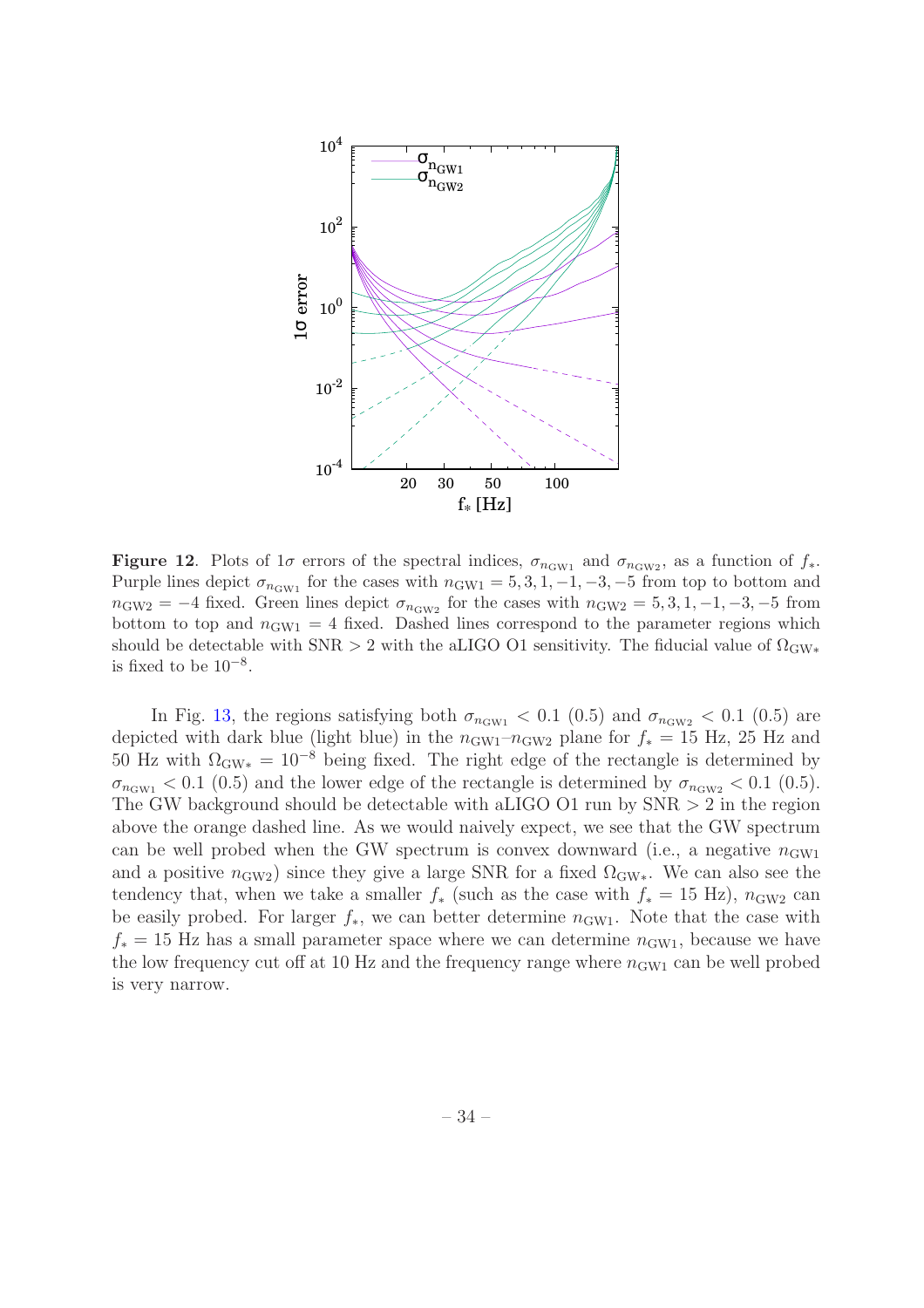

<span id="page-35-2"></span>Figure 13. Regions satisfying both of  $\sigma_{n_{\text{GW1}}}$  < 0.1 (0.5) and  $\sigma_{n_{\text{GW2}}}$  < 0.1 (0.5) are shown with blue (light blue) for the cases with  $f_* = 15$  Hz (left), 25 Hz (middle) and 50 Hz (right). The amplitude is fixed as  $\Omega_{\rm GW*} = 10^{-8}$ . Region above the orange dashed line should be accessible with  $SNR > 2$  with the aLIGO O1 sensitivity.



<span id="page-35-1"></span>Figure 14. Sensitivity curve for DECIGO (black solid). For comparison, we also plot the sensitivity curve of aLIGO-aVirgo-KAGRA (LVK) (blue dashed) as well as the spectra with  $n_{\text{GW1}}$  and  $n_{\text{GW2}}$  being assumed to be  $-3, 0$  and 3 (yellow). We take  $f_* = 0.075$  Hz (left), 0.15 Hz (middle) and 0.3 Hz (right). The amplitude at  $f_*$  is fixed to be  $\Omega_{\text{GW}*} = 10^{-15}$ .

#### <span id="page-35-0"></span>4.3 Expected constraints from DECIGO

We repeat the same analysis by assuming the specification of DECIGO in this section. The results are shown in Figs. [14](#page-35-1)[–20.](#page-41-0) The tendencies are almost the same as those obtained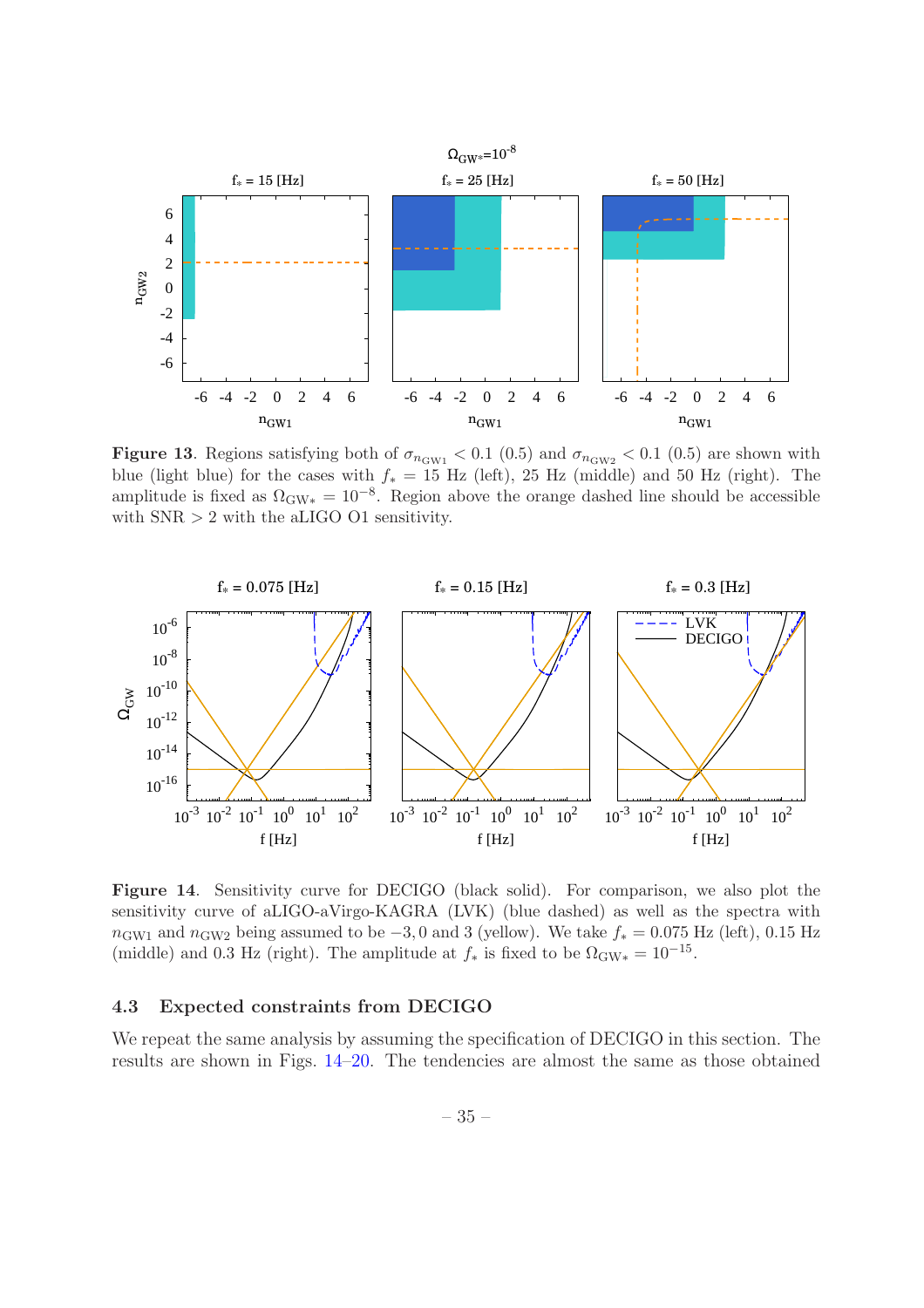

<span id="page-36-0"></span>**Figure 15.** Contours of SNR in the  $n_{\text{GW}}$ - $\Omega_{\text{GW}*}$  plane for a single power-law case expected from DECIGO. We take the reference frequency as  $f_* = 0.15$  Hz, which is the most sensitive frequency for DECIGO.

for aLIGO-aVirgo-KAGRA, however, as seen from Fig. [14](#page-35-1) where the sensitivity curve for DECIGO is shown, there are two important differences: (i) the frequency range sensitive to the signal, (ii) the sensitivity to  $\Omega_{\rm GW*}$ . DECIGO is sensitive to the frequency of  $f \sim 0.1$  Hz and the sensitivity curve reaches  $\Omega_{\rm GW*} \sim 2 \times 10^{-16}$ , which is about 7 orders of magnitude better than aLIGO-aVirgo-KAGRA.

Due to these differences, we take the reference frequency as (or close to)  $f_* = 0.15$  Hz in Figs. [15,](#page-36-0) [16](#page-37-0) and [17,](#page-38-1) while  $f_*$  taken to be  $\mathcal{O}(10)$  Hz for aLIGO-aVirgo-KAGRA. Regarding the amplitude at the reference frequency  $\Omega_{\rm GW*}$ , we take it to be  $\Omega_{\rm GW*} = 10^{-15}$  in Fig. [19](#page-40-0) and [20,](#page-41-0) while we mainly used  $\Omega_{\rm GW*} = 10^{-8}$  for aLIGO-aVirgo-KAGRA. Also since we assume the wide frequency range  $10^{-3} - 10^2$  Hz for DECIGO, while  $10 - 200$  Hz for aLIGO-aVirgo-KAGRA, the result tends to be more sensitive to the change in the values of the spectral indices  $n_{\text{GW1}}$  and  $n_{\text{GW2}}$ , since the amplitude of  $\Omega_{\text{GW}}(f)$  with tilt changes a lot when the frequency range is wide.

First, we consider the single power-law case in the same way as in Sec. [4.1.](#page-26-1) In Fig[.15,](#page-36-0) we estimate SNR for a single power-law case with  $f_* = 0.15$  Hz in the  $n_{\text{GW}}-\Omega_{\text{GW}*}$  plane. The figure clearly shows that DECIGO can probe much larger parameter space as it can detect GWs of  $\Omega_{\text{GW}*} \sim 10^{-15}$  with SNR > 10 for any value of  $n_{\text{GW}}$ . In Fig. [16,](#page-37-0) we show the parameter space where we can determine  $n_{GW}$  with  $\sigma_{n_{GW}} < 0.1$  (orange) and  $< 0.5$  (yellow) using DECIGO. We find that  $SNR > 10$  is required to determine  $n_{GW}$ , which is similar to the aLIGO-aVirgo-KAGRA case. If the stochastic GW background is detected by aLIGOaVirgo-KAGRA, that would provide a prediction for the frequency range of DECIGO. For example, for  $n_{\rm GW} = 2/3$ , which is the power index of the background generated by compact binary coalescence (see Sec. [2.2\)](#page-16-0), the detection by aLIGO-aVirgo-KAGRA (LVK) would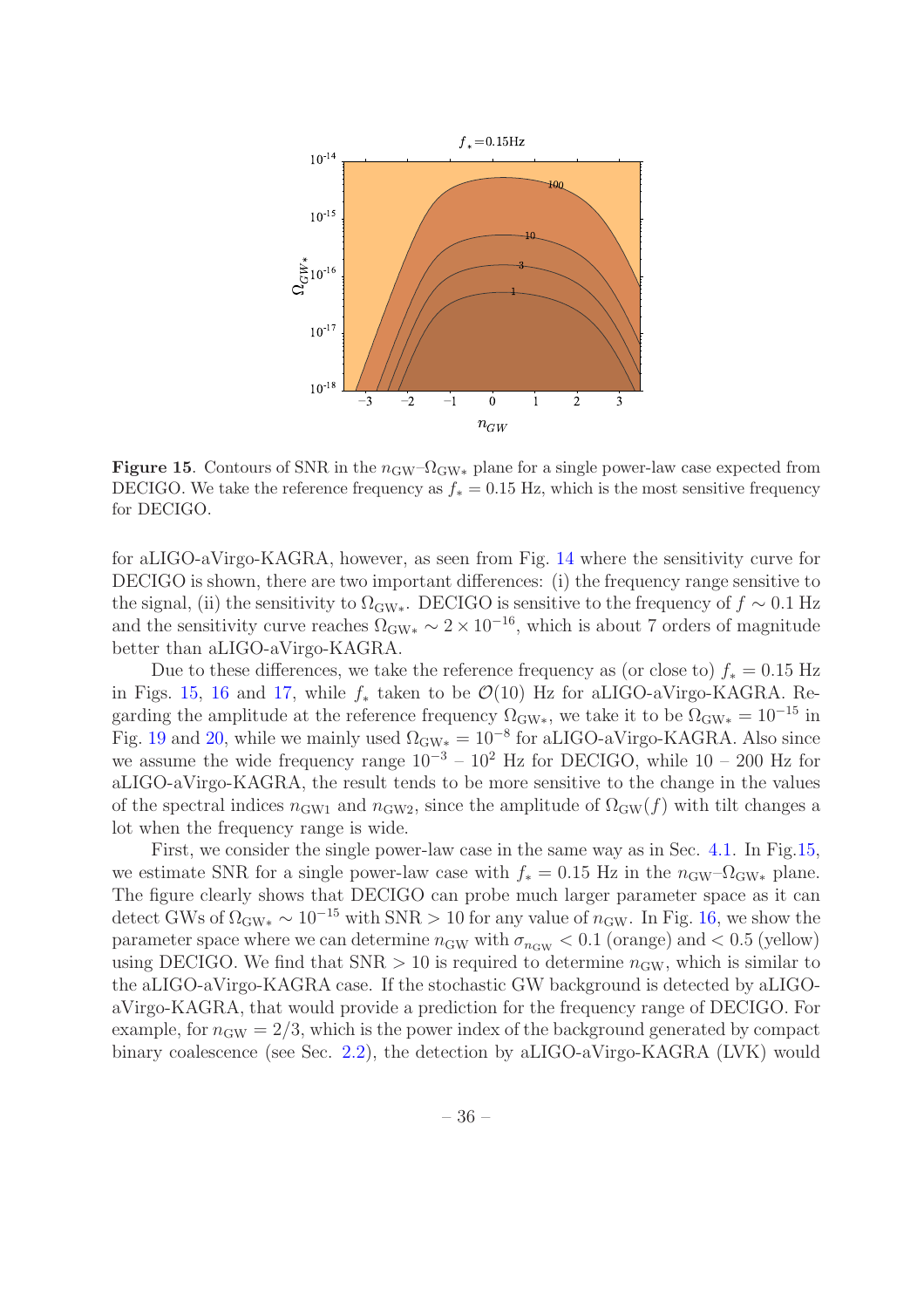

<span id="page-37-0"></span>**Figure 16.** Parameter space where  $n_{GW}$  can be determined in DECIGO with  $\sigma_{n_{GW}} < 0.1$ (orange) and < 0.5 (yellow) in the  $n_{\text{GW}}$ - $\Omega_{\text{GW}}$  (left) and the  $n_{\text{GW}}$ -SNR (right) planes. Here,  $\Omega_{\rm GW*}$  is marginalized over. In the left panel, the reference frequency is taken at  $f_* = 0.15$  Hz.

imply the amplitude at DECIGO as  $\Omega_{\text{GW*}}^{DECIGO} = \Omega_{\text{GW*}}^{LVK} \left(\frac{0.15}{25}\right)^{2/3} \approx 5.9 \times 10^{-11} \left(\frac{\Omega_{\text{GW*}}^{LVK}}{1.8 \times 10^{-9}}\right),$ which should be detected by DECIGO with high  $SNR^{\#4}$  $SNR^{\#4}$  $SNR^{\#4}$ . Even for  $n_{GW} = 3$ , the amplitude at DECIGO becomes

$$
\Omega_{\text{GW*}}^{DECIGO} = 3.9 \times 10^{-16} \left( \frac{\Omega_{\text{GW*}}^{LVK}}{1.8 \times 10^{-9}} \right) \left( \frac{0.15 \text{Hz}}{25 \text{Hz}} \right)^{n_{\text{GW}}-3},\tag{4.2}
$$

which would be detected by DECIGO as shown in Fig. [16.](#page-37-0) Therefore, the detection of the stochastic GW background by DECIGO would be a consistency check of the detection by aLIGO-aVirgo-KAGRA.

Next, we consider the broken power-law case in the same way as in Sec. [4.2.](#page-30-0) In Fig. [17,](#page-38-1) we show the contours of SNR for several values of  $f_*$  fixing  $\Omega_{\text{GW}*} = 10^{-15}$  in the  $n_{\text{GW1}}-n_{\text{GW2}}$  plane. We can find the same tendency with the case of aLIGO-aVirgo-KAGRA, but notice that the assumed value of  $\Omega_{\rm GW*}$  is much smaller here. We can also see that the SNR is more sensitive to the change of  $n_{\text{GW1}}$  and  $n_{\text{GW2}}$  because of the wide frequency range  $10^{-3} - 10^2$  Hz for DECIGO. In Fig. [18,](#page-39-0) we show the parameter space where the spectral indices can be determined with  $\sigma_{n_{\text{GW1}}}$  < 0.1 and < 0.5 (left) and  $\sigma_{n_{\text{GW2}}}$  < 0.1 and  $< 0.5$  (right) in the  $\Omega_{\rm GW^*}$ - $f_*$  plane. Here and in the following figures, Figs. [18,](#page-39-0) [19](#page-40-0) and [20,](#page-41-0) other parameters are marginalized over in the analysis. For  $(n_{\text{GW1}}, n_{\text{GW2}}) = (3, -2)$ , which cannot be measured by aLIGO-aVirgo-KAGRA with  $\Omega_{\rm GW*} = 10^{-8}$ , both indices can be measured with  $\sigma_{n_{\text{GW1.2}}}$  < 0.1 even with  $\Omega_{\text{GW*}} = 10^{-13}$  for  $0.03 \text{Hz} \lesssim f_* \lesssim 0.4 \text{ Hz}$ .

Fig. [19](#page-40-0) shows  $f_*$  dependence of 1 $\sigma$  uncertainties of spectral indices,  $\sigma_{n_{\text{GW1}}}$  and  $\sigma_{n_{\text{GW2}}}$ . In both figures, we find the same tendency with the case of aLIGO-aVirgo-KAGRA, but

<span id="page-37-1"></span><sup>&</sup>lt;sup>#4</sup> The amplitude at the frequency of  $10^{-2}$ Hz would be  $\Omega_{\text{GW*}}^{LISA} = \Omega_{\text{GW*}}^{LVK} \left(\frac{10^{-2}}{25}\right)^{2/3} \approx 9.8 \times$  $10^{-12} \left( \frac{\Omega_{\text{GW}}^{V K}}{1.8 \times 10^{-9}} \right)$ , which is also expected to be detected by LISA [\[135\]](#page-48-0).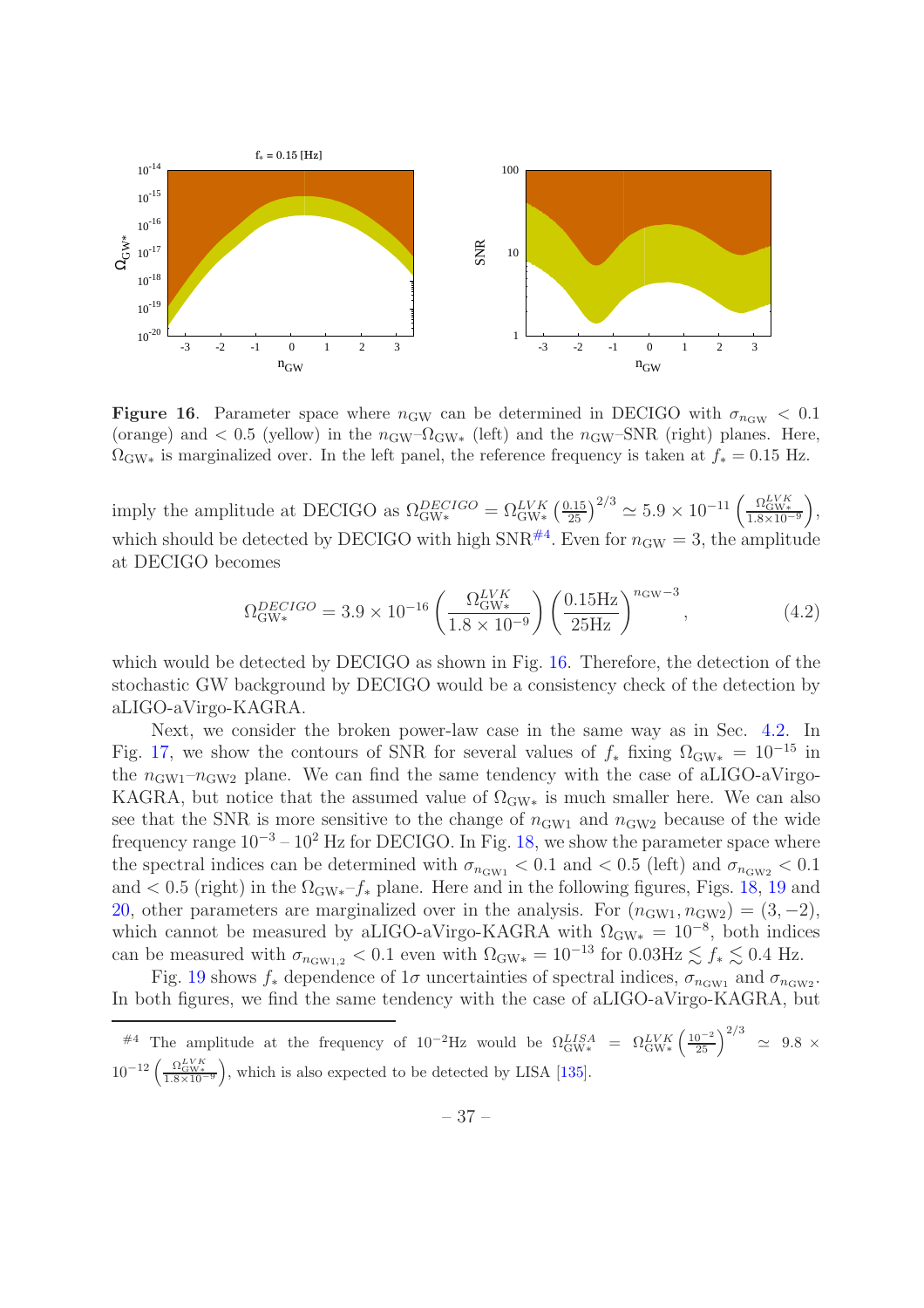

<span id="page-38-1"></span>Figure 17. Detectability of DECIGO for the broken power-law case. The contour plot of SNR in the  $n_{\text{GW1}}-n_{\text{GW2}}$  plane for  $\Omega_{\text{GW*}} = 10^{-15}$  is shown for different reference frequency  $f_* = 0.075$  Hz (left), 0.15 Hz (middle) and 0.3 Hz (right).

again the accessible amplitude and the frequency are different. Finally, in Fig. [20,](#page-41-0) we show parameter space where both  $\sigma_{n_{\text{GW1}}} < 0.1(0.5)$  and  $\sigma_{n_{\text{GW1}}} < 0.1(0.5)$  are satisfied in the  $n_{\text{GW1}}-n_{\text{GW2}}$  plane. The upper panels may give impression that only small parameter space can be probed, but this is just because the fiducial amplitude assumed here,  $\Omega_{\rm GW*} = 10^{-15}$ , is small. As seen in the lower panels, for  $\Omega_{\rm GW*} = 10^{-14}$ , almost all the parameter space can be covered with DECIGO.

# <span id="page-38-0"></span>5 Summary

Since the first detection of the GWs from the merger of a black hole binary [\[136](#page-48-1)], several GWs from the merger of binary black holes and neutron stars have been detected. We are now in the stage of a possible detection of the stochastic GW background from compact binary coalescence [\[115\]](#page-47-0). As we have seen in Sec. [2,](#page-2-0) there are lots of sources of stochastic GW background of cosmological origin as well as astrophysical ones. Most of the spectra of stochastic GW background cannot be fitted by a single power law, but rather they are better fitted by a broken power law.

In this paper, we have demonstrated the use of the broken power-law templates. We have also calculated the expected constraints on the parameters such as spectral indices by using the Fisher matrix analysis for both single and broken power-law templates, assuming the sensitivity of the future detector network of aLIGO-aVirgo-KAGRA and of a future detector DECIGO. For aLIGO-aVirgo-KAGRA, we have found that the spectral index of a single power-law template can be measured with  $\sigma_{n_{\rm GW}} < 0.1$  if  $\Omega_{\rm GW*} > 10^{-8}$  and that two indices of a broken power-law template with  $f_* = 25$  Hz (50 Hz) can be measured with an accuracy of  $\sigma_{n_{\text{GW1,2}}} < 0.5$  for  $n_{\text{GW1}} \lesssim 1(2)$  and  $n_{\text{GW2}} \gtrsim -2(2)$  for  $\Omega_{\text{GW*}} > 10^{-8}$ . We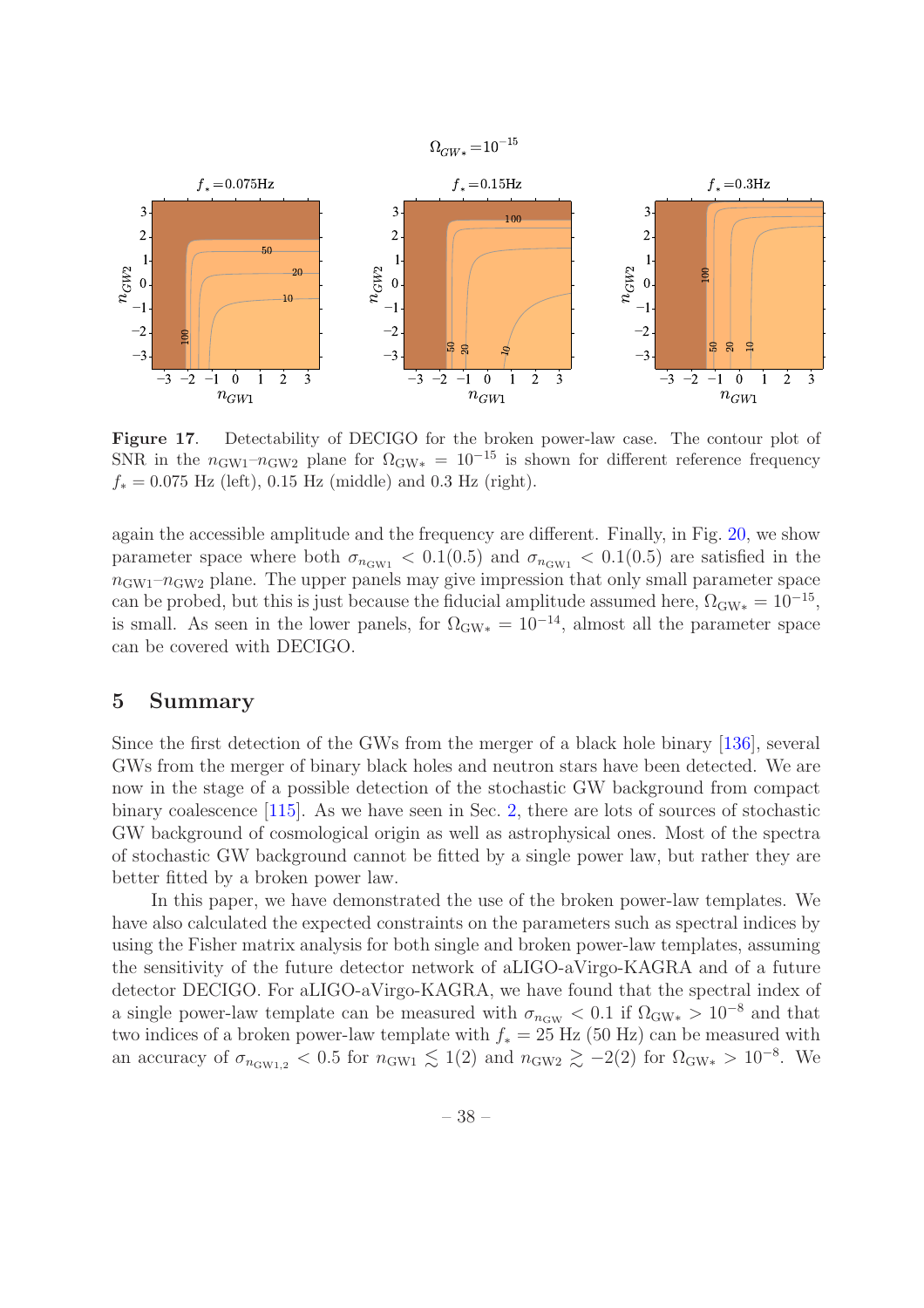

<span id="page-39-0"></span>Figure 18. Errors on spectral indices expected in DECIGO are shown in the  $\Omega_{\rm GW*}-f_*$  plane. The parameter space satisfying  $\sigma_{n_{\text{GW1}}}$  < 0.1 (orange) and < 0.5 (yellow) are presented in the left panels, and those for  $\sigma_{n_{\text{GW2}}}$  are in the right panels. Cases with  $(n_{\text{GW1}}, n_{\text{GW2}}) = (3, -2), (0, 3)$ and (−3, 0) (from top to bottom) are shown. The red dotted line represents the accessible region by DECIGO with  $SNR > 10$ .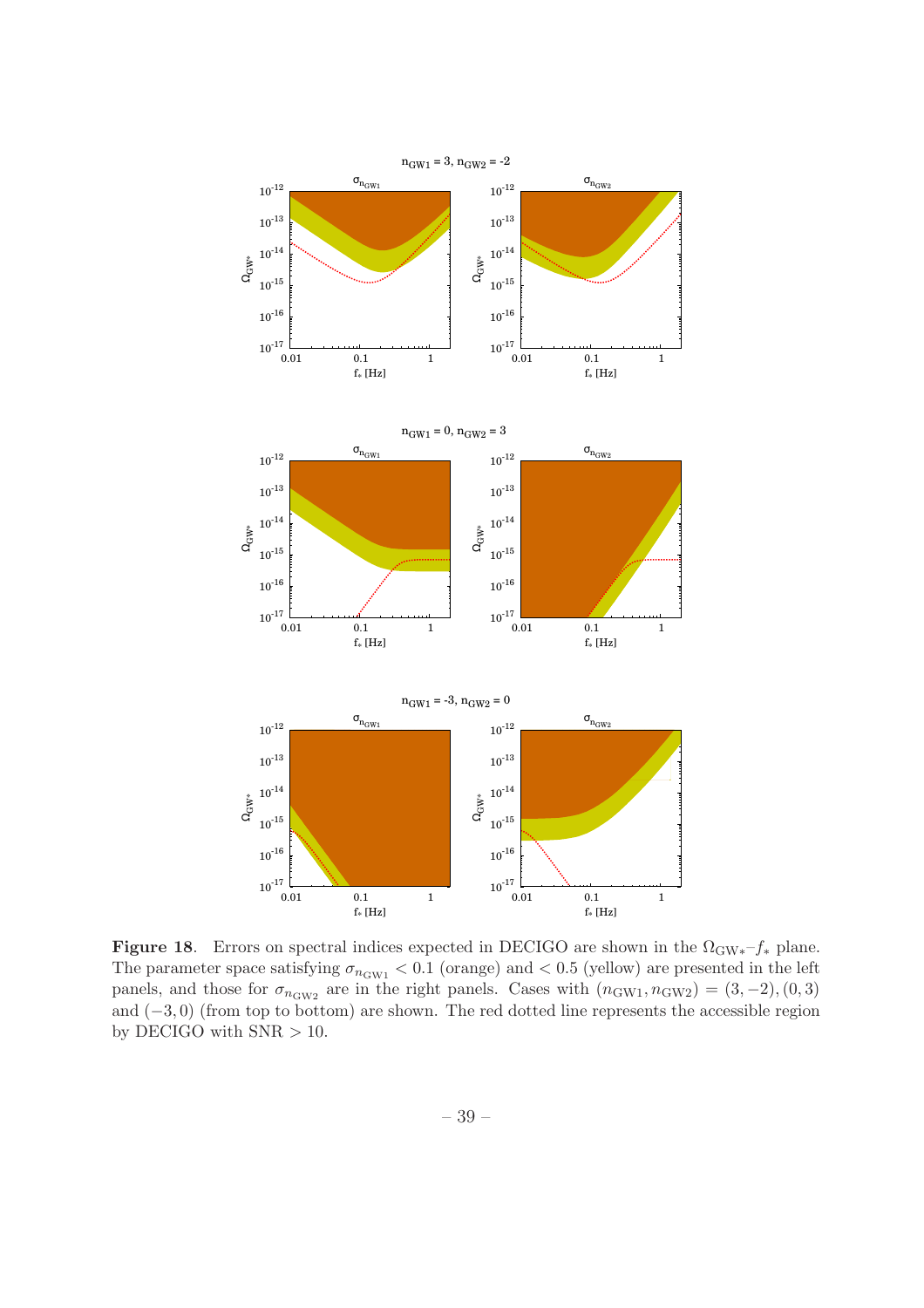

<span id="page-40-0"></span>**Figure 19.** Plots of  $1\sigma$  errors of the spectral indices,  $\sigma_{n_{\text{GW1}}}$  and  $\sigma_{n_{\text{GW2}}}$ , as a function of  $f_*$ . Purple lines depict  $\sigma_{n_{\text{GW1}}}$  for the cases with  $n_{\text{GW1}} = 5, 3, 1, -1, -3, -5$  from top to bottom and  $n_{\text{GW2}} = -4$  fixed. Green lines depict  $\sigma_{n_{\text{GW2}}}$  for the cases with  $n_{\text{GW2}} = 5, 3, 1, -1, -3, -5$  from bottom to top and  $n_{\text{GW1}} = 4$  fixed. Dashed lines correspond to the parameter range where the weak-signal approximation breaks down with  $SNR > 100$ . The fiducial value of  $\Omega_{GW*}$  is fixed to be  $Ω_{\text{GW}*} = 10^{-15}$ .

have also estimated the required SNR in order for the Fisher matrix analysis to provide an accurate estimate of the parameters by comparing with the result from the  $\chi^2$  analysis.

The accuracy would be improved significantly for DECIGO. The spectral index of a single power-law spectrum can be measured with  $\sigma_{n_{\text{GW}}}$  < 0.1 even for  $\Omega_{\text{GW}} > 10^{-15}$ . For a broken power-law spectrum with  $(n_{\text{GW1}}, n_{\text{GW2}}) = (3, -2)$ , which cannot be measured by aLIGO-aVirgo-KAGRA with  $\Omega_{\rm GW*} = 10^{-8}$ , both indexes can be measured with  $\sigma_{n_{\rm GW1,2}}$  < 0.1 even with  $\Omega_{\rm GW*} = 10^{-13}$  for 0.03Hz  $\lesssim f_* \lesssim 0.4$  Hz. With a possible detection of the stochastic background by aLIGO-aVirgo-KAGRA, the measurement by DECIGO could be used as a consistency check of the spectrum of the background.

The spectral indices would be useful to narrow down the sources of the background. Furthermore, it may also be possible to discriminate between a smooth background from cosmological sources and a discrete "popcorn-type" background such as the one from astrophysical sources and the one from the smooth stochastic background from the early universe sources (such as inflation) by measuring the non-Gaussianity of the GW data streams [\[137\]](#page-48-2) or by the anisotropies of the spectrum [\[138\]](#page-48-3). By combining this information with the spectral indices studied in this paper, we can deepen our understandings of the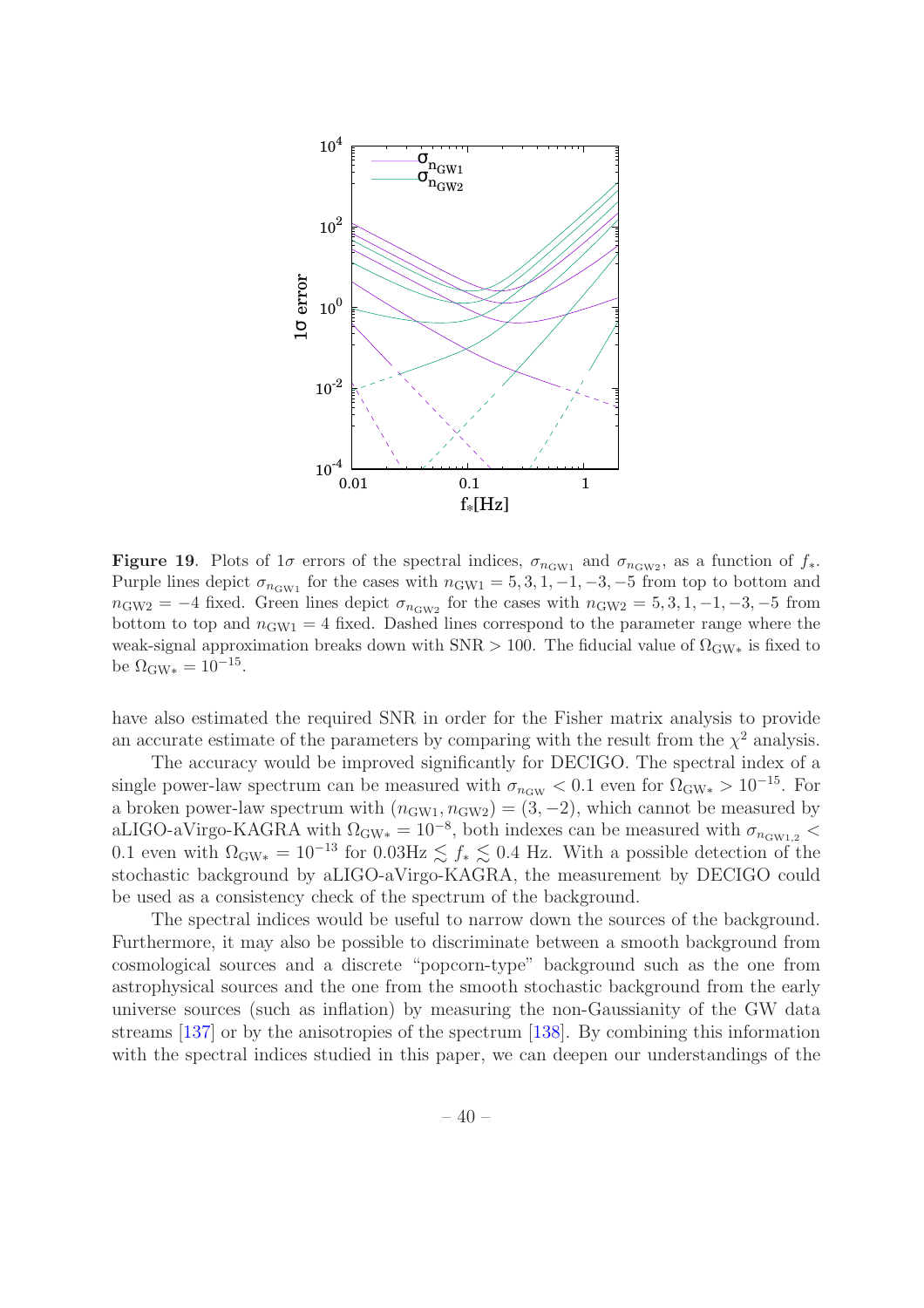

<span id="page-41-0"></span>Figure 20. Regions satisfying both of  $\sigma_{n_{\text{GW1}}}$  < 0.1 (0.5) and  $\sigma_{n_{\text{GW2}}}$  < 0.1 (0.5) expected from DECIGO are shown with orange (yellow) for the cases with  $f_* = 0.075$  Hz (left), 0.15 Hz (middle) and 0.3 Hz (right). The fiducial amplitude is fixed to be  $\Omega_{\rm GW*} = 10^{-15}$  (upper panels) and  $\Omega_{\rm GW*} = 10^{-14}$  (lower panels).

Universe through the stochastic GW background.

# Acknowledgments

TC would like to thank Takahiro Tanaka for useful communications. The authors are grateful to Ryusuke Jinno for useful comments. This work is partially supported by MEXT KAKENHI Grant Number 15H05894 (TC), 15H05888 (TT), by JSPS KAKENHI Grant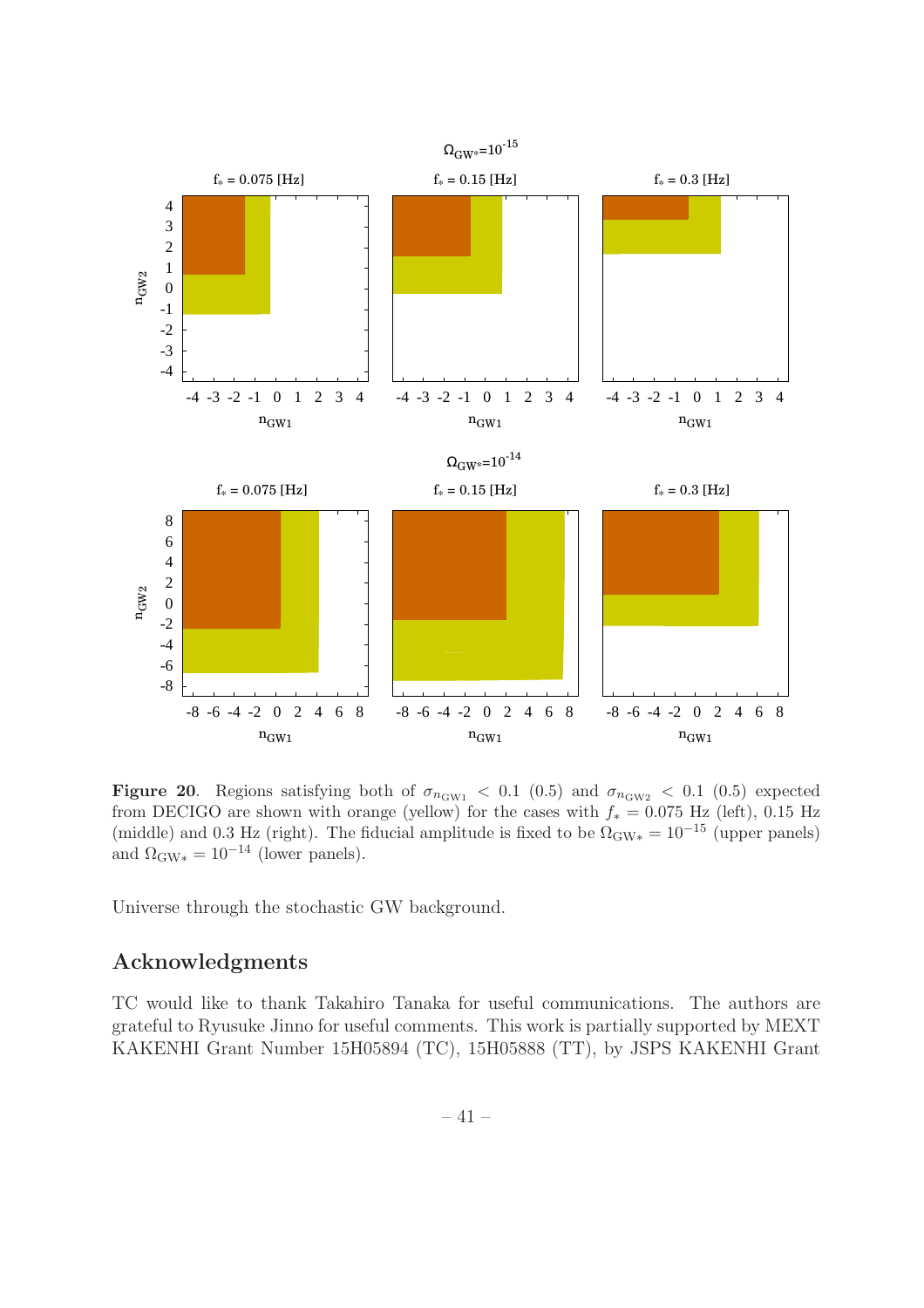Number 17K14282 (SK), 15K05084 (TT), 17H01131 (TT), by the Career Development Project for Researchers of Allied Universities (SK), and in part by Nihon University (TC).

# References

- <span id="page-42-0"></span>[1] A. A. Starobinsky, JETP Lett. 30, 682-685 (1979).
- <span id="page-42-1"></span>[2] V. A. Rubakov, M. V. Sazhin, A. V. Veryaskin, Phys. Lett. B115, 189-192 (1982).
- <span id="page-42-2"></span>[3] A. Kosowsky, M. S. Turner and R. Watkins, Phys. Rev. D 45, 4514 (1992)
- <span id="page-42-16"></span>[4] A. Kosowsky, M. S. Turner and R. Watkins, Phys. Rev. Lett. 69, 2026 (1992).
- <span id="page-42-17"></span>[5] A. Kosowsky and M. S. Turner, Phys. Rev. D 47, 4372 (1993) [arXiv:astro-ph/9211004].
- <span id="page-42-18"></span>[6] M. Kamionkowski, A. Kosowsky and M. S. Turner, Phys. Rev. D 49, 2837 (1994) [arXiv:astro-ph/9310044].
- <span id="page-42-3"></span>[7] M. Hindmarsh, S. J. Huber, K. Rummukainen and D. J. Weir, Phys. Rev. Lett. 112, 041301 (2014) [arXiv:1304.2433 [hep-ph]].
- <span id="page-42-4"></span>[8] S. Y. Khlebnikov, I. I. Tkachev, Phys. Rev. D56, 653-660 (1997). [hep-ph/9701423].
- <span id="page-42-5"></span>[9] A. Vilenkin, Phys. Rev. D 23, 852 (1981).
- <span id="page-42-19"></span>[10] T. Vachaspati, A. Vilenkin, Phys. Rev. D31, 3052 (1985).
- <span id="page-42-20"></span>[11] T. Damour and A. Vilenkin, Phys. Rev. Lett. 85, 3761 (2000) [arXiv:gr-qc/0004075].
- <span id="page-42-21"></span>[12] L. M. Krauss, Phys. Lett. B **284**, 229 (1992).
- <span id="page-42-6"></span>[13] E. Fenu, D. G. Figueroa, R. Durrer and J. Garcia-Bellido, JCAP 0910, 005 (2009) [arXiv:0908.0425 [astro-ph.CO]].
- <span id="page-42-7"></span>[14] D. Meacher et al., Phys. Rev. D 92, no. 6, 063002 (2015) [arXiv:1506.06744 [astro-ph.HE]].
- <span id="page-42-8"></span>[15] A. J. Farmer and E. S. Phinney, Mon. Not. Roy. Astron. Soc. 346, 1197 (2003) [astro-ph/0304393].
- <span id="page-42-9"></span>[16] A. Buonanno, G. Sigl, G. G. Raffelt, H. -T. Janka, E. Muller, Phys. Rev. D72, 084001 (2005). [astro-ph/0412277].
- <span id="page-42-10"></span>[17] K. Crocker, T. Prestegard, V. Mandic, T. Regimbau, K. Olive and E. Vangioni, Phys. Rev. D 95, no. 6, 063015 (2017) [arXiv:1701.02638 [astro-ph.CO]].
- <span id="page-42-11"></span>[18] V. Ferrari, S. Matarrese and R. Schneider, Mon. Not. Roy. Astron. Soc. 303, 258 (1999) [astro-ph/9806357].
- <span id="page-42-12"></span>[19] T. Regimbau and J. A. de Freitas Pacheco, Astron. Astrophys. 447, 1 (2006) [astro-ph/0509880].
- <span id="page-42-13"></span>[20] N. Seto, S. Kawamura and T. Nakamura, Phys. Rev. Lett. 87, 221103 (2001)  $[astro-ph/0108011]$ .
- <span id="page-42-14"></span>[21] S. Kawamura *et al.*, Class. Quant. Grav. **28**, 094011 (2011).
- <span id="page-42-15"></span>[22] S. Bose, Phys. Rev. D 71, 082001 (2005) [astro-ph/0504048].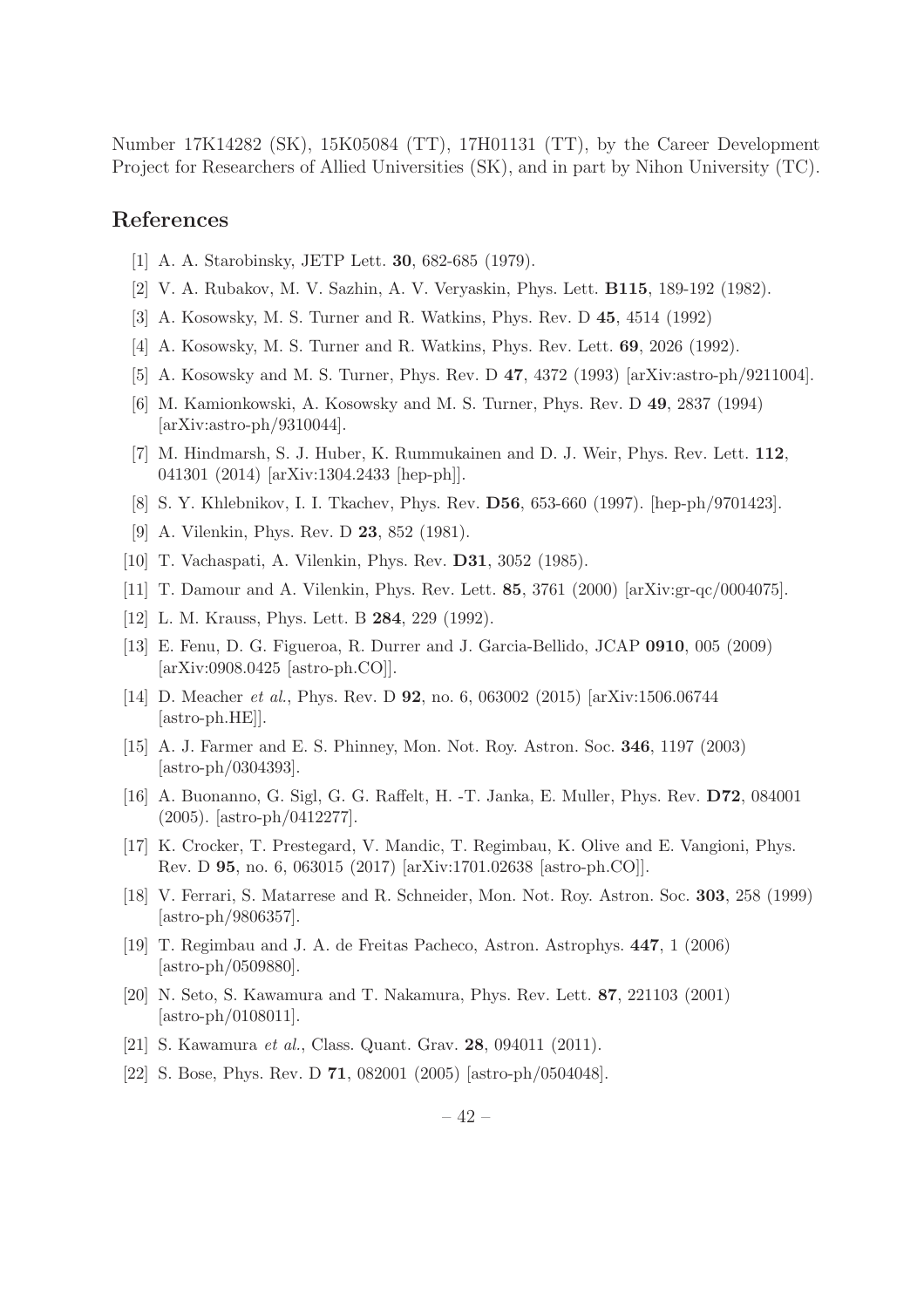- <span id="page-43-0"></span>[23] P. Binetruy, A. Bohe, C. Caprini and J. F. Dufaux, JCAP 1206, 027 (2012) [arXiv:1201.0983 [gr-qc]].
- <span id="page-43-1"></span>[24] C. Caprini and D. G. Figueroa, arXiv:1801.04268 [astro-ph.CO].
- <span id="page-43-2"></span>[25] R. Apreda, M. Maggiore, A. Nicolis and A. Riotto, Nucl. Phys. B 631, 342 (2002) [gr-qc/0107033].
- <span id="page-43-3"></span>[26] C. Grojean and G. Servant, Phys. Rev. D 75, 043507 (2007) [hep-ph/0607107].
- <span id="page-43-6"></span>[27] R. Jinno, S. Lee, H. Seong and M. Takimoto, JCAP 1711, 050 (2017) [arXiv:1708.01253 [hep-ph]].
- <span id="page-43-7"></span>[28] D. Croon, V. Sanz and G. White, arXiv:1806.02332 [hep-ph].
- <span id="page-43-4"></span>[29] C. Caprini, R. Durrer and G. Servant, Phys. Rev. D 77, 124015 (2008) [arXiv:0711.2593 [astro-ph]].
- [30] S. J. Huber and T. Konstandin, JCAP 0809, 022 (2008) [arXiv:0806.1828 [hep-ph]].
- <span id="page-43-5"></span>[31] C. Caprini et al., JCAP 1604, no. 04, 001 (2016) [arXiv:1512.06239 [astro-ph.CO]].
- <span id="page-43-8"></span>[32] C. Caprini, R. Durrer, T. Konstandin and G. Servant, Phys. Rev. D 79, 083519 (2009) [arXiv:0901.1661 [astro-ph.CO]].
- [33] R. Jinno and M. Takimoto, Phys. Rev. D 95, no. 2, 024009 (2017) doi:10.1103/PhysRevD.95.024009 [arXiv:1605.01403 [astro-ph.CO]].
- <span id="page-43-9"></span>[34] R. Jinno and M. Takimoto, arXiv:1707.03111 [hep-ph].
- <span id="page-43-10"></span>[35] C. Caprini, R. Durrer and G. Servant, JCAP 0912, 024 (2009) [arXiv:0909.0622 [astro-ph.CO]].
- <span id="page-43-11"></span>[36] M. Hindmarsh, S. J. Huber, K. Rummukainen and D. J. Weir, Phys. Rev. D 92, no. 12, 123009 (2015) [arXiv:1504.03291 [astro-ph.CO]].
- <span id="page-43-12"></span>[37] M. Hindmarsh, S. J. Huber, K. Rummukainen and D. J. Weir, Phys. Rev. D 96, no. 10, 103520 (2017) [arXiv:1704.05871 [astro-ph.CO]].
- <span id="page-43-13"></span>[38] R. Allahverdi, R. Brandenberger, F. Y. Cyr-Racine and A. Mazumdar, Ann. Rev. Nucl. Part. Sci. 60, 27 (2010) [arXiv:1001.2600 [hep-th]].
- <span id="page-43-14"></span>[39] M. A. Amin, M. P. Hertzberg, D. I. Kaiser and J. Karouby, Int. J. Mod. Phys. D 24, 1530003 (2014) [arXiv:1410.3808 [hep-ph]].
- <span id="page-43-15"></span>[40] J. F. Dufaux, D. G. Figueroa and J. Garcia-Bellido, Phys. Rev. D 82 (2010) 083518 doi:10.1103/PhysRevD.82.083518 [arXiv:1006.0217 [astro-ph.CO]].
- [41] A. Tranberg, S. Thtinen and D. J. Weir, JCAP 1804, no. 04, 012 (2018) doi:10.1088/1475-7516/2018/04/012 [arXiv:1706.02365 [hep-ph]].
- <span id="page-43-16"></span>[42] P. Adshead, J. T. Giblin and Z. J. Weiner, arXiv:1805.04550 [astro-ph.CO].
- <span id="page-43-17"></span>[43] D. G. Figueroa and F. Torrenti, JCAP 1710, no. 10, 057 (2017) [arXiv:1707.04533 [astro-ph.CO]].
- <span id="page-43-18"></span>[44] J. Garcia-Bellido and D. G. Figueroa, Phys. Rev. Lett. **98**, 061302 (2007) [astro-ph/0701014].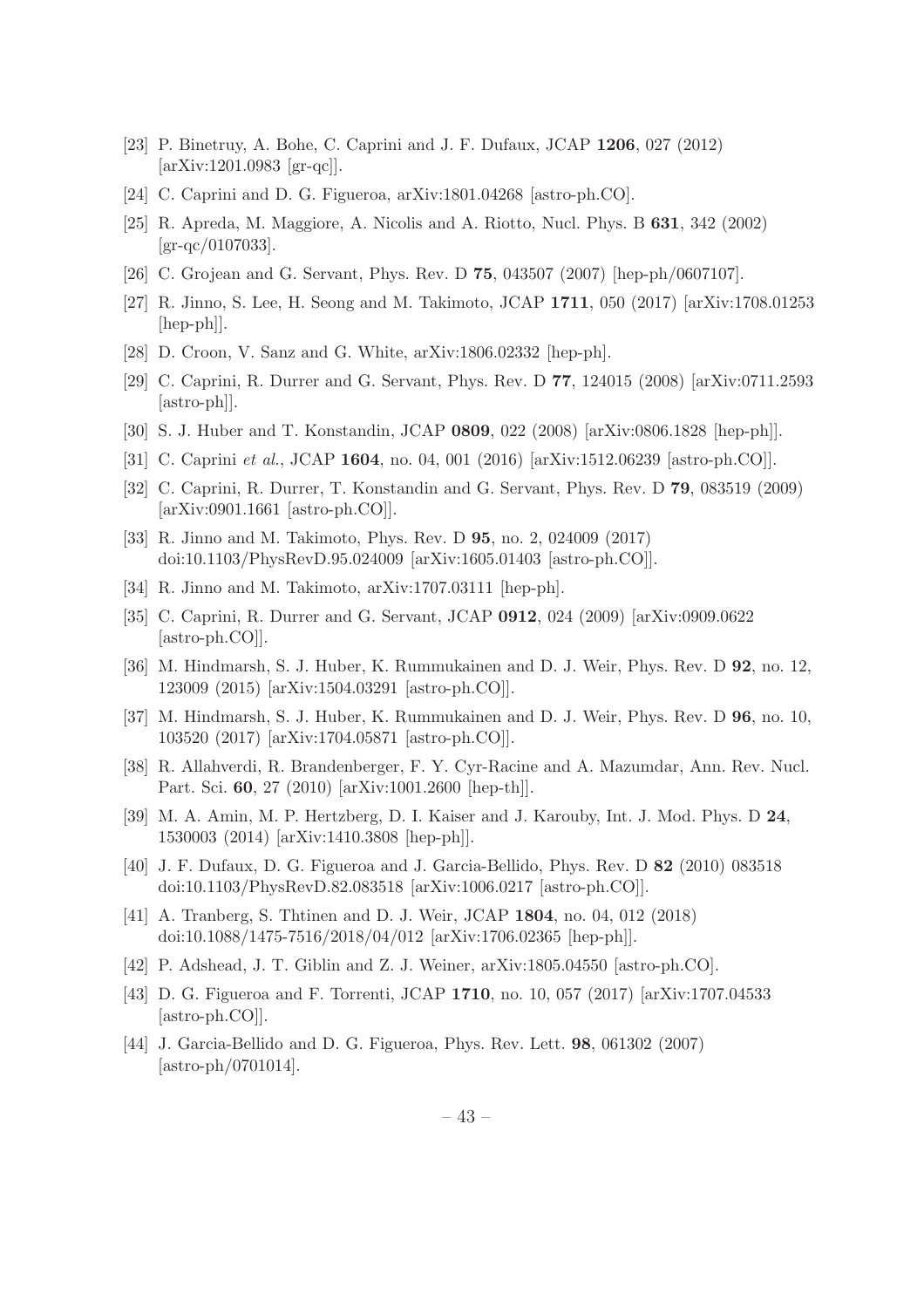- <span id="page-44-0"></span>[45] J. F. Dufaux, G. Felder, L. Kofman and O. Navros, JCAP 0903, 001 (2009) [arXiv:0812.2917 [astro-ph]].
- <span id="page-44-1"></span>[46] T. Damour and A. Vilenkin, Phys. Rev. D 64, 064008 (2001) [arXiv:gr-qc/0104026].
- [47] T. Damour and A. Vilenkin, Phys. Rev. D 71, 063510 (2005) [arXiv:hep-th/0410222].
- [48] X. Siemens, V. Mandic and J. Creighton, Phys. Rev. Lett. 98, 111101 (2007) [arXiv:astro-ph/0610920].
- [49] M. R. DePies and C. J. Hogan, Phys. Rev. D **75**, 125006 (2007) [arXiv:astro-ph/0702335];
- [50] S. Olmez, V. Mandic and X. Siemens, Phys. Rev. D 81, 104028 (2010) [arXiv:1004.0890 [astro-ph.CO]].
- [51] S. A. Sanidas, R. A. Battye and B. W. Stappers, Phys. Rev. D 85, 122003 (2012) [arXiv:1201.2419 [astro-ph.CO]].
- [52] S. A. Sanidas, R. A. Battye and B. W. Stappers, Astrophys. J. 764, 108 (2013) [arXiv:1211.5042 [astro-ph.CO]].
- [53] S. Kuroyanagi, K. Miyamoto, T. Sekiguchi, K. Takahashi and J. Silk, Phys. Rev. D 86, 023503 (2012) [arXiv:1202.3032 [astro-ph.CO]].
- [54] S. Kuroyanagi, K. Miyamoto, T. Sekiguchi, K. Takahashi and J. Silk, Phys. Rev. D 87, no. 2, 023522 (2013) [Phys. Rev. D 87, no. 6, 069903 (2013)] [arXiv:1210.2829 [astro-ph.CO]].
- [55] L. Sousa and P. P. Avelino, Phys. Rev. D 88, no. 2, 023516 (2013) [arXiv:1304.2445 [astro-ph.CO]].
- [56] J. J. Blanco-Pillado and K. D. Olum, Phys. Rev. D 96, no. 10, 104046 (2017) [arXiv:1709.02693 [astro-ph.CO]].
- <span id="page-44-2"></span>[57] C. Ringeval and T. Suyama, JCAP 1712, no. 12, 027 (2017) [arXiv:1709.03845 [astro-ph.CO]].
- <span id="page-44-3"></span>[58] M. Kawasaki, K. Miyamoto and K. Nakayama, Phys. Rev. D 81, 103523 (2010) [arXiv:1002.0652 [astro-ph.CO]].
- <span id="page-44-4"></span>[59] Y. Matsui, K. Horiguchi, D. Nitta and S. Kuroyanagi, JCAP 1611, no. 11, 005 (2016) [arXiv:1605.08768 [astro-ph.CO]].
- <span id="page-44-5"></span>[60] M. Gleiser and R. Roberts, Phys. Rev. Lett. 81, 5497 (1998) [astro-ph/9807260].
- <span id="page-44-7"></span>[61] T. Hiramatsu, M. Kawasaki and K. Saikawa, JCAP 1402, 031 (2014) [arXiv:1309.5001 [astro-ph.CO]].
- [62] M. Kawasaki and K. Saikawa, JCAP 1109, 008 (2011) [arXiv:1102.5628 [astro-ph.CO]].
- <span id="page-44-6"></span>[63] K. Saikawa, Universe 3, no. 2, 40 (2017) [arXiv:1703.02576 [hep-ph]].
- <span id="page-44-8"></span>[64] K. Jones-Smith, L. M. Krauss and H. Mathur, Phys. Rev. Lett. 100, 131302 (2008) [arXiv:0712.0778 [astro-ph]].
- [65] J. T. Giblin, Jr., L. R. Price, X. Siemens and B. Vlcek, JCAP 1211, 006 (2012) [arXiv:1111.4014 [astro-ph.CO]].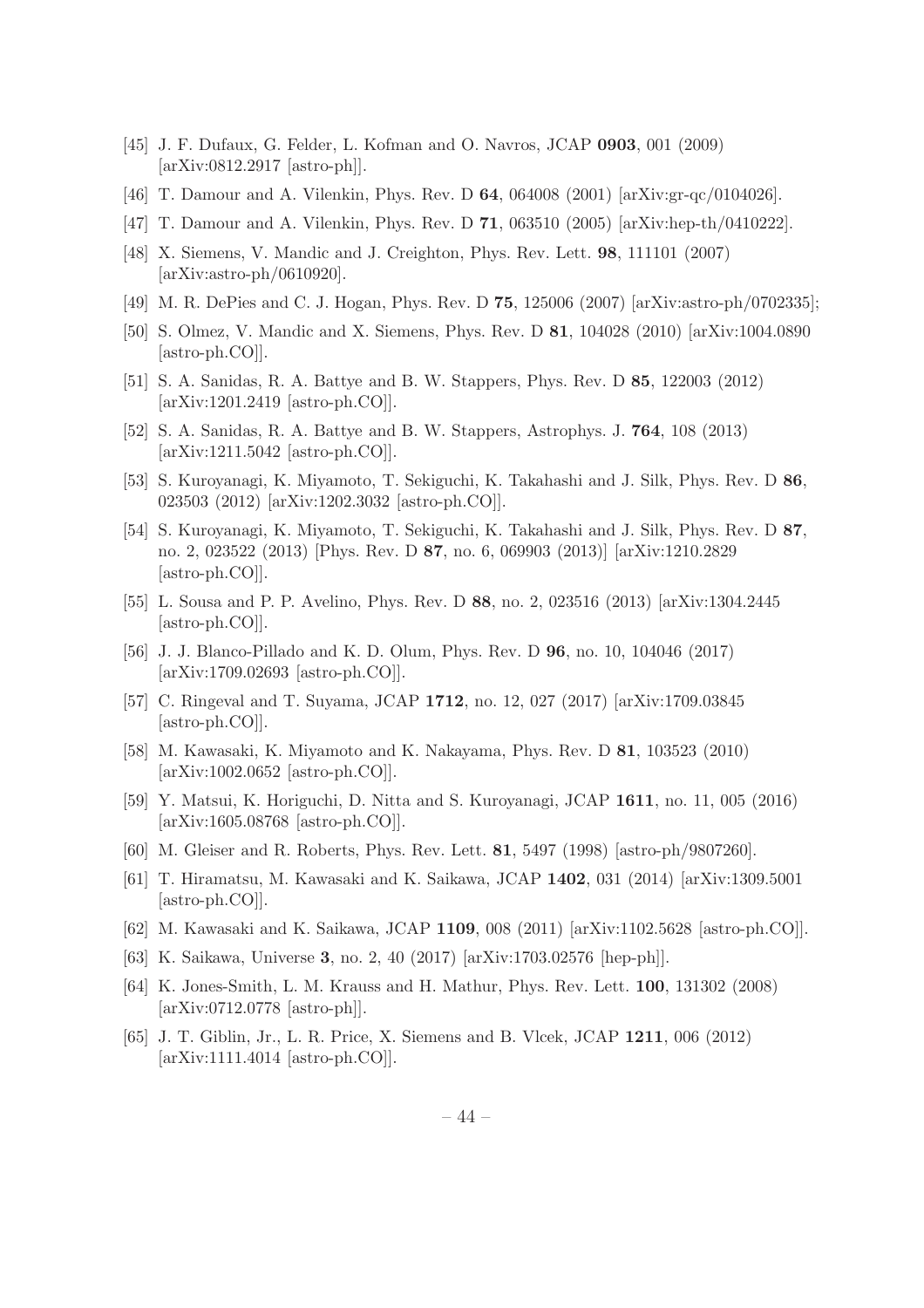- <span id="page-45-0"></span>[66] D. G. Figueroa, M. Hindmarsh and J. Urrestilla, Phys. Rev. Lett. 110, no. 10, 101302 (2013) [arXiv:1212.5458 [astro-ph.CO]].
- <span id="page-45-1"></span>[67] S. Kuroyanagi, T. Hiramatsu and J. Yokoyama, JCAP 1602, no. 02, 023 (2016) [arXiv:1509.08264 [astro-ph.CO]].
- <span id="page-45-2"></span>[68] C. Caprini and R. Durrer, Phys. Rev. D 65, 023517 (2001) [astro-ph/0106244].
- <span id="page-45-3"></span>[69] C. Caprini and R. Durrer, Phys. Rev. D 74, 063521 (2006) [astro-ph/0603476].
- <span id="page-45-4"></span>[70] A. Neronov and I. Vovk, Science 328, 73 (2010) [arXiv:1006.3504 [astro-ph.HE]].
- <span id="page-45-5"></span>[71] M. S. Turner and L. M. Widrow, Phys. Rev. D 37, 2743 (1988).
- <span id="page-45-6"></span>[72] B. Ratra, Astrophys. J. 391, L1 (1992).
- <span id="page-45-7"></span>[73] T. Vachaspati, Phys. Lett. B 265, 258 (1991).
- <span id="page-45-8"></span>[74] K. Enqvist and P. Olesen, Phys. Lett. B 319, 178 (1993) [hep-ph/9308270].
- <span id="page-45-9"></span>[75] M. S. Turner, M. J. White and J. E. Lidsey, Phys. Rev. D 48, 4613 (1993) [astro-ph/9306029].
- <span id="page-45-10"></span>[76] K. Nakayama, S. Saito, Y. Suwa and J. Yokoyama, JCAP 0806, 020 (2008) [arXiv:0804.1827 [astro-ph]].
- [77] K. Nakayama and J. Yokoyama, JCAP 1001, 010 (2010) [arXiv:0910.0715 [astro-ph.CO]].
- [78] S. Kuroyanagi, K. Nakayama and S. Saito, Phys. Rev. D 84, 123513 (2011) [arXiv:1110.4169 [astro-ph.CO]].
- <span id="page-45-11"></span>[79] S. Kuroyanagi, T. Takahashi and S. Yokoyama, JCAP 1502, 003 (2015) [arXiv:1407.4785 [astro-ph.CO]].
- <span id="page-45-12"></span>[80] M. Giovannini, Phys. Rev. D 58, 083504 (1998) [hep-ph/9806329].
- <span id="page-45-14"></span>[81] P. J. E. Peebles and A. Vilenkin, Phys. Rev. D 59, 063505 (1999) [astro-ph/9810509].
- [82] M. Giovannini, Phys. Rev. D 60, 123511 (1999) [astro-ph/9903004].
- [83] M. Giovannini, Class. Quant. Grav. 16, 2905 (1999) [hep-ph/9903263].
- [84] H. Tashiro, T. Chiba and M. Sasaki, Class. Quant. Grav. 21, 1761 (2004) [gr-qc/0307068].
- <span id="page-45-13"></span>[85] M. Giovannini, Class. Quant. Grav. 26, 045004 (2009) [arXiv:0807.4317 [astro-ph]].
- <span id="page-45-15"></span>[86] L. Senatore, E. Silverstein and M. Zaldarriaga, JCAP 1408, 016 (2014) [arXiv:1109.0542 [hep-th]].
- [87] J. L. Cook and L. Sorbo, Phys. Rev. D 85, 023534 (2012) Erratum: [Phys. Rev. D 86, 069901 (2012)] [arXiv:1109.0022 [astro-ph.CO]].
- <span id="page-45-16"></span>[88] N. Bartolo et al., JCAP 1612, no. 12, 026 (2016) [arXiv:1610.06481 [astro-ph.CO]].
- <span id="page-45-17"></span>[89] P. Adshead, E. Martinec and M. Wyman, Phys. Rev. D 88, no. 2, 021302 (2013) [arXiv:1301.2598 [hep-th]].
- [90] P. Adshead, E. Martinec and M. Wyman, JHEP 1309, 087 (2013) [arXiv:1305.2930 [hep-th]].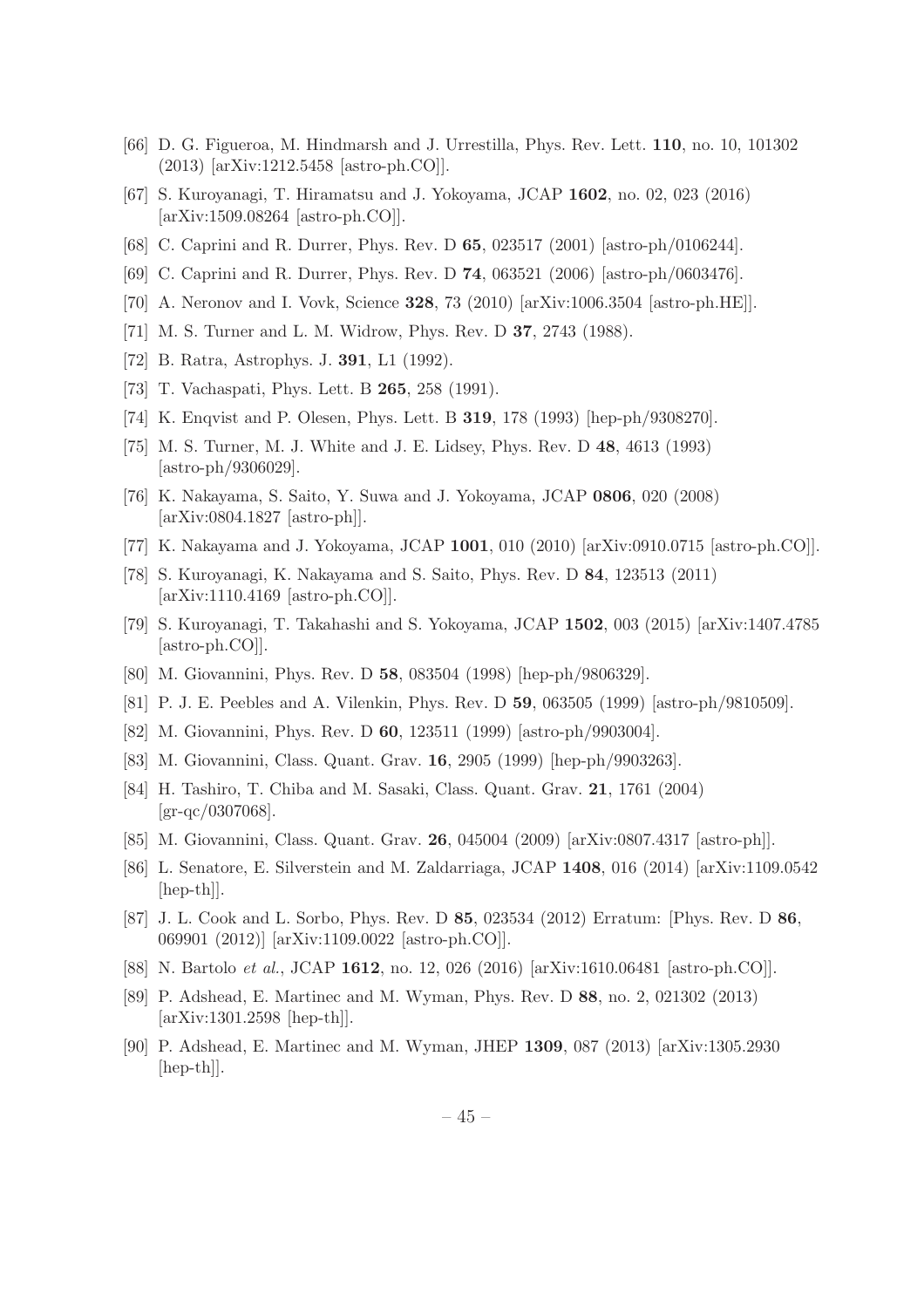- [91] E. Dimastrogiovanni, M. Fasiello and T. Fujita, JCAP 1701, no. 01, 019 (2017) [arXiv:1608.04216 [astro-ph.CO]].
- [92] T. Fujita, R. Namba and Y. Tada, Phys. Lett. B 778, 17 (2018) [arXiv:1705.01533 [astro-ph.CO]].
- <span id="page-46-2"></span>[93] B. Thorne, T. Fujita, M. Hazumi, N. Katayama, E. Komatsu and M. Shiraishi, Phys. Rev. D 97, no. 4, 043506 (2018) [arXiv:1707.03240 [astro-ph.CO]].
- <span id="page-46-3"></span>[94] I. Ben-Dayan, JCAP 1609, no. 09, 017 (2016) [arXiv:1604.07899 [astro-ph.CO]].
- <span id="page-46-0"></span>[95] N. Barnaby and M. Peloso, Phys. Rev. Lett. 106, 181301 (2011) [arXiv:1011.1500 [hep-ph]].
- <span id="page-46-1"></span>[96] L. Sorbo, JCAP 1106, 003 (2011) [arXiv:1101.1525 [astro-ph.CO]].
- <span id="page-46-4"></span>[97] N. Barnaby, E. Pajer and M. Peloso, Phys. Rev. D 85, 023525 (2012) [arXiv:1110.3327 [astro-ph.CO]].
- <span id="page-46-5"></span>[98] D. Baumann, P. J. Steinhardt, K. Takahashi and K. Ichiki, Phys. Rev. D 76, 084019 (2007) [hep-th/0703290].
- <span id="page-46-6"></span>[99] H. Assadullahi and D. Wands, Phys. Rev. D 79, 083511 (2009) [arXiv:0901.0989 [astro-ph.CO]].
- <span id="page-46-7"></span>[100] R. Saito and J. Yokoyama, Phys. Rev. Lett. 102, 161101 (2009) Erratum: [Phys. Rev. Lett. 107, 069901 (2011)] [arXiv:0812.4339 [astro-ph]].
- <span id="page-46-8"></span>[101] M. Kawasaki, N. Kitajima and S. Yokoyama, JCAP 1308, 042 (2013) doi:10.1088/1475-7516/2013/08/042 [arXiv:1305.4464 [astro-ph.CO]].
- <span id="page-46-9"></span>[102] J. R. Espinosa, D. Racco and A. Riotto, arXiv:1804.07732 [hep-ph].
- <span id="page-46-10"></span>[103] K. Kohri and T. Terada, arXiv:1804.08577 [gr-qc].
- <span id="page-46-11"></span>[104] L. Alabidi, K. Kohri, M. Sasaki and Y. Sendouda, JCAP 1305, 033 (2013) [arXiv:1303.4519 [astro-ph.CO]].
- <span id="page-46-12"></span>[105] L. Alabidi, K. Kohri, M. Sasaki and Y. Sendouda, JCAP 1209, 017 (2012) [arXiv:1203.4663 [astro-ph.CO]].
- <span id="page-46-13"></span>[106] A. Buonanno, M. Maggiore and C. Ungarelli, Phys. Rev. D 55, 3330 (1997) [gr-qc/9605072].
- <span id="page-46-14"></span>[107] V. Mandic and A. Buonanno, Phys. Rev. D 73, 063008 (2006) [astro-ph/0510341].
- <span id="page-46-17"></span>[108] M. Gasperini, JCAP 1612, no. 12, 010 (2016) [arXiv:1606.07889 [gr-qc]].
- <span id="page-46-15"></span>[109] M. Gasperini and M. Giovannini, Phys. Lett. B 282, 36 (1992).
- <span id="page-46-16"></span>[110] R. Brustein, M. Gasperini, M. Giovannini and G. Veneziano, Phys. Lett. B 361, 45 (1995)
- <span id="page-46-18"></span>[111] R. Schneider, S. Marassi and V. Ferrari, Class. Quant. Grav. 27, 194007 (2010) [arXiv:1005.0977 [astro-ph.CO]].
- <span id="page-46-19"></span>[112] X. J. Zhu, E. Howell, T. Regimbau, D. Blair and Z. H. Zhu, Astrophys. J. 739, 86 (2011) [arXiv:1104.3565 [gr-qc]].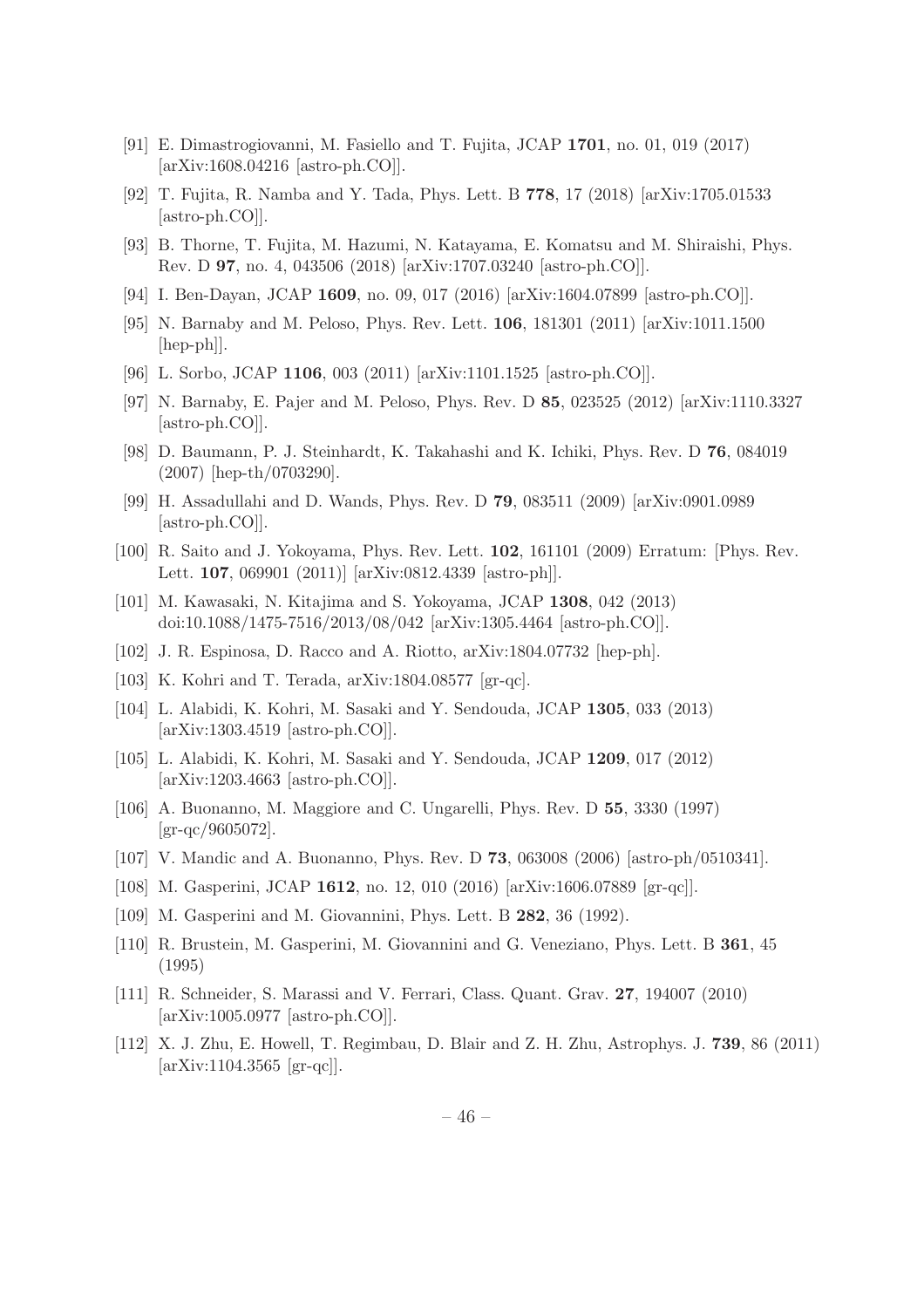- [113] X. J. Zhu, E. J. Howell, D. G. Blair and Z. H. Zhu, Mon. Not. Roy. Astron. Soc. 431, no. 1, 882 (2013) [arXiv:1209.0595 [gr-qc]].
- <span id="page-47-2"></span>[114] B. P. Abbott et al. [LIGO Scientific and Virgo Collaborations], Phys. Rev. Lett. 116, no. 13, 131102 (2016) [arXiv:1602.03847 [gr-qc]].
- <span id="page-47-0"></span>[115] B. P. Abbott et al. [LIGO Scientific and Virgo Collaborations], Phys. Rev. Lett. 120, 091101 (2018) [arXiv:1710.05837 [gr-qc]].
- <span id="page-47-1"></span>[116] B. P. Abbott et al. [LIGO Scientific and Virgo Collaborations], Phys. Rev. Lett. 119, no. 16, 161101 (2017) [arXiv:1710.05832 [gr-qc]].
- <span id="page-47-3"></span>[117] B. Mueller, H. T. Janka and A. Marek, Astrophys. J. 766, 43 (2013) [arXiv:1210.6984 [astro-ph.SR]].
- <span id="page-47-4"></span>[118] C. D. Ott et al., Astrophys. J. 768, 115 (2013) [arXiv:1210.6674 [astro-ph.HE]].
- <span id="page-47-5"></span>[119] T. Kuroda, T. Takiwaki and K. Kotake, Phys. Rev. D 89, no. 4, 044011 (2014) [arXiv:1304.4372 [astro-ph.HE]].
- <span id="page-47-6"></span>[120] X. J. Zhu, X. L. Fan and Z. H. Zhu, Astrophys. J. 729, 59 (2011) [arXiv:1102.2786 [astro-ph.CO]].
- <span id="page-47-7"></span>[121] N. Andersson, Astrophys. J. 502, 708 (1998) [gr-qc/9706075].
- <span id="page-47-8"></span>[122] J. L. Friedman and S. M. Morsink, Astrophys. J. 502, 714 (1998) [gr-qc/9706073].
- <span id="page-47-9"></span>[123] J. L. Friedman, J. R. Ipser and L. Parker, Phys. Rev. Lett. 62, 3015 (1989).
- <span id="page-47-10"></span>[124] S. Marassi, R. Ciolfi, R. Schneider, L. Stella and V. Ferrari, Mon. Not. Roy. Astron. Soc. 411, 2549 (2011) [arXiv:1009.1240 [astro-ph.CO]].
- <span id="page-47-11"></span>[125] R. Brito, S. Ghosh, E. Barausse, E. Berti, V. Cardoso, I. Dvorkin, A. Klein and P. Pani, Phys. Rev. Lett. 119, no. 13, 131101 (2017) [arXiv:1706.05097 [gr-qc]].
- <span id="page-47-12"></span>[126] H. Yoshino and H. Kodama, PTEP 2014, 043E02 (2014) [arXiv:1312.2326 [gr-qc]].
- <span id="page-47-13"></span>[127] B. Allen and J. D. Romano, Phys. Rev. D 59, 102001 (1999) [arXiv:gr-qc/9710117].
- <span id="page-47-14"></span>[128] N. Seto, Phys. Rev. D 73, 063001 (2006) [arXiv:gr-qc/0510067].
- <span id="page-47-15"></span>[129] A. Nishizawa, A. Taruya, K. Hayama, S. Kawamura and M. a. Sakagami, Phys. Rev. D 79, 082002 (2009) [arXiv:0903.0528 [astro-ph.CO]].
- <span id="page-47-16"></span>[130] H. Kudoh, A. Taruya, T. Hiramatsu and Y. Himemoto, Phys. Rev. D 73, 064006 (2006)  $\rm{[gr\text{-}qc/0511145]}$ .
- <span id="page-47-17"></span>[131] B. P. Abbott *et al.* [LIGO Scientific and VIRGO Collaborations], Living Rev. Rel. 19, 1 (2016) [arXiv:1304.0670 [gr-qc]].
- <span id="page-47-18"></span>[132] https://dcc.ligo.org/LIGO-P1200087/public
- <span id="page-47-19"></span>[133] S. Kuroyanagi, T. Chiba and N. Sugiyama, Phys. Rev. D 83, 043514 (2011) [arXiv:1010.5246 [astro-ph.CO]].
- <span id="page-47-20"></span>[134] B. P. Abbott *et al.* [LIGO Scientific and Virgo Collaborations], Phys. Rev. Lett. **118**, no. 12, 121101 (2017) Erratum: [Phys. Rev. Lett. 119, no. 2, 029901 (2017)] [arXiv:1612.02029 [gr-qc]].